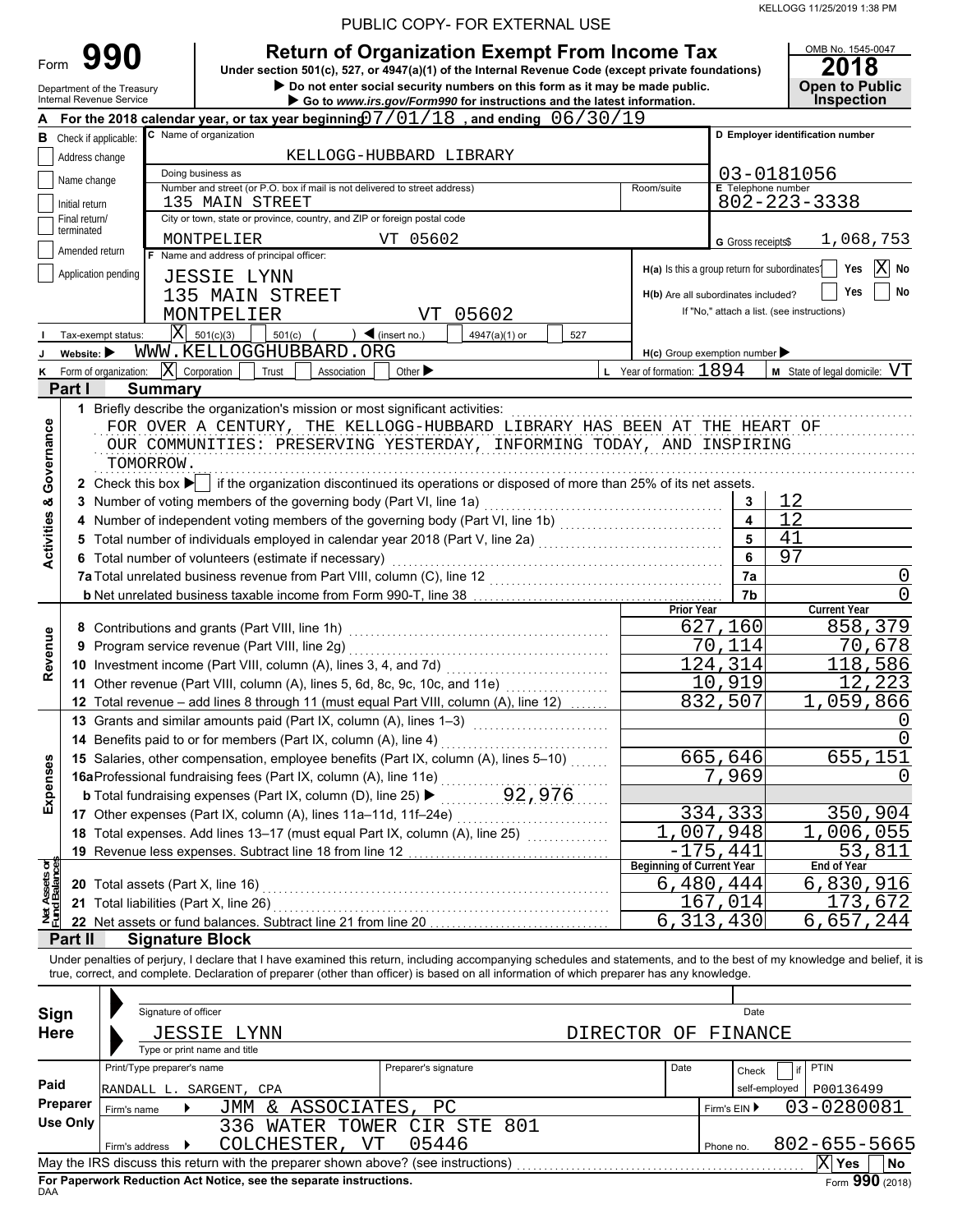|                  | Form 990 (2018) KELLOGG-HUBBARD LIBRARY                                                                                                                                                                                                                                                                                                                                                        |                       | 03-0181056                                                                 |               | Page 2                      |
|------------------|------------------------------------------------------------------------------------------------------------------------------------------------------------------------------------------------------------------------------------------------------------------------------------------------------------------------------------------------------------------------------------------------|-----------------------|----------------------------------------------------------------------------|---------------|-----------------------------|
| Part III         | <b>Statement of Program Service Accomplishments</b>                                                                                                                                                                                                                                                                                                                                            |                       |                                                                            |               |                             |
| TOMORROW.        | 1 Briefly describe the organization's mission:<br>FOR OVER A CENTURY, THE KELLOGG-HUBBARD LIBRARY HAS BEEN AT THE HEART OF<br>OUR COMMUNITIES: PRESERVING YESTERDAY, INFORMING TODAY, AND INSPIRING                                                                                                                                                                                            |                       |                                                                            |               |                             |
|                  | 2 Did the organization undertake any significant program services during the year which were not listed on the<br>prior Form 990 or 990-EZ?                                                                                                                                                                                                                                                    |                       |                                                                            |               | Yes $\boxed{\mathbf{X}}$ No |
| 3<br>services?   | If "Yes," describe these new services on Schedule O.<br>Did the organization cease conducting, or make significant changes in how it conducts, any program                                                                                                                                                                                                                                     |                       |                                                                            |               | Yes $\overline{X}$ No       |
| 4                | If "Yes," describe these changes on Schedule O.<br>Describe the organization's program service accomplishments for each of its three largest program services, as measured by<br>expenses. Section 501(c)(3) and 501(c)(4) organizations are required to report the amount of grants and allocations to others,<br>the total expenses, and revenue, if any, for each program service reported. |                       |                                                                            |               |                             |
| 4a (Code:        | THE KELLOGG-HUBBARD LIBRARY PROVIDES FREE LIBRARY SERVICE FOR RESIDENTS OF<br>SIX COMMUNITIES IN WASHINGTON COUNTY, VERMONT AND MAINTENANCE OF FULL<br>SERVICES, INCLUDING BUILDINGS AND GROUNDS.                                                                                                                                                                                              |                       | $(15, 924)$ including grants of $(25, 924)$ including grants of $(3, 100)$ |               | 70,678)                     |
|                  |                                                                                                                                                                                                                                                                                                                                                                                                |                       |                                                                            |               |                             |
|                  |                                                                                                                                                                                                                                                                                                                                                                                                |                       |                                                                            |               |                             |
|                  |                                                                                                                                                                                                                                                                                                                                                                                                |                       |                                                                            |               |                             |
| N/A              |                                                                                                                                                                                                                                                                                                                                                                                                |                       |                                                                            |               |                             |
|                  |                                                                                                                                                                                                                                                                                                                                                                                                |                       |                                                                            |               |                             |
|                  |                                                                                                                                                                                                                                                                                                                                                                                                |                       |                                                                            |               |                             |
|                  |                                                                                                                                                                                                                                                                                                                                                                                                |                       |                                                                            |               |                             |
|                  |                                                                                                                                                                                                                                                                                                                                                                                                |                       |                                                                            |               |                             |
| 4c (Code:<br>N/A | ) (Expenses \$                                                                                                                                                                                                                                                                                                                                                                                 |                       | including grants of\$                                                      | ) (Revenue \$ |                             |
|                  |                                                                                                                                                                                                                                                                                                                                                                                                |                       |                                                                            |               |                             |
|                  |                                                                                                                                                                                                                                                                                                                                                                                                |                       |                                                                            |               |                             |
|                  |                                                                                                                                                                                                                                                                                                                                                                                                |                       |                                                                            |               |                             |
|                  |                                                                                                                                                                                                                                                                                                                                                                                                |                       |                                                                            |               |                             |
| (Expenses \$     | 4d Other program services (Describe in Schedule O.)                                                                                                                                                                                                                                                                                                                                            | including grants of\$ | (Revenue \$                                                                |               |                             |
|                  | 4e Total program service expenses                                                                                                                                                                                                                                                                                                                                                              | 924                   |                                                                            |               |                             |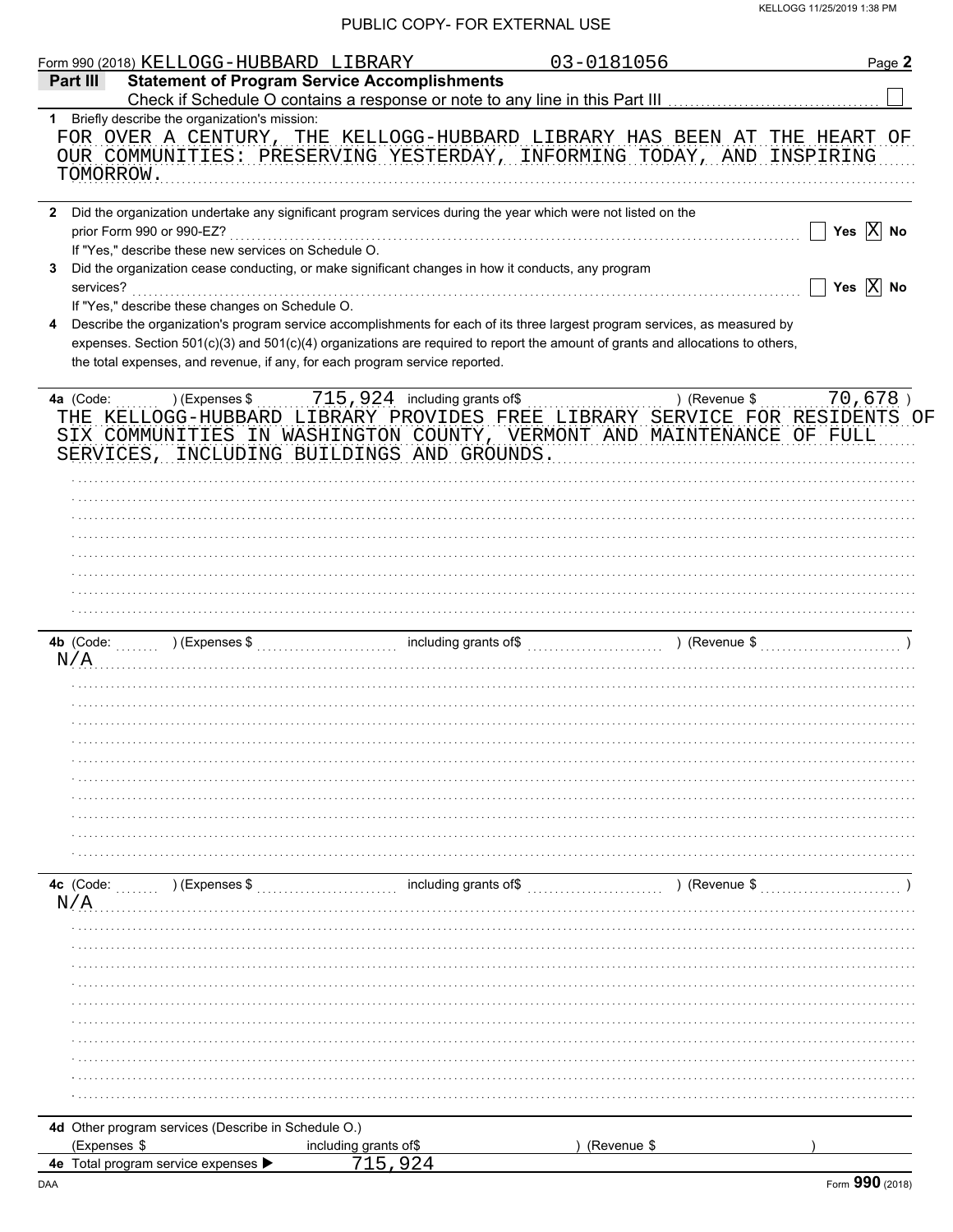|     | 03-0181056<br>Form 990 (2018) KELLOGG-HUBBARD LIBRARY                                                                                                                             |                 |                         | Page 3           |
|-----|-----------------------------------------------------------------------------------------------------------------------------------------------------------------------------------|-----------------|-------------------------|------------------|
|     | <b>Checklist of Required Schedules</b><br><b>Part IV</b>                                                                                                                          |                 |                         |                  |
|     |                                                                                                                                                                                   |                 | <b>Yes</b>              | No               |
| 1.  | Is the organization described in section $501(c)(3)$ or $4947(a)(1)$ (other than a private foundation)? If "Yes,"                                                                 |                 |                         |                  |
|     | complete Schedule A                                                                                                                                                               | 1               | Χ                       |                  |
| 2   | Is the organization required to complete Schedule B, Schedule of Contributors (see instructions)?                                                                                 | $\overline{2}$  | $\overline{\mathrm{X}}$ |                  |
| 3   | Did the organization engage in direct or indirect political campaign activities on behalf of or in opposition to                                                                  |                 |                         |                  |
|     | candidates for public office? If "Yes," complete Schedule C, Part I                                                                                                               | 3               |                         | X                |
| 4   | Section 501(c)(3) organizations. Did the organization engage in lobbying activities, or have a section 501(h)                                                                     |                 |                         |                  |
|     | election in effect during the tax year? If "Yes," complete Schedule C, Part II                                                                                                    | 4               |                         | X                |
| 5   | Is the organization a section $501(c)(4)$ , $501(c)(5)$ , or $501(c)(6)$ organization that receives membership dues,                                                              |                 |                         |                  |
|     | assessments, or similar amounts as defined in Revenue Procedure 98-19? If "Yes," complete Schedule C, Part III                                                                    | 5               |                         | X                |
| 6   | Did the organization maintain any donor advised funds or any similar funds or accounts for which donors                                                                           |                 |                         |                  |
|     | have the right to provide advice on the distribution or investment of amounts in such funds or accounts? If                                                                       |                 |                         |                  |
|     | "Yes," complete Schedule D, Part I                                                                                                                                                | 6               |                         | X                |
| 7   | Did the organization receive or hold a conservation easement, including easements to preserve open space,                                                                         |                 |                         |                  |
|     | the environment, historic land areas, or historic structures? If "Yes," complete Schedule D, Part II                                                                              | 7               |                         | X                |
| 8   | Did the organization maintain collections of works of art, historical treasures, or other similar assets? If "Yes,"                                                               |                 |                         |                  |
|     | complete Schedule D, Part III<br>Did the organization report an amount in Part X, line 21, for escrow or custodial account liability, serve as a                                  | 8               | Χ                       |                  |
| 9   |                                                                                                                                                                                   |                 |                         |                  |
|     | custodian for amounts not listed in Part X; or provide credit counseling, debt management, credit repair, or<br>debt negotiation services? If "Yes," complete Schedule D, Part IV | 9               |                         | X                |
| 10  | Did the organization, directly or through a related organization, hold assets in temporarily restricted                                                                           |                 |                         |                  |
|     | endowments, permanent endowments, or quasi-endowments? If "Yes," complete Schedule D, Part V                                                                                      | 10              | Χ                       |                  |
| 11  | If the organization's answer to any of the following questions is "Yes," then complete Schedule D, Parts VI,                                                                      |                 |                         |                  |
|     | VII, VIII, IX, or X as applicable.                                                                                                                                                |                 |                         |                  |
| a   | Did the organization report an amount for land, buildings, and equipment in Part X, line 10? If "Yes,"                                                                            |                 |                         |                  |
|     | complete Schedule D, Part VI                                                                                                                                                      | 11a             | Χ                       |                  |
|     | <b>b</b> Did the organization report an amount for investments—other securities in Part X, line 12 that is 5% or more                                                             |                 |                         |                  |
|     | of its total assets reported in Part X, line 16? If "Yes," complete Schedule D, Part VII                                                                                          | 11 <sub>b</sub> |                         | X                |
| c   | Did the organization report an amount for investments—program related in Part X, line 13 that is 5% or more                                                                       |                 |                         |                  |
|     | of its total assets reported in Part X, line 16? If "Yes," complete Schedule D, Part VIII                                                                                         | 11c             |                         | X                |
| d   | Did the organization report an amount for other assets in Part X, line 15 that is 5% or more of its total assets                                                                  |                 |                         |                  |
|     | reported in Part X, line 16? If "Yes," complete Schedule D, Part IX                                                                                                               | <b>11d</b>      |                         | <u>X</u>         |
|     | Did the organization report an amount for other liabilities in Part X, line 25? If "Yes," complete Schedule D, Part X                                                             | 11e             |                         | $\overline{X}$   |
| f   | Did the organization's separate or consolidated financial statements for the tax year include a footnote that addresses                                                           |                 |                         |                  |
|     | the organization's liability for uncertain tax positions under FIN 48 (ASC 740)? If "Yes," complete Schedule D, Part X                                                            | 11f             |                         | X                |
|     | 12a Did the organization obtain separate, independent audited financial statements for the tax year? If "Yes," complete                                                           |                 |                         |                  |
|     | Schedule D, Parts XI and XII                                                                                                                                                      | 12a             |                         | $\mathbf{X}_{-}$ |
|     | <b>b</b> Was the organization included in consolidated, independent audited financial statements for the tax year? If                                                             |                 |                         |                  |
|     | "Yes," and if the organization answered "No" to line 12a, then completing Schedule D, Parts XI and XII is optional                                                                | 12 <sub>b</sub> |                         | <u>х</u>         |
| 13  | Is the organization a school described in section $170(b)(1)(A)(ii)?$ If "Yes," complete Schedule E                                                                               | 13              |                         | X                |
| 14a | Did the organization maintain an office, employees, or agents outside of the United States?                                                                                       | 14a             |                         | $\mathbf X$      |
| b   | Did the organization have aggregate revenues or expenses of more than \$10,000 from grantmaking,                                                                                  |                 |                         |                  |
|     | fundraising, business, investment, and program service activities outside the United States, or aggregate                                                                         |                 |                         |                  |
|     | foreign investments valued at \$100,000 or more? If "Yes," complete Schedule F, Parts I and IV                                                                                    | 14 <sub>b</sub> |                         | Χ                |
| 15  | Did the organization report on Part IX, column (A), line 3, more than \$5,000 of grants or other assistance to or                                                                 |                 |                         |                  |
|     | for any foreign organization? If "Yes," complete Schedule F, Parts II and IV                                                                                                      | 15              |                         | Χ                |
| 16  | Did the organization report on Part IX, column (A), line 3, more than \$5,000 of aggregate grants or other                                                                        |                 |                         |                  |
|     | assistance to or for foreign individuals? If "Yes," complete Schedule F, Parts III and IV                                                                                         | 16              |                         | Χ                |
| 17  | Did the organization report a total of more than \$15,000 of expenses for professional fundraising services on                                                                    |                 |                         |                  |
|     | Part IX, column (A), lines 6 and 11e? If "Yes," complete Schedule G, Part I (see instructions)                                                                                    | 17              |                         | X                |
| 18  | Did the organization report more than \$15,000 total of fundraising event gross income and contributions on                                                                       |                 |                         |                  |
|     | Part VIII, lines 1c and 8a? If "Yes," complete Schedule G, Part II                                                                                                                | 18              | Χ                       |                  |
| 19  | Did the organization report more than \$15,000 of gross income from gaming activities on Part VIII, line 9a?                                                                      |                 |                         |                  |
|     |                                                                                                                                                                                   | 19              |                         | <u>X</u>         |
| 20a | Did the organization operate one or more hospital facilities? If "Yes," complete Schedule H                                                                                       | 20a             |                         | X                |
| b   | If "Yes" to line 20a, did the organization attach a copy of its audited financial statements to this return?                                                                      | 20 <sub>b</sub> |                         |                  |
| 21  | Did the organization report more than \$5,000 of grants or other assistance to any domestic organization or                                                                       |                 |                         |                  |
|     |                                                                                                                                                                                   | 21              |                         | Χ                |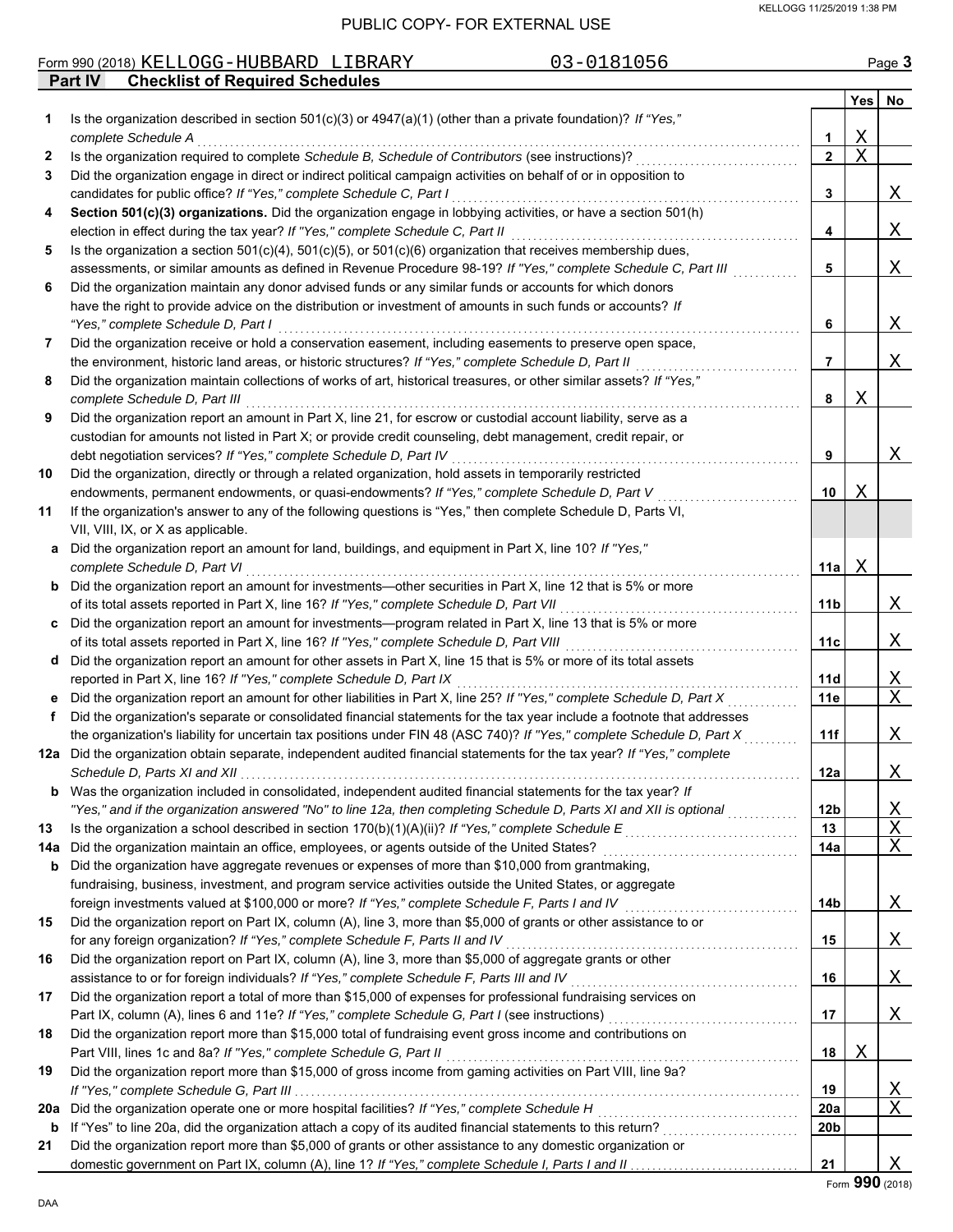|         | 03-0181056<br>Form 990 (2018) KELLOGG-HUBBARD LIBRARY                                                                                                                                                             |                 |     | Page 4                     |
|---------|-------------------------------------------------------------------------------------------------------------------------------------------------------------------------------------------------------------------|-----------------|-----|----------------------------|
|         | <b>Checklist of Required Schedules (continued)</b><br><b>Part IV</b>                                                                                                                                              |                 |     |                            |
| 22      | Did the organization report more than \$5,000 of grants or other assistance to or for domestic individuals on                                                                                                     |                 | Yes | No                         |
|         | Part IX, column (A), line 2? If "Yes," complete Schedule I, Parts I and III                                                                                                                                       | 22              |     | Χ                          |
| 23      | Did the organization answer "Yes" to Part VII, Section A, line 3, 4, or 5 about compensation of the                                                                                                               |                 |     |                            |
|         | organization's current and former officers, directors, trustees, key employees, and highest compensated                                                                                                           |                 |     |                            |
|         | employees? If "Yes," complete Schedule J                                                                                                                                                                          | 23              |     | Χ                          |
|         | 24a Did the organization have a tax-exempt bond issue with an outstanding principal amount of more than                                                                                                           |                 |     |                            |
|         | \$100,000 as of the last day of the year, that was issued after December 31, 2002? If "Yes," answer lines 24b                                                                                                     |                 |     |                            |
|         | through 24d and complete Schedule K. If "No," go to line 25a                                                                                                                                                      | 24a             |     | X                          |
| b       | Did the organization invest any proceeds of tax-exempt bonds beyond a temporary period exception?                                                                                                                 | 24 <sub>b</sub> |     |                            |
| c       | Did the organization maintain an escrow account other than a refunding escrow at any time during the year                                                                                                         |                 |     |                            |
|         | to defease any tax-exempt bonds?                                                                                                                                                                                  | 24c             |     |                            |
| d       | Did the organization act as an "on behalf of" issuer for bonds outstanding at any time during the year?                                                                                                           | 24d             |     |                            |
|         | 25a Section 501(c)(3), 501(c)(4), and 501(c)(29) organizations. Did the organization engage in an excess benefit<br>transaction with a disqualified person during the year? If "Yes," complete Schedule L, Part I | 25a             |     | X                          |
| b       | Is the organization aware that it engaged in an excess benefit transaction with a disqualified person in a prior                                                                                                  |                 |     |                            |
|         | year, and that the transaction has not been reported on any of the organization's prior Forms 990 or 990-EZ?                                                                                                      |                 |     |                            |
|         | If "Yes," complete Schedule L, Part I                                                                                                                                                                             | 25b             |     | X                          |
| 26      | Did the organization report any amount on Part X, line 5, 6, or 22 for receivables from or payables to any                                                                                                        |                 |     |                            |
|         | current or former officers, directors, trustees, key employees, highest compensated employees, or                                                                                                                 |                 |     |                            |
|         | disqualified persons? If "Yes," complete Schedule L, Part II                                                                                                                                                      | 26              |     | X                          |
| 27      | Did the organization provide a grant or other assistance to an officer, director, trustee, key employee,                                                                                                          |                 |     |                            |
|         | substantial contributor or employee thereof, a grant selection committee member, or to a 35% controlled                                                                                                           |                 |     |                            |
|         | entity or family member of any of these persons? If "Yes," complete Schedule L, Part III                                                                                                                          | 27              |     | Χ                          |
| 28      | Was the organization a party to a business transaction with one of the following parties (see Schedule L,                                                                                                         |                 |     |                            |
|         | Part IV instructions for applicable filing thresholds, conditions, and exceptions):                                                                                                                               |                 |     |                            |
| а       | A current or former officer, director, trustee, or key employee? If "Yes," complete Schedule L, Part IV                                                                                                           | 28a             |     | X                          |
| b       | A family member of a current or former officer, director, trustee, or key employee? If "Yes," complete<br>Schedule L, Part IV                                                                                     | 28b             |     | X                          |
| c       | An entity of which a current or former officer, director, trustee, or key employee (or a family member thereof)                                                                                                   |                 |     |                            |
|         | was an officer, director, trustee, or direct or indirect owner? If "Yes," complete Schedule L, Part IV                                                                                                            | 28c             |     | <u>X</u>                   |
| 29      | Did the organization receive more than \$25,000 in non-cash contributions? If "Yes," complete Schedule M                                                                                                          | 29              |     | $\overline{X}$             |
| 30      | Did the organization receive contributions of art, historical treasures, or other similar assets, or qualified                                                                                                    |                 |     |                            |
|         | conservation contributions? If "Yes," complete Schedule M                                                                                                                                                         | 30              |     | <u>X</u>                   |
| 31      | Did the organization liquidate, terminate, or dissolve and cease operations? If "Yes," complete Schedule N, Part I                                                                                                | 31              |     | $\overline{X}$             |
|         | Did the organization sell, exchange, dispose of, or transfer more than 25% of its net assets? If "Yes,"                                                                                                           |                 |     |                            |
|         | complete Schedule N, Part II                                                                                                                                                                                      | 32              |     | Χ                          |
| 33      | Did the organization own 100% of an entity disregarded as separate from the organization under Regulations                                                                                                        |                 |     |                            |
|         | sections 301.7701-2 and 301.7701-3? If "Yes," complete Schedule R, Part I                                                                                                                                         | 33              |     | Χ                          |
| 34      | Was the organization related to any tax-exempt or taxable entity? If "Yes," complete Schedule R, Part II, III,                                                                                                    |                 |     |                            |
| 35а     | or IV, and Part V, line 1<br>Did the organization have a controlled entity within the meaning of section 512(b)(13)?                                                                                              | 34<br>35a       |     | <u>X</u><br>$\overline{X}$ |
| b       | If "Yes" to line 35a, did the organization receive any payment from or engage in any transaction with a                                                                                                           |                 |     |                            |
|         | controlled entity within the meaning of section 512(b)(13)? If "Yes," complete Schedule R, Part V, line 2                                                                                                         | 35b             |     |                            |
| 36      | Section 501(c)(3) organizations. Did the organization make any transfers to an exempt non-charitable                                                                                                              |                 |     |                            |
|         | related organization? If "Yes," complete Schedule R, Part V, line 2                                                                                                                                               | 36              |     | Χ                          |
| 37      | Did the organization conduct more than 5% of its activities through an entity that is not a related organization                                                                                                  |                 |     |                            |
|         | and that is treated as a partnership for federal income tax purposes? If "Yes," complete Schedule R, Part VI                                                                                                      | 37              |     | Χ                          |
| 38      | Did the organization complete Schedule O and provide explanations in Schedule O for Part VI, lines 11b and                                                                                                        |                 |     |                            |
|         | 19? Note. All Form 990 filers are required to complete Schedule O.                                                                                                                                                | 38              | X   |                            |
|         | Part V<br><b>Statements Regarding Other IRS Filings and Tax Compliance</b>                                                                                                                                        |                 |     |                            |
|         | Check if Schedule O contains a response or note to any line in this Part V                                                                                                                                        |                 |     |                            |
|         | 10                                                                                                                                                                                                                |                 | Yes | No                         |
| 1a<br>b | Enter the number reported in Box 3 of Form 1096. Enter -0- if not applicable<br>1a<br>0<br>Enter the number of Forms W-2G included in line 1a. Enter -0- if not applicable<br>1 <sub>b</sub>                      |                 |     |                            |
| c       | Did the organization comply with backup withholding rules for reportable payments to vendors and                                                                                                                  |                 |     |                            |
|         |                                                                                                                                                                                                                   | 1c              |     |                            |
|         |                                                                                                                                                                                                                   |                 | nnn |                            |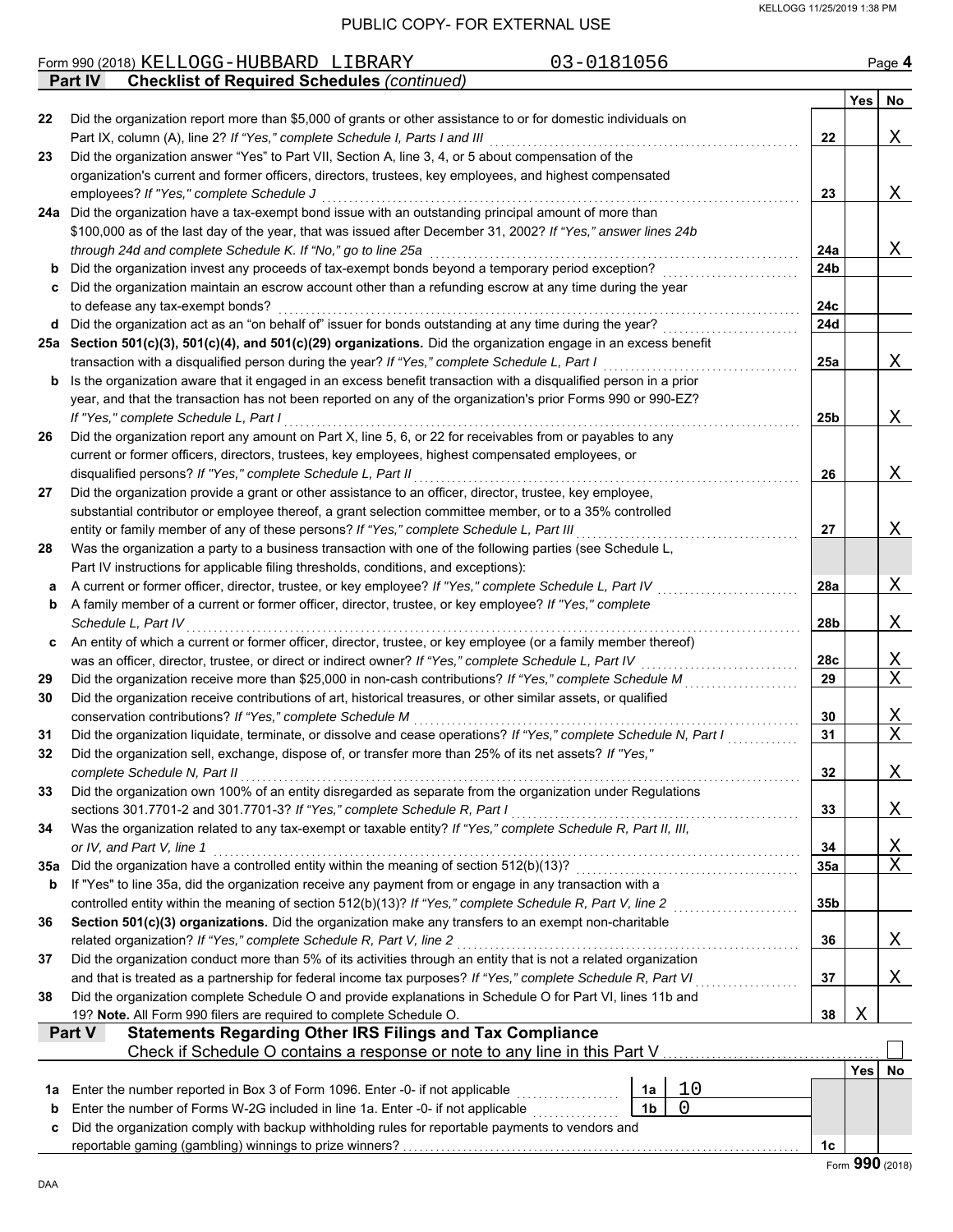|     | 03-0181056<br>Form 990 (2018) KELLOGG-HUBBARD LIBRARY                                                                              |                 |                |            | Page 5         |
|-----|------------------------------------------------------------------------------------------------------------------------------------|-----------------|----------------|------------|----------------|
|     | Statements Regarding Other IRS Filings and Tax Compliance (continued)<br><b>Part V</b>                                             |                 |                |            |                |
|     |                                                                                                                                    |                 |                | <b>Yes</b> | No             |
| 2a  | Enter the number of employees reported on Form W-3, Transmittal of Wage and Tax                                                    |                 |                |            |                |
|     | Statements, filed for the calendar year ending with or within the year covered by this return                                      | 41<br>2a        |                |            |                |
| b   | If at least one is reported on line 2a, did the organization file all required federal employment tax returns?                     |                 | 2 <sub>b</sub> | Χ          |                |
|     | Note. If the sum of lines 1a and 2a is greater than 250, you may be required to e-file (see instructions)                          |                 |                |            |                |
| За  | Did the organization have unrelated business gross income of \$1,000 or more during the year?                                      |                 | За             |            | Χ              |
| b   | If "Yes," has it filed a Form 990-T for this year? If "No" to line 3b, provide an explanation in Schedule O                        |                 | 3 <sub>b</sub> |            |                |
| 4a  | At any time during the calendar year, did the organization have an interest in, or a signature or other authority over,            |                 |                |            |                |
|     | a financial account in a foreign country (such as a bank account, securities account, or other financial account)?                 |                 | 4a             |            | Χ              |
| b   | If "Yes," enter the name of the foreign country: ▶                                                                                 |                 |                |            |                |
|     | See instructions for filing requirements for FinCEN Form 114, Report of Foreign Bank and Financial Accounts (FBAR).                |                 |                |            |                |
| 5a  | Was the organization a party to a prohibited tax shelter transaction at any time during the tax year?                              |                 | 5a             |            | <u>X</u>       |
| b   | Did any taxable party notify the organization that it was or is a party to a prohibited tax shelter transaction?                   |                 | 5b             |            | $\overline{X}$ |
| c   | If "Yes" to line 5a or 5b, did the organization file Form 8886-T?                                                                  |                 | 5c             |            |                |
| 6a  | Does the organization have annual gross receipts that are normally greater than \$100,000, and did the                             |                 |                |            |                |
|     | organization solicit any contributions that were not tax deductible as charitable contributions?                                   |                 | 6a             |            | Χ              |
| b   | If "Yes," did the organization include with every solicitation an express statement that such contributions or                     |                 |                |            |                |
|     | gifts were not tax deductible?                                                                                                     |                 | 6b             |            |                |
| 7   | Organizations that may receive deductible contributions under section 170(c).                                                      |                 |                |            |                |
| a   | Did the organization receive a payment in excess of \$75 made partly as a contribution and partly for goods                        |                 |                |            |                |
|     | and services provided to the payor?                                                                                                |                 | 7a             |            | Χ              |
| b   | If "Yes," did the organization notify the donor of the value of the goods or services provided?                                    |                 | 7b             |            |                |
| c   | Did the organization sell, exchange, or otherwise dispose of tangible personal property for which it was                           |                 |                |            |                |
|     | required to file Form 8282?                                                                                                        |                 | 7c             |            | Χ              |
| d   |                                                                                                                                    | <b>7d</b>       |                |            |                |
| е   | Did the organization receive any funds, directly or indirectly, to pay premiums on a personal benefit contract?                    |                 | 7e             |            | Χ              |
| f   | Did the organization, during the year, pay premiums, directly or indirectly, on a personal benefit contract?                       |                 | 7f             |            | $\mathbf X$    |
| g   | If the organization received a contribution of qualified intellectual property, did the organization file Form 8899 as required?   |                 | 7g             |            | $\mathbf X$    |
| h   | If the organization received a contribution of cars, boats, airplanes, or other vehicles, did the organization file a Form 1098-C? |                 | 7h             |            | $\mathbf X$    |
| 8   | Sponsoring organizations maintaining donor advised funds. Did a donor advised fund maintained by the                               |                 |                |            |                |
|     | sponsoring organization have excess business holdings at any time during the year?                                                 |                 | 8              |            |                |
| 9   | Sponsoring organizations maintaining donor advised funds.                                                                          |                 |                |            |                |
| a   | Did the sponsoring organization make any taxable distributions under section 4966?                                                 |                 | 9а             |            |                |
| b   | Did the sponsoring organization make a distribution to a donor, donor advisor, or related person?                                  |                 | 9b             |            |                |
| 10  | Section 501(c)(7) organizations. Enter:                                                                                            |                 |                |            |                |
|     | Initiation fees and capital contributions included on Part VIII, line 12                                                           | 10a             |                |            |                |
| b   | Gross receipts, included on Form 990, Part VIII, line 12, for public use of club facilities                                        | 10b             |                |            |                |
| 11  | Section 501(c)(12) organizations. Enter:                                                                                           |                 |                |            |                |
| a   | Gross income from members or shareholders                                                                                          | 11a             |                |            |                |
| b   | Gross income from other sources (Do not net amounts due or paid to other sources                                                   |                 |                |            |                |
|     | against amounts due or received from them.)                                                                                        | 11 <sub>b</sub> |                |            |                |
| 12a | Section 4947(a)(1) non-exempt charitable trusts. Is the organization filing Form 990 in lieu of Form 1041?                         |                 | 12a            |            |                |
| b   | If "Yes," enter the amount of tax-exempt interest received or accrued during the year                                              | 12 <sub>b</sub> |                |            |                |
| 13  | Section 501(c)(29) qualified nonprofit health insurance issuers.                                                                   |                 |                |            |                |
| а   | Is the organization licensed to issue qualified health plans in more than one state?                                               |                 | 13a            |            |                |
|     | Note. See the instructions for additional information the organization must report on Schedule O.                                  |                 |                |            |                |
| b   | Enter the amount of reserves the organization is required to maintain by the states in which                                       |                 |                |            |                |
|     | the organization is licensed to issue qualified health plans                                                                       | 13 <sub>b</sub> |                |            |                |
| c   | Enter the amount of reserves on hand                                                                                               | 13 <sub>c</sub> |                |            |                |
| 14a | Did the organization receive any payments for indoor tanning services during the tax year?                                         |                 | 14a            |            | Χ              |
| b   | If "Yes," has it filed a Form 720 to report these payments? If "No," provide an explanation in Schedule O                          |                 | 14b            |            |                |
| 15  | Is the organization subject to the section 4960 tax on payment(s) of more than \$1,000,000 in remuneration or                      |                 |                |            |                |
|     | excess parachute payment(s) during the year?                                                                                       |                 | 15             |            | Χ              |
|     | If "Yes," see instructions and file Form 4720, Schedule N.                                                                         |                 |                |            |                |
| 16  | Is the organization an educational institution subject to the section 4968 excise tax on net investment income?                    |                 | 16             |            | Χ              |
|     | If "Yes," complete Form 4720, Schedule O.                                                                                          |                 |                |            |                |
|     |                                                                                                                                    |                 |                |            |                |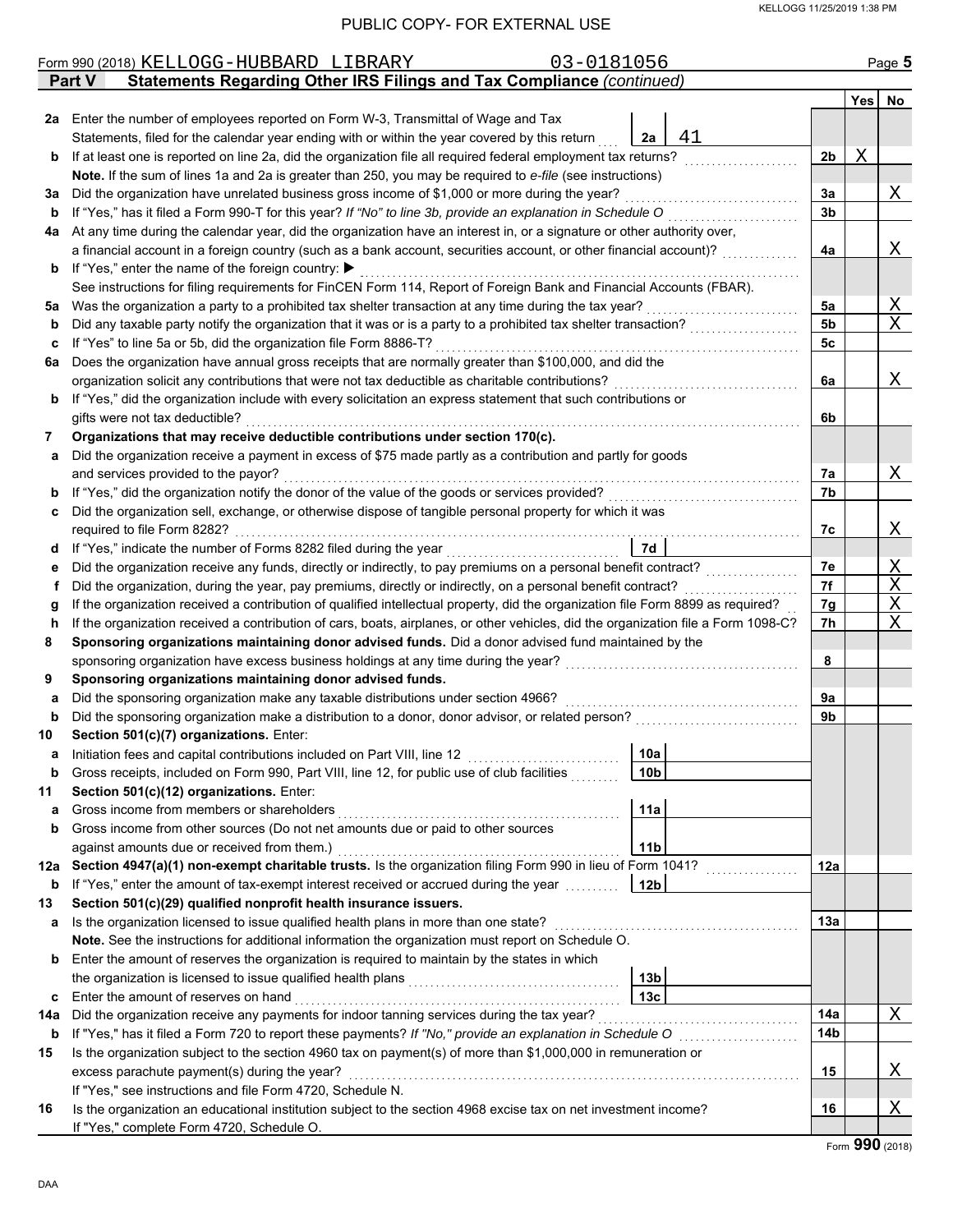|     |                                                                                                                                     |    | KELLOGG 11/25/2019 1:38 PM |                         |              |                   |
|-----|-------------------------------------------------------------------------------------------------------------------------------------|----|----------------------------|-------------------------|--------------|-------------------|
|     | PUBLIC COPY- FOR EXTERNAL USE                                                                                                       |    |                            |                         |              |                   |
|     | 03-0181056<br>Form 990 (2018) KELLOGG-HUBBARD LIBRARY                                                                               |    |                            |                         |              | Page $6$          |
|     | Governance, Management, and Disclosure For each "Yes" response to lines 2 through 7b below, and for a "No"<br><b>Part VI</b>        |    |                            |                         |              |                   |
|     | response to line 8a, 8b, or 10b below, describe the circumstances, processes, or changes in Schedule O. See instructions.           |    |                            |                         |              |                   |
|     | Check if Schedule O contains a response or note to any line in this Part VI                                                         |    |                            |                         |              | ΙXΙ               |
|     | <b>Section A. Governing Body and Management</b>                                                                                     |    |                            |                         |              |                   |
|     |                                                                                                                                     |    |                            |                         | Yes          | No                |
| 1a  | Enter the number of voting members of the governing body at the end of the tax year                                                 | 1a | 12                         |                         |              |                   |
|     | If there are material differences in voting rights among members of the governing body, or                                          |    |                            |                         |              |                   |
|     | if the governing body delegated broad authority to an executive committee or similar                                                |    |                            |                         |              |                   |
|     | committee, explain in Schedule O.                                                                                                   |    |                            |                         |              |                   |
|     | Enter the number of voting members included in line 1a, above, who are independent                                                  | 1b | 12                         |                         |              |                   |
| 2   | Did any officer, director, trustee, or key employee have a family relationship or a business relationship with                      |    |                            |                         |              |                   |
|     | any other officer, director, trustee, or key employee?                                                                              |    |                            | 2                       |              | Χ                 |
| 3   | Did the organization delegate control over management duties customarily performed by or under the direct                           |    |                            |                         |              |                   |
|     | supervision of officers, directors, or trustees, or key employees to a management company or other person?                          |    |                            | 3                       |              |                   |
| 4   | Did the organization make any significant changes to its governing documents since the prior Form 990 was filed?                    |    |                            | $\overline{\mathbf{4}}$ |              |                   |
| 5   | Did the organization become aware during the year of a significant diversion of the organization's assets?                          |    |                            | 5                       |              | $\frac{X}{X}}{X}$ |
| 6   | Did the organization have members or stockholders?                                                                                  |    |                            | 6                       |              |                   |
| 7a  | Did the organization have members, stockholders, or other persons who had the power to elect or appoint                             |    |                            |                         |              |                   |
|     | one or more members of the governing body?                                                                                          |    |                            | 7a                      |              | X                 |
| b   | Are any governance decisions of the organization reserved to (or subject to approval by) members,                                   |    |                            |                         |              |                   |
|     | stockholders, or persons other than the governing body?                                                                             |    |                            | 7b                      |              | Χ                 |
| 8   | Did the organization contemporaneously document the meetings held or written actions undertaken during the year by the following:   |    |                            |                         |              |                   |
| a   | The governing body?                                                                                                                 |    |                            | 8a                      | Χ            |                   |
| b   | Each committee with authority to act on behalf of the governing body?                                                               |    |                            | 8b                      | $\rm X$      |                   |
| 9   | Is there any officer, director, trustee, or key employee listed in Part VII, Section A, who cannot be reached at                    |    |                            |                         |              |                   |
|     | the organization's mailing address? If "Yes," provide the names and addresses in Schedule O                                         |    |                            | 9                       |              | X                 |
|     | Section B. Policies (This Section B requests information about policies not required by the Internal Revenue Code.                  |    |                            |                         |              |                   |
|     |                                                                                                                                     |    |                            |                         | Yes          | No                |
| 10a | Did the organization have local chapters, branches, or affiliates?                                                                  |    |                            | 10a                     |              | Χ                 |
| b   | If "Yes," did the organization have written policies and procedures governing the activities of such chapters,                      |    |                            |                         |              |                   |
|     | affiliates, and branches to ensure their operations are consistent with the organization's exempt purposes?                         |    |                            | 10 <sub>b</sub>         |              |                   |
| 11a | Has the organization provided a complete copy of this Form 990 to all members of its governing body before filing the form?         |    |                            | 11a                     | Χ            |                   |
| b   | Describe in Schedule O the process, if any, used by the organization to review this Form 990.                                       |    |                            |                         |              |                   |
| 12a | Did the organization have a written conflict of interest policy? If "No," go to line 13                                             |    |                            | 12a                     | Χ            |                   |
| b   | Were officers, directors, or trustees, and key employees required to disclose annually interests that could give rise to conflicts? |    |                            | 12 <sub>b</sub>         | X            |                   |
| c   | Did the organization regularly and consistently monitor and enforce compliance with the policy? If "Yes,"                           |    |                            |                         |              |                   |
|     | describe in Schedule O how this was done                                                                                            |    |                            | 12c                     | $\mathbf{X}$ |                   |
| 13  | Did the organization have a written whistleblower policy?                                                                           |    |                            | 13                      | X            |                   |
| 14  | Did the organization have a written document retention and destruction policy?                                                      |    |                            | 14                      | $\mathbf X$  |                   |
| 15  | Did the process for determining compensation of the following persons include a review and approval by                              |    |                            |                         |              |                   |
|     | independent persons, comparability data, and contemporaneous substantiation of the deliberation and decision?                       |    |                            |                         |              |                   |
| а   |                                                                                                                                     |    |                            | 15a                     | Χ            |                   |
| b   | Other officers or key employees of the organization                                                                                 |    |                            | 15 <sub>b</sub>         |              | Χ                 |
|     | If "Yes" to line 15a or 15b, describe the process in Schedule O (see instructions).                                                 |    |                            |                         |              |                   |
| 16a | Did the organization invest in, contribute assets to, or participate in a joint venture or similar arrangement                      |    |                            |                         |              |                   |
|     | with a taxable entity during the year?                                                                                              |    |                            | 16a                     |              | Χ                 |
| b   | If "Yes," did the organization follow a written policy or procedure requiring the organization to evaluate its                      |    |                            |                         |              |                   |

|     | If yes to line to a or top, describe the process in Schedule O (see instructions).                                      |                 |  |
|-----|-------------------------------------------------------------------------------------------------------------------------|-----------------|--|
| 16а | Did the organization invest in, contribute assets to, or participate in a joint venture or similar arrangement          |                 |  |
|     | with a taxable entity during the year?                                                                                  | <b>16a</b>      |  |
|     | <b>b</b> If "Yes," did the organization follow a written policy or procedure requiring the organization to evaluate its |                 |  |
|     | participation in joint venture arrangements under applicable federal tax law, and take steps to safequard the           |                 |  |
|     | organization's exempt status with respect to such arrangements?                                                         | 16 <sub>b</sub> |  |

#### **Section C. Disclosure**

| 17 List the states with which a copy of this Form 990 is required to be filed $\blacktriangleright$ NONE                                                                                  |
|-------------------------------------------------------------------------------------------------------------------------------------------------------------------------------------------|
| $\overline{a}$ and $\overline{a}$ and $\overline{a}$ and $\overline{a}$ and $\overline{a}$ and $\overline{a}$ and $\overline{a}$ and $\overline{a}$ and $\overline{a}$ and $\overline{a}$ |

| 18 | Section 6104 requires an organization to make its Forms 1023 (1024 or 1024-A if applicable), 990, and 990-T (Section 501(c)                  |
|----|----------------------------------------------------------------------------------------------------------------------------------------------|
|    | (3)s only) available for public inspection. Indicate how you made these available. Check all that apply.                                     |
|    | $\boxed{X}$ Own website $\boxed{\phantom{X}}$ Another's website $\boxed{X}$ Upon request $\boxed{\phantom{X}}$ Other (explain in Schedule O) |
| 19 | Describe in Schedule O whether (and if so, how) the organization made its governing documents, conflict of interest policy, and              |
|    | financial statements available to the public during the tax year.                                                                            |
| 20 | State the name, address, and telephone number of the person who possesses the organization's books and records $\blacktriangleright$         |
|    | 135 MAIN STREET<br><b>JESSIE LYNN</b>                                                                                                        |
|    | $802 - 2$<br>VT 05602<br>MONTPELIER                                                                                                          |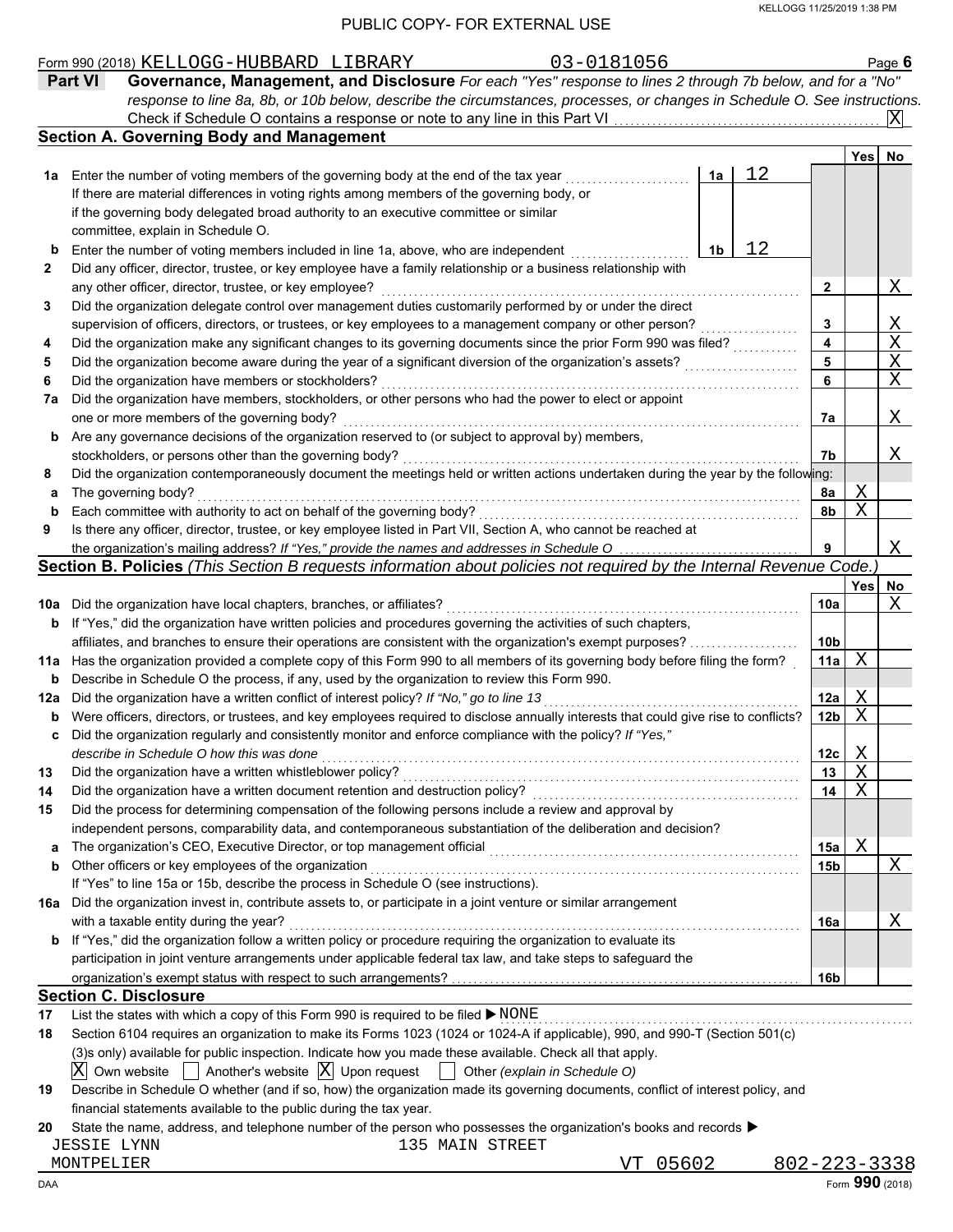#### Form 990 (2018) Page **7** KELLOGG-HUBBARD LIBRARY 03-0181056

**Independent Contractors Part VII Compensation of Officers, Directors, Trustees, Key Employees, Highest Compensated Employees, and** Check if Schedule O contains a response or note to any line in this Part VII.

**Section A. Officers, Directors, Trustees, Key Employees, and Highest Compensated Employees**

**1a** Complete this table for all persons required to be listed. Report compensation for the calendar year ending with or within the

organization's tax year.

■ List all of the organization's **current** officers, directors, trustees (whether individuals or organizations), regardless of amount of compensation. Enter -0- in columns (D), (E), and (F) if no compensation was paid.

List all of the organization's **current** key employees, if any. See instructions for definition of "key employee."

■ List all of the organization's **current** key employees, if any. See instructions for definition of "key employee."<br>■ List the organization's five **current** highest compensated employees (other than an officer, director,

who received reportable compensation (Box 5 of Form W-2 and/or Box 7 of Form 1099-MISC) of more than \$100,000 from the organization and any related organizations.

• List all of the organization's **former** officers, key employees, and highest compensated employees who received more than<br>00,000 of reportable compensation from the organization and any related organizations. \$100,000 of reportable compensation from the organization and any related organizations.

• List all of the organization's **former directors or trustees** that received, in the capacity as a former director or trustee of the organization, more than \$10,000 of reportable compensation from the organization and any related organizations. List persons in the following order: individual trustees or directors; institutional trustees; officers; key employees; highest compensated employees; and former such persons.

Check this box if neither the organization nor any related organization compensated any current officer, director, or trustee.

| (A)<br>Name and Title   | (B)<br>Average<br>hours per<br>week<br>(list any               | (C)<br>Position<br>(do not check more than one<br>box, unless person is both an<br>officer and a director/trustee) |                       |             |              |                                                                                                 |  | (D)<br>Reportable<br>compensation<br>from<br>the | (E)<br>Reportable<br>compensation from<br>related<br>organizations | (F)<br>Estimated<br>amount of<br>other<br>compensation |  |  |
|-------------------------|----------------------------------------------------------------|--------------------------------------------------------------------------------------------------------------------|-----------------------|-------------|--------------|-------------------------------------------------------------------------------------------------|--|--------------------------------------------------|--------------------------------------------------------------------|--------------------------------------------------------|--|--|
|                         | hours for<br>related<br>organizations<br>below dotted<br>line) | Individual trustee<br>or director                                                                                  | Institutional trustee | Officer     | Key employee | (W-2/1099-MISC)<br>organization<br>Former<br>Highest compensated<br>employee<br>(W-2/1099-MISC) |  |                                                  | from the<br>organization<br>and related<br>organizations           |                                                        |  |  |
| (1) STEVE GOLD          |                                                                |                                                                                                                    |                       |             |              |                                                                                                 |  |                                                  |                                                                    |                                                        |  |  |
| PRESIDENT               | 2.00<br>0.00                                                   | $\mathbf X$                                                                                                        |                       | $\mathbf X$ |              |                                                                                                 |  | 0                                                | 0                                                                  | 0                                                      |  |  |
| (2) CRAIG LINE          |                                                                |                                                                                                                    |                       |             |              |                                                                                                 |  |                                                  |                                                                    |                                                        |  |  |
| VICE PRESIDENT          | 2.00<br>0.00                                                   | X                                                                                                                  |                       | $\mathbf X$ |              |                                                                                                 |  | 0                                                | 0                                                                  | 0                                                      |  |  |
| (3) AMY CUNNINGHAM      |                                                                |                                                                                                                    |                       |             |              |                                                                                                 |  |                                                  |                                                                    |                                                        |  |  |
| VICE PRESIDENT          | 2.00<br>0.00                                                   | $\mathbf X$                                                                                                        |                       | $\mathbf X$ |              |                                                                                                 |  | 0                                                | 0                                                                  | 0                                                      |  |  |
| (4) SUSAN ZELLER        |                                                                |                                                                                                                    |                       |             |              |                                                                                                 |  |                                                  |                                                                    |                                                        |  |  |
| TREASURER               | 2.00<br>0.00                                                   | X                                                                                                                  |                       | Χ           |              |                                                                                                 |  | 0                                                | 0                                                                  | 0                                                      |  |  |
| (5) RACHEL MUSE         | 2.00                                                           |                                                                                                                    |                       |             |              |                                                                                                 |  |                                                  |                                                                    |                                                        |  |  |
| SECRETARY               | 0.00                                                           | $\mathbf X$                                                                                                        |                       | $\mathbf X$ |              |                                                                                                 |  | 0                                                | 0                                                                  | 0                                                      |  |  |
| (6) BRIDGET ASAY        |                                                                |                                                                                                                    |                       |             |              |                                                                                                 |  |                                                  |                                                                    |                                                        |  |  |
| TRUSTEE                 | 2.00<br>0.00                                                   | X                                                                                                                  |                       |             |              |                                                                                                 |  | 0                                                | 0                                                                  | 0                                                      |  |  |
| (7) LINDY BIGGS         |                                                                |                                                                                                                    |                       |             |              |                                                                                                 |  |                                                  |                                                                    |                                                        |  |  |
| TRUSTEE                 | 2.00<br>0.00                                                   | $\mathbf X$                                                                                                        |                       |             |              |                                                                                                 |  | 0                                                | 0                                                                  | 0                                                      |  |  |
| (8) TIM DONOVAN         |                                                                |                                                                                                                    |                       |             |              |                                                                                                 |  |                                                  |                                                                    |                                                        |  |  |
| TRUSTEE                 | 2.00<br>0.00                                                   | $\mathbf X$                                                                                                        |                       |             |              |                                                                                                 |  | 0                                                | 0                                                                  | $\overline{0}$                                         |  |  |
| (9) BONNIE JOHNSON-ATEN |                                                                |                                                                                                                    |                       |             |              |                                                                                                 |  |                                                  |                                                                    |                                                        |  |  |
| TRUSTEE                 | 2.00<br>0.00                                                   | X                                                                                                                  |                       |             |              |                                                                                                 |  | 0                                                | 0                                                                  | 0                                                      |  |  |
| (10) PENNY MARWEDE      |                                                                |                                                                                                                    |                       |             |              |                                                                                                 |  |                                                  |                                                                    |                                                        |  |  |
| TRUSTEE                 | 2.00<br>0.00                                                   | X                                                                                                                  |                       |             |              |                                                                                                 |  | 0                                                | 0                                                                  | 0                                                      |  |  |
| (11) JOHN PULEIO        |                                                                |                                                                                                                    |                       |             |              |                                                                                                 |  |                                                  |                                                                    |                                                        |  |  |
|                         | 2.00<br>0.00                                                   |                                                                                                                    |                       |             |              |                                                                                                 |  |                                                  |                                                                    |                                                        |  |  |
| TRUSTEE<br><b>DAA</b>   |                                                                | X                                                                                                                  |                       |             |              |                                                                                                 |  | 0                                                | 0                                                                  | Form 990 (2018)                                        |  |  |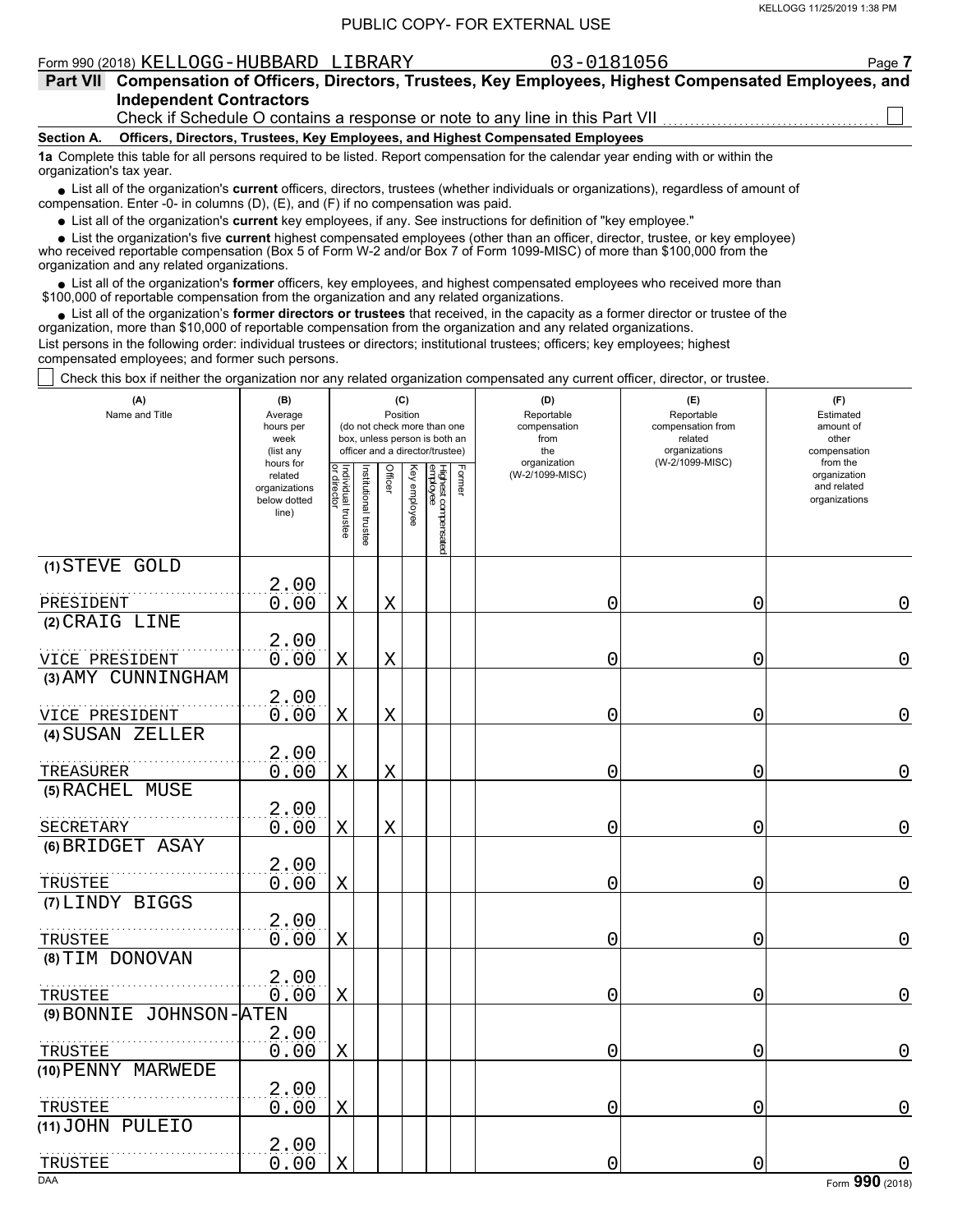| Form 990 (2018) KELLOGG-HUBBARD LIBRARY                                                                                                                                                                                                                                                                                                                                                                                                   |                                                               |                                   |                                                                                                                    |                 |                 |                                |           | 03-0181056                                                                                             |                                                                                       | Page 8                                                             |
|-------------------------------------------------------------------------------------------------------------------------------------------------------------------------------------------------------------------------------------------------------------------------------------------------------------------------------------------------------------------------------------------------------------------------------------------|---------------------------------------------------------------|-----------------------------------|--------------------------------------------------------------------------------------------------------------------|-----------------|-----------------|--------------------------------|-----------|--------------------------------------------------------------------------------------------------------|---------------------------------------------------------------------------------------|--------------------------------------------------------------------|
| <b>Part VII</b>                                                                                                                                                                                                                                                                                                                                                                                                                           |                                                               |                                   |                                                                                                                    |                 |                 |                                |           | Section A. Officers, Directors, Trustees, Key Employees, and Highest Compensated Employees (continued) |                                                                                       |                                                                    |
| (A)<br>Name and title                                                                                                                                                                                                                                                                                                                                                                                                                     | (B)<br>Average<br>hours per<br>week<br>(list any<br>hours for |                                   | (C)<br>Position<br>(do not check more than one<br>box, unless person is both an<br>officer and a director/trustee) |                 |                 |                                |           | (D)<br>Reportable<br>compensation<br>from<br>the<br>organization                                       | (E)<br>Reportable<br>compensation from<br>related<br>organizations<br>(W-2/1099-MISC) | (F)<br>Estimated<br>amount of<br>other<br>compensation<br>from the |
|                                                                                                                                                                                                                                                                                                                                                                                                                                           | related<br>organizations<br>below dotted<br>line)             | Individual trustee<br>or director | nstitutional trustee                                                                                               |                 | Ķey<br>employee | Highest compensate<br>employee | Form<br>ၜ | (W-2/1099-MISC)                                                                                        |                                                                                       | organization<br>and related<br>organizations                       |
| (12)<br><b>JUDY WALKE</b>                                                                                                                                                                                                                                                                                                                                                                                                                 |                                                               |                                   |                                                                                                                    |                 |                 |                                |           |                                                                                                        |                                                                                       |                                                                    |
| TRUSTEE                                                                                                                                                                                                                                                                                                                                                                                                                                   | 2.00<br>0.00                                                  | Χ                                 |                                                                                                                    |                 |                 |                                |           | 0                                                                                                      | 0                                                                                     | $\mathbf 0$                                                        |
| (13)<br>TOM MCKONE                                                                                                                                                                                                                                                                                                                                                                                                                        | UNTIL JUNE                                                    |                                   |                                                                                                                    | 30 <sub>1</sub> |                 | 2019)                          |           |                                                                                                        |                                                                                       |                                                                    |
| EXECUTIVE DIRECTOR                                                                                                                                                                                                                                                                                                                                                                                                                        | 40.00<br>0.00                                                 |                                   |                                                                                                                    | X               |                 |                                |           | 71,215                                                                                                 | 0                                                                                     | 10,369                                                             |
| <b>JESSIE LYNN</b><br>(14)                                                                                                                                                                                                                                                                                                                                                                                                                |                                                               |                                   |                                                                                                                    |                 |                 |                                |           |                                                                                                        |                                                                                       |                                                                    |
| DIRECTOR OF FINANCE                                                                                                                                                                                                                                                                                                                                                                                                                       | 30.00<br>0.00                                                 |                                   |                                                                                                                    | X               |                 |                                |           | 0                                                                                                      | 0                                                                                     | $\mathbf 0$                                                        |
| (15)<br>KATE CONNIZZO                                                                                                                                                                                                                                                                                                                                                                                                                     | (UNTIL                                                        |                                   | <b>JUNE</b>                                                                                                        |                 |                 | 2019)                          |           |                                                                                                        |                                                                                       |                                                                    |
| TRUSTEE                                                                                                                                                                                                                                                                                                                                                                                                                                   | 2.00<br>0.00                                                  | Χ                                 |                                                                                                                    |                 |                 |                                |           | 0                                                                                                      | 0                                                                                     | $\mathbf 0$                                                        |
| (16)<br>LYNN SPENCER                                                                                                                                                                                                                                                                                                                                                                                                                      | (UNTIL                                                        |                                   |                                                                                                                    |                 |                 | O(TOBER   2018)                |           |                                                                                                        |                                                                                       |                                                                    |
| TRUSTEE                                                                                                                                                                                                                                                                                                                                                                                                                                   | 2.00<br>0.00                                                  | X                                 |                                                                                                                    |                 |                 |                                |           | 0                                                                                                      | 0                                                                                     | $\mathbf 0$                                                        |
|                                                                                                                                                                                                                                                                                                                                                                                                                                           |                                                               |                                   |                                                                                                                    |                 |                 |                                |           |                                                                                                        |                                                                                       |                                                                    |
|                                                                                                                                                                                                                                                                                                                                                                                                                                           |                                                               |                                   |                                                                                                                    |                 |                 |                                |           |                                                                                                        |                                                                                       |                                                                    |
|                                                                                                                                                                                                                                                                                                                                                                                                                                           |                                                               |                                   |                                                                                                                    |                 |                 |                                |           |                                                                                                        |                                                                                       |                                                                    |
| 1b Sub-total<br>c Total from continuation sheets to Part VII, Section A                                                                                                                                                                                                                                                                                                                                                                   |                                                               |                                   |                                                                                                                    |                 |                 |                                |           | 71,215                                                                                                 |                                                                                       | 10,369                                                             |
| d Total (add lines 1b and 1c)                                                                                                                                                                                                                                                                                                                                                                                                             |                                                               |                                   |                                                                                                                    |                 |                 |                                |           | 71,215                                                                                                 |                                                                                       | 10,369                                                             |
| Total number of individuals (including but not limited to those listed above) who received more than \$100,000 of<br>2<br>reportable compensation from the organization $\blacktriangleright$ 0                                                                                                                                                                                                                                           |                                                               |                                   |                                                                                                                    |                 |                 |                                |           |                                                                                                        |                                                                                       |                                                                    |
| Did the organization list any <b>former</b> officer, director, or trustee, key employee, or highest compensated<br>3<br>employee on line 1a? If "Yes," complete Schedule J for such individual<br>For any individual listed on line 1a, is the sum of reportable compensation and other compensation from the<br>4<br>organization and related organizations greater than \$150,000? If "Yes," complete Schedule J for such<br>individual |                                                               |                                   |                                                                                                                    |                 |                 |                                |           |                                                                                                        |                                                                                       | No<br><b>Yes</b><br>Χ<br>3<br>Χ<br>4                               |
| Did any person listed on line 1a receive or accrue compensation from any unrelated organization or individual<br>5<br>for services rendered to the organization? If "Yes," complete Schedule J for such person                                                                                                                                                                                                                            |                                                               |                                   |                                                                                                                    |                 |                 |                                |           |                                                                                                        |                                                                                       | 5<br>Χ                                                             |
| <b>Section B. Independent Contractors</b>                                                                                                                                                                                                                                                                                                                                                                                                 |                                                               |                                   |                                                                                                                    |                 |                 |                                |           |                                                                                                        |                                                                                       |                                                                    |
| Complete this table for your five highest compensated independent contractors that received more than \$100,000 of<br>1<br>compensation from the organization. Report compensation for the calendar year ending with or within the organization's tax year.                                                                                                                                                                               |                                                               |                                   |                                                                                                                    |                 |                 |                                |           |                                                                                                        |                                                                                       |                                                                    |
|                                                                                                                                                                                                                                                                                                                                                                                                                                           | (A)<br>Name and business address                              |                                   |                                                                                                                    |                 |                 |                                |           |                                                                                                        | (B)<br>Description of services                                                        | (C)<br>Compensation                                                |
|                                                                                                                                                                                                                                                                                                                                                                                                                                           |                                                               |                                   |                                                                                                                    |                 |                 |                                |           |                                                                                                        |                                                                                       |                                                                    |
|                                                                                                                                                                                                                                                                                                                                                                                                                                           |                                                               |                                   |                                                                                                                    |                 |                 |                                |           |                                                                                                        |                                                                                       |                                                                    |
|                                                                                                                                                                                                                                                                                                                                                                                                                                           |                                                               |                                   |                                                                                                                    |                 |                 |                                |           |                                                                                                        |                                                                                       |                                                                    |
|                                                                                                                                                                                                                                                                                                                                                                                                                                           |                                                               |                                   |                                                                                                                    |                 |                 |                                |           |                                                                                                        |                                                                                       |                                                                    |
|                                                                                                                                                                                                                                                                                                                                                                                                                                           |                                                               |                                   |                                                                                                                    |                 |                 |                                |           |                                                                                                        |                                                                                       |                                                                    |
|                                                                                                                                                                                                                                                                                                                                                                                                                                           |                                                               |                                   |                                                                                                                    |                 |                 |                                |           |                                                                                                        |                                                                                       |                                                                    |
|                                                                                                                                                                                                                                                                                                                                                                                                                                           |                                                               |                                   |                                                                                                                    |                 |                 |                                |           |                                                                                                        |                                                                                       |                                                                    |
| Total number of independent contractors (including but not limited to those listed above) who<br>2<br>received more than \$100,000 of compensation from the organization ▶                                                                                                                                                                                                                                                                |                                                               |                                   |                                                                                                                    |                 |                 |                                |           |                                                                                                        | $\mathbf 0$                                                                           |                                                                    |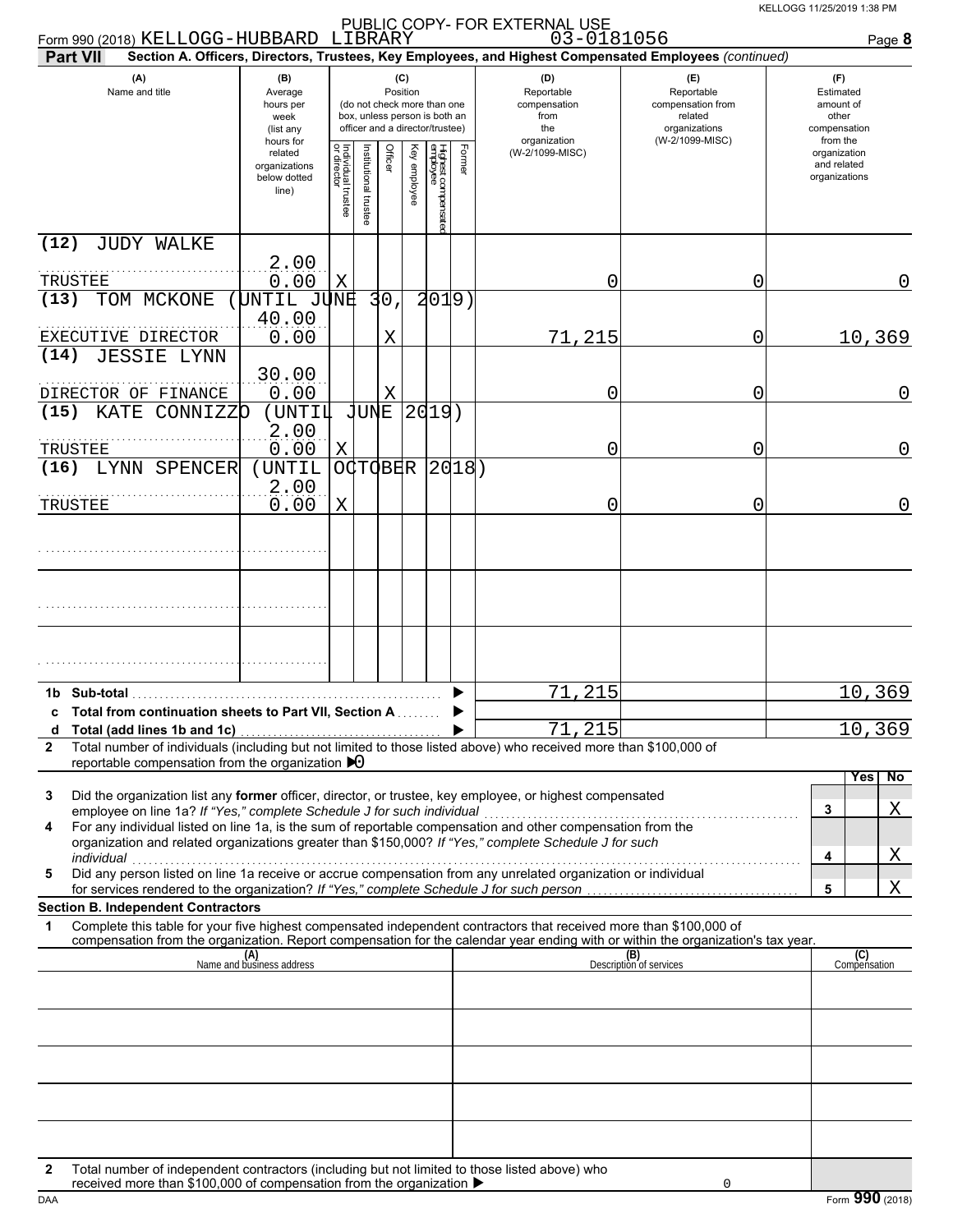#### Form 990 (2018) Page **9** KELLOGG-HUBBARD LIBRARY 03-0181056 **Part VIII Statement of Revenue** Check if Schedule O contains a response or note to any line in this Part VIII **(A) (B) (C) (D)** Total revenue **Related or Revenue**<br>
excluded from tax<br>
excluded from tax exempt business function under sections revenue 512-514 revenue **Contributions, Gifts, Grants and Other Similar Amounts** Grants **1a 1a** Federated campaigns ..... Gifts, Gra<br>illar Amou **1b b** Membership dues <sub>. . .</sub> . . . . . **1c** 21,370 **c** Fundraising events **. . . . . . 1d d** Related organizations **.** . . . . Program Service RevenueContributions, 476,667 **1e e** Government grants (contributions) . . **f** All other contributions, gifts, grants, and similar amounts not included above **1f** 360,342 7,800 **g** Noncash contributions included in lines 1a-1f:  $\mathsf{\$}$  . . . . . . . . . . 858,379  $\blacktriangleright$ **h Total.** Add lines 1a–1f . . . . . . . . . . . . . . . . . . . . . . . . . . . . . **Program Service Revenue Busn. Code** . . . . . . . . . . . . . . . . . . . . . . . . . . . . . . . . . . . . . . . . . . . . BOOK SALES 519100 34,546 34,546 **2a** . . . . . . . . . . . . . . . . . . . . . . . . . . . . . . . . . . . . . . . . . . . . LIBRARY FINES 519100 25,470 25,470 **b** . . . . . . . . . . . . . . . . . . . . . . . . . . . . . . . . . . . . . . . . . . . . NON-RESIDENT FEES 451211 7,183 7,183 **c d** . . . . . . . . . . . . . . . . . . . . . . . . . . . . . . . . . . . . . . . . . . . . MISC. LIBRARY INCOME 519100 3,479 3,479 **e** . . . . . . . . . . . . . . . . . . . . . . . . . . . . . . . . . . . . . . . . . . . . **f** All other program service revenue . . . . . . . . 70,678 **g Total.** Add lines 2a–2f . . . . . . . . . . . . . . . . . . . . . . . . . . . . . **3** Investment income (including dividends, interest, and other similar amounts)  $\blacksquare$ 118,678 118,678 **4** Income from investment of tax-exempt bond proceed **5** Royalties . . . . . . . . . . . . . . . . . . . . . . . . . . . . . . . . . . . . . . . . . . . b (i) Real (ii) Personal **6a** Gross rents **b** Less: rental exps. **c** Rental inc. or (loss) ь **d** Net rental income or (loss) . . . . . . . . . . . . . . . . . . . . . . . . . **7a** Gross amount from (i) Securities (ii) Other sales of assets other than inventor **b** Less: cost or other 92 basis & sales exps.  $-92$ **c** Gain or (loss)  $-92$   $-92$ **d** Net gain or (loss) . . . . . . . . . . . . . . . . . . . . . . . . . . . . . . . . . . . **8a** Gross income from fundraising events **Other Revenue Other Revenue** (not including \$ . . . . . . . . . . . . . . . . . . . . 21,370 of contributions reported on line 1c). See Part IV, line 18 . . . . . . . . . . . . . . 21,018 **a b** 8,795 **b** Less: direct expenses . . . . . . . . 12,223 12,223 **c** Net income or (loss) from fundraising events . . . . . . ▶ **9a** Gross income from gaming activities. See Part IV, line 19 . . . . . . . . . . . . . . **a b b** Less: direct expenses **. . . . . . .** .  $\blacktriangleright$ Net income or (loss) from gaming activities . . . . . . . **c** 10a Gross sales of inventory, less returns and allowances **a b b** Less:  $\cosh$  of goods  $\sinh$ ь **c** Net income or (loss) from sales of inventory ....... Miscellaneous Revenue **Busn. Code 11a** . . . . . . . . . . . . . . . . . . . . . . . . . . . . . . . . . . . . . . . . . . . . **b c** . . . . . . . . . . . . . . . . . . . . . . . . . . . . . . . . . . . . . . . . . . . . **d** All other revenue . . . . . . . . . . . . . . . . . . . . . . . . . .

1,059,866 70,586 0 130,901

**e Total.** Add lines 11a–11d . . . . . . . . . . . . . . . . . . . . . . . . . . **Total revenue.** See instructions. . . . . . . . . . . . . . . . . . . **12**

 $\blacksquare$ 

 $\blacktriangleright$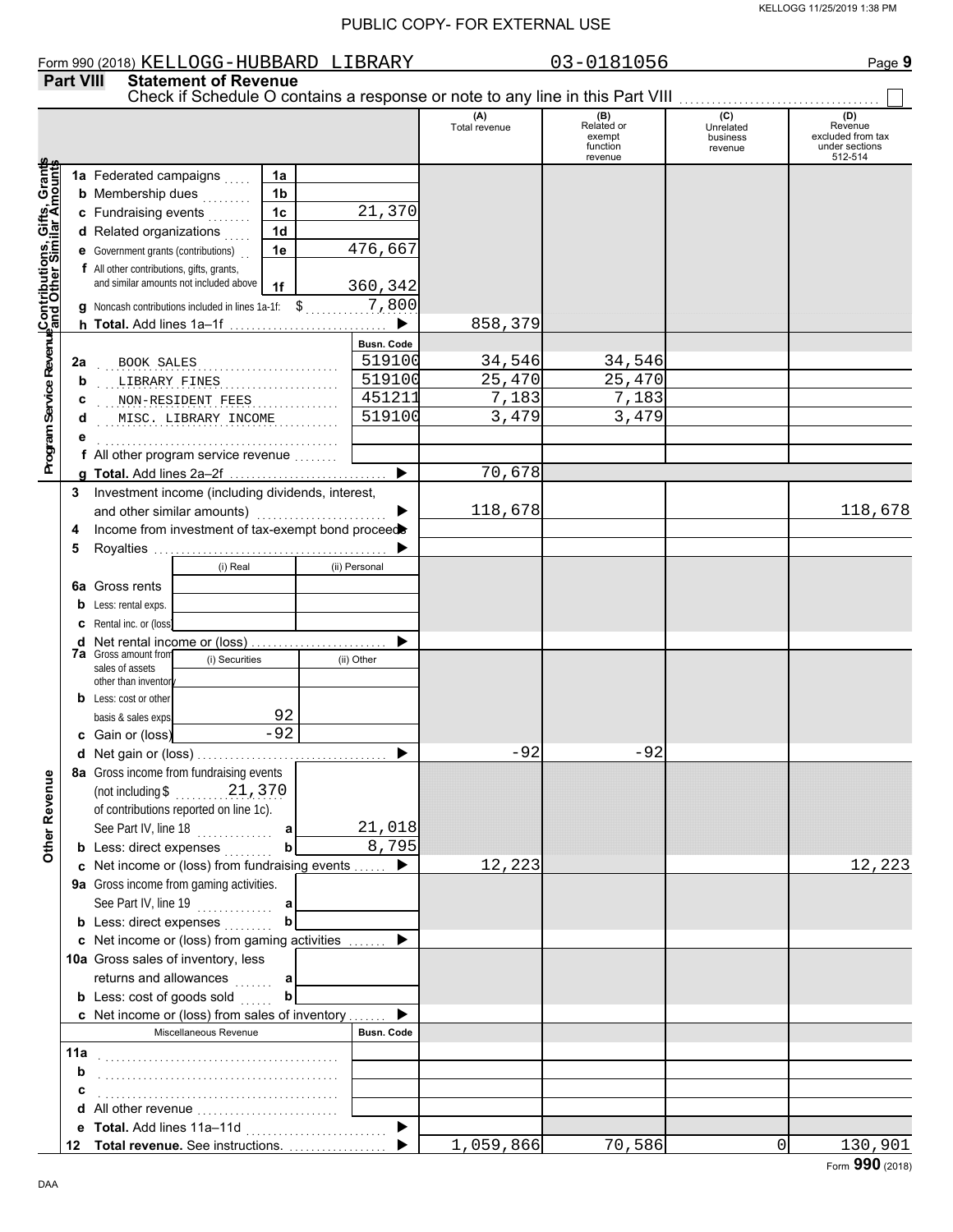#### KELLOGG 11/25/2019 1:38 PM

#### PUBLIC COPY- FOR EXTERNAL USE

|              | Form 990 (2018) KELLOGG-HUBBARD LIBRARY                                                                                    |                       | 03-0181056             |                        | Page 10               |
|--------------|----------------------------------------------------------------------------------------------------------------------------|-----------------------|------------------------|------------------------|-----------------------|
|              | <b>Statement of Functional Expenses</b><br>Part IX                                                                         |                       |                        |                        |                       |
|              | Section 501(c)(3) and 501(c)(4) organizations must complete all columns. All other organizations must complete column (A). |                       |                        |                        |                       |
|              | Check if Schedule O contains a response or note to any line in this Part IX                                                |                       |                        |                        |                       |
|              | Do not include amounts reported on lines 6b,                                                                               | (A)<br>Total expenses | (B)<br>Program service | (C)<br>Management and  | (D)<br>Fundraising    |
|              | 7b, 8b, 9b, and 10b of Part VIII.                                                                                          |                       | expenses               | general expenses       | expenses              |
| 1            | Grants and other assistance to domestic organizations                                                                      |                       |                        |                        |                       |
|              | and domestic governments. See Part IV, line 21                                                                             |                       |                        |                        |                       |
| $\mathbf{2}$ | Grants and other assistance to domestic                                                                                    |                       |                        |                        |                       |
|              | individuals. See Part IV, line 22                                                                                          |                       |                        |                        |                       |
| 3            | Grants and other assistance to foreign                                                                                     |                       |                        |                        |                       |
|              | organizations, foreign governments, and foreign                                                                            |                       |                        |                        |                       |
|              | individuals. See Part IV, lines 15 and 16                                                                                  |                       |                        |                        |                       |
| 4            | Benefits paid to or for members                                                                                            |                       |                        |                        |                       |
| 5            | Compensation of current officers, directors,                                                                               |                       |                        |                        |                       |
|              | trustees, and key employees                                                                                                | 78,288                | 3,914                  | 54,802                 | 19,572                |
| 6            | Compensation not included above, to disqualified                                                                           |                       |                        |                        |                       |
|              | persons (as defined under section 4958(f)(1)) and                                                                          |                       |                        |                        |                       |
|              | persons described in section 4958(c)(3)(B)                                                                                 |                       |                        |                        |                       |
| 7            | Other salaries and wages<br>.                                                                                              | 444,491               | 342,370                | 62,268                 | 39,853                |
| 8            | Pension plan accruals and contributions (include                                                                           |                       |                        |                        |                       |
|              | section 401(k) and 403(b) employer contributions)                                                                          | 23,924                | 17,624                 |                        |                       |
| 9            | Other employee benefits                                                                                                    | 63,083                | 44,500                 | $\frac{4,034}{12,163}$ | $\frac{2,266}{6,420}$ |
| 10           |                                                                                                                            | 45,365                | 30,480                 | 9,844                  | 5,041                 |
| 11           | Fees for services (non-employees):                                                                                         |                       |                        |                        |                       |
|              |                                                                                                                            |                       |                        |                        |                       |
| b            |                                                                                                                            | 1,058                 |                        | 1,058                  |                       |
|              |                                                                                                                            | $\overline{2,506}$    |                        | 2,506                  |                       |
|              |                                                                                                                            |                       |                        |                        |                       |
| е            | Professional fundraising services. See Part IV, line 1                                                                     |                       |                        |                        |                       |
| f            | Investment management fees<br>.                                                                                            | 18, 407               |                        | 18,407                 |                       |
| g            | Other. (If line 11g amount exceeds 10% of line 25, column                                                                  |                       |                        |                        |                       |
|              | (A) amount, list line 11g expenses on Schedule O.)                                                                         | 14,752                | 10,818                 | 3,336                  | 598                   |
| 12           |                                                                                                                            |                       |                        |                        |                       |
| 13           |                                                                                                                            | 15,533                | 5,817                  | 5,714                  | 4,002                 |
| 14           |                                                                                                                            | 17,067                | 11,080                 | 3,667                  | 2,320                 |
| 15           | Royalties                                                                                                                  |                       |                        |                        |                       |
| 16           |                                                                                                                            | 161,303               | 129,043                | 19,356                 | 12,904                |
| 17           | Travel                                                                                                                     |                       |                        |                        |                       |
| 18           | Payments of travel or entertainment expenses                                                                               |                       |                        |                        |                       |
|              | for any federal, state, or local public officials                                                                          |                       |                        |                        |                       |
| 19           | Conferences, conventions, and meetings                                                                                     |                       |                        |                        |                       |
| 20           | Interest                                                                                                                   |                       |                        |                        |                       |
| 21           |                                                                                                                            |                       |                        |                        |                       |
| 22           | Depreciation, depletion, and amortization                                                                                  | 85,471                | 85,471                 |                        |                       |
| 23           | Insurance                                                                                                                  |                       |                        |                        |                       |
| 24           | Other expenses. Itemize expenses not covered                                                                               |                       |                        |                        |                       |
|              | above (List miscellaneous expenses in line 24e. If                                                                         |                       |                        |                        |                       |
|              | line 24e amount exceeds 10% of line 25, column                                                                             |                       |                        |                        |                       |
|              | (A) amount, list line 24e expenses on Schedule O.)                                                                         |                       |                        |                        |                       |
| a            | LIBRARY COLLECTIONS                                                                                                        | 34,807                | 34,807                 |                        |                       |
| b            |                                                                                                                            |                       |                        |                        |                       |
| c            |                                                                                                                            |                       |                        |                        |                       |
| d            |                                                                                                                            |                       |                        |                        |                       |
| е            | All other expenses                                                                                                         |                       |                        |                        |                       |
| 25           | Total functional expenses. Add lines 1 through 24e                                                                         | 1,006,055             | 715,924                | 197,155                | 92,976                |
| 26           | Joint costs. Complete this line only if the                                                                                |                       |                        |                        |                       |
|              | organization reported in column (B) joint costs<br>from a combined educational campaign and                                |                       |                        |                        |                       |

fundraising solicitation. Check here  $\blacktriangleright$  | if

following SOP 98-2 (ASC 958-720) . . . . . . . . . .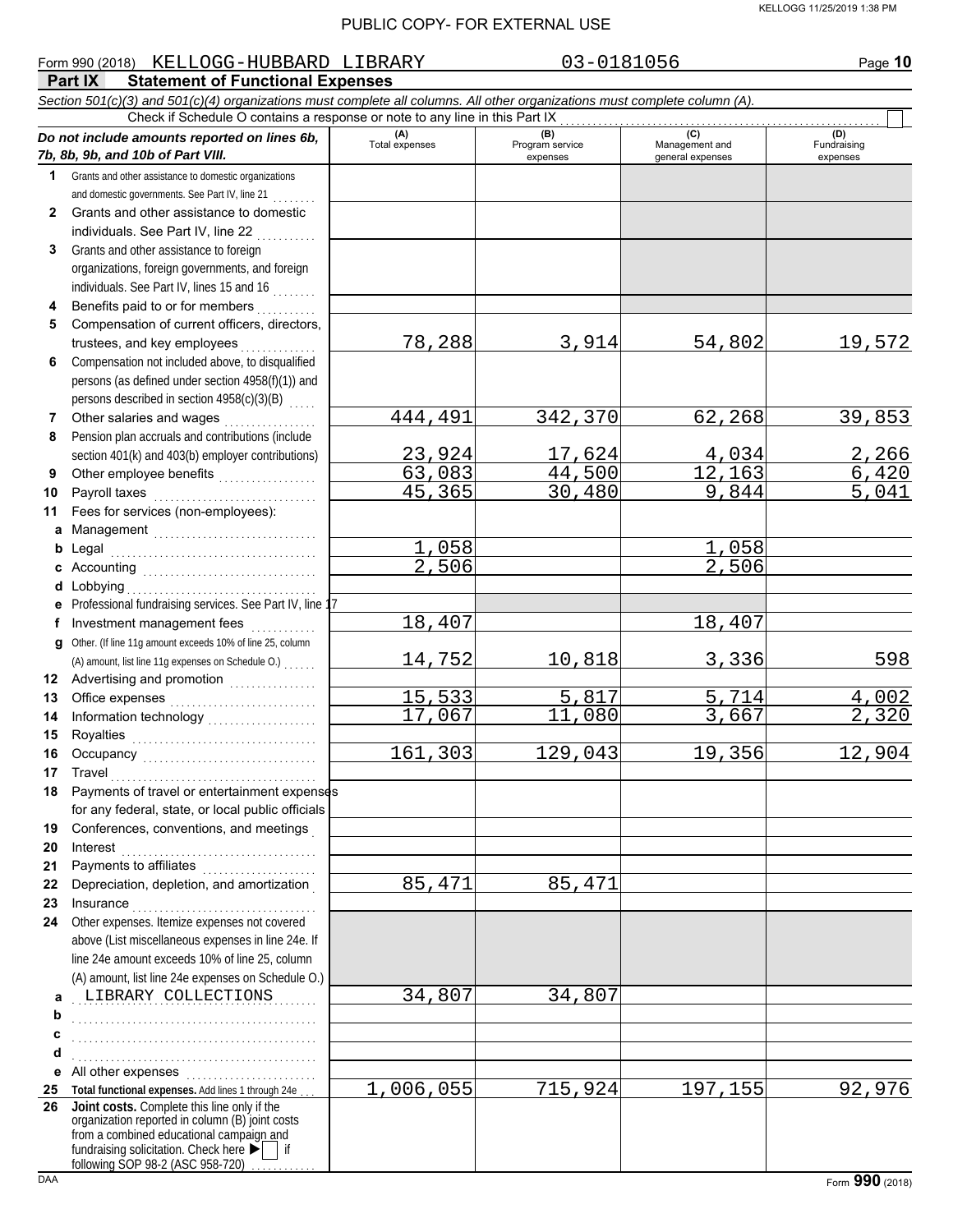#### KELLOGG 11/25/2019 1:38 PM

|                             | Part X | Form 990 (2018) KELLOGG-HUBBARD LIBRARY<br><b>Balance Sheet</b>                                                                                                                                                               |                 |                                     | 03-0181056               |                 | Page 11                |
|-----------------------------|--------|-------------------------------------------------------------------------------------------------------------------------------------------------------------------------------------------------------------------------------|-----------------|-------------------------------------|--------------------------|-----------------|------------------------|
|                             |        | Check if Schedule O contains a response or note to any line in this Part X                                                                                                                                                    |                 |                                     |                          |                 |                        |
|                             |        |                                                                                                                                                                                                                               |                 |                                     | (A)<br>Beginning of year |                 | (B)<br>End of year     |
|                             | 1      | Cash-non-interest bearing                                                                                                                                                                                                     |                 |                                     | 82,535                   | $\mathbf{1}$    | 239,641                |
|                             | 2      |                                                                                                                                                                                                                               |                 | 86,765                              | $\overline{2}$           | 107,080         |                        |
|                             | 3      |                                                                                                                                                                                                                               |                 |                                     |                          | 3               |                        |
|                             | 4      | Accounts receivable, net                                                                                                                                                                                                      | 3,000           | 4                                   | 2,750                    |                 |                        |
|                             | 5      | Loans and other receivables from current and former officers, directors,                                                                                                                                                      |                 |                                     |                          |                 |                        |
|                             |        | trustees, key employees, and highest compensated employees.                                                                                                                                                                   |                 |                                     |                          |                 |                        |
|                             |        | Complete Part II of Schedule L                                                                                                                                                                                                |                 |                                     |                          | 5               |                        |
|                             | 6      | Loans and other receivables from other disqualified persons (as defined under section                                                                                                                                         |                 |                                     |                          |                 |                        |
|                             |        | 4958(f)(1)), persons described in section 4958(c)(3)(B), and contributing employers and                                                                                                                                       |                 |                                     |                          |                 |                        |
|                             |        | sponsoring organizations of section 501(c)(9) voluntary employees' beneficiary                                                                                                                                                |                 |                                     |                          |                 |                        |
|                             |        | organizations (see instructions). Complete Part II of Schedule L                                                                                                                                                              |                 | and a straightful and a straightful |                          | 6               |                        |
| Assets                      | 7      | Notes and loans receivable, net with an array and a statement of the statement of the statement of the statement of the statement of the statement of the statement of the statement of the statement of the statement of the |                 |                                     |                          | 7               |                        |
|                             | 8      | Inventories for sale or use                                                                                                                                                                                                   |                 |                                     |                          | 8               |                        |
|                             | 9      | Prepaid expenses and deferred charges                                                                                                                                                                                         |                 |                                     | 240                      | 9               | 310                    |
|                             |        | 10a Land, buildings, and equipment: cost or                                                                                                                                                                                   |                 |                                     |                          |                 |                        |
|                             |        | other basis. Complete Part VI of Schedule D  10a                                                                                                                                                                              |                 | <u>3,002,775</u>                    |                          |                 |                        |
|                             | b      | Less: accumulated depreciation<br>.                                                                                                                                                                                           | 10 <sub>b</sub> | 1,328,679                           | 1,693,492                | 10 <sub>c</sub> | <u>1,674,096</u>       |
|                             | 11     | Investments-publicly traded securities                                                                                                                                                                                        |                 |                                     | 4,614,412                | 11              | $\overline{4,807,039}$ |
|                             | 12     | Investments-other securities. See Part IV, line 11                                                                                                                                                                            |                 |                                     |                          | 12              |                        |
|                             | 13     |                                                                                                                                                                                                                               |                 |                                     |                          | 13              |                        |
|                             | 14     | Intangible assets                                                                                                                                                                                                             |                 | 14                                  |                          |                 |                        |
|                             | 15     | Other assets. See Part IV, line 11                                                                                                                                                                                            |                 | 15                                  |                          |                 |                        |
|                             | 16     |                                                                                                                                                                                                                               | 6,480,444       | 16                                  | 6,830,916                |                 |                        |
|                             | 17     |                                                                                                                                                                                                                               |                 | 59,506                              | 17                       | 67,550          |                        |
|                             | 18     | Grants payable                                                                                                                                                                                                                |                 |                                     | 18                       |                 |                        |
|                             | 19     | Deferred revenue                                                                                                                                                                                                              | 1,395           | 19                                  | 1,298                    |                 |                        |
|                             | 20     | Tax-exempt bond liabilities                                                                                                                                                                                                   |                 |                                     |                          | 20              |                        |
|                             | 21     | Escrow or custodial account liability. Complete Part IV of Schedule D                                                                                                                                                         |                 |                                     |                          | 21              |                        |
| Liabilities                 | 22     | Loans and other payables to current and former officers, directors,                                                                                                                                                           |                 |                                     |                          |                 |                        |
|                             |        | trustees, key employees, highest compensated employees, and                                                                                                                                                                   |                 |                                     |                          |                 |                        |
|                             |        | disqualified persons. Complete Part II of Schedule L                                                                                                                                                                          |                 |                                     |                          | 22              |                        |
|                             | 23     | Secured mortgages and notes payable to unrelated third parties                                                                                                                                                                |                 |                                     | 54,805<br>51,308         | 23              | 38,649                 |
|                             | 24     | Unsecured notes and loans payable to unrelated third parties                                                                                                                                                                  |                 |                                     |                          | 24              | 66,175                 |
|                             | 25     | Other liabilities (including federal income tax, payables to related third<br>parties, and other liabilities not included on lines 17-24). Complete Part X                                                                    |                 |                                     |                          |                 |                        |
|                             |        | of Schedule D                                                                                                                                                                                                                 |                 |                                     |                          |                 |                        |
|                             | 26     |                                                                                                                                                                                                                               |                 |                                     | 167,014                  | 25<br>26        | 173,672                |
|                             |        | Organizations that follow SFAS 117 (ASC 958), check here $\blacktriangleright \boxed{\text{X}}$ and                                                                                                                           |                 |                                     |                          |                 |                        |
|                             |        | complete lines 27 through 29, and lines 33 and 34.                                                                                                                                                                            |                 |                                     |                          |                 |                        |
|                             | 27     | Unrestricted net assets                                                                                                                                                                                                       |                 |                                     | <u>5,188,337</u>         | 27              | 5,515,393              |
|                             | 28     | Temporarily restricted net assets                                                                                                                                                                                             |                 |                                     | 484,397                  | 28              | 475,905                |
|                             | 29     | Permanently restricted net assets                                                                                                                                                                                             |                 |                                     | 640,696                  | 29              | 665,946                |
|                             |        | Organizations that do not follow SFAS 117 (ASC 958), check here >                                                                                                                                                             |                 | and                                 |                          |                 |                        |
| Net Assets or Fund Balances |        | complete lines 30 through 34.                                                                                                                                                                                                 |                 |                                     |                          |                 |                        |
|                             | 30     | Capital stock or trust principal, or current funds                                                                                                                                                                            |                 |                                     |                          | 30              |                        |
|                             | 31     | Paid-in or capital surplus, or land, building, or equipment fund                                                                                                                                                              |                 |                                     |                          | 31              |                        |
|                             | 32     | Retained earnings, endowment, accumulated income, or other funds                                                                                                                                                              |                 |                                     |                          | 32              |                        |
|                             | 33     | Total net assets or fund balances                                                                                                                                                                                             |                 |                                     | 6,313,430                | 33              | <u>6,657,244</u>       |
|                             | 34     |                                                                                                                                                                                                                               |                 |                                     | 6,480,444                | 34              | 6,830,916              |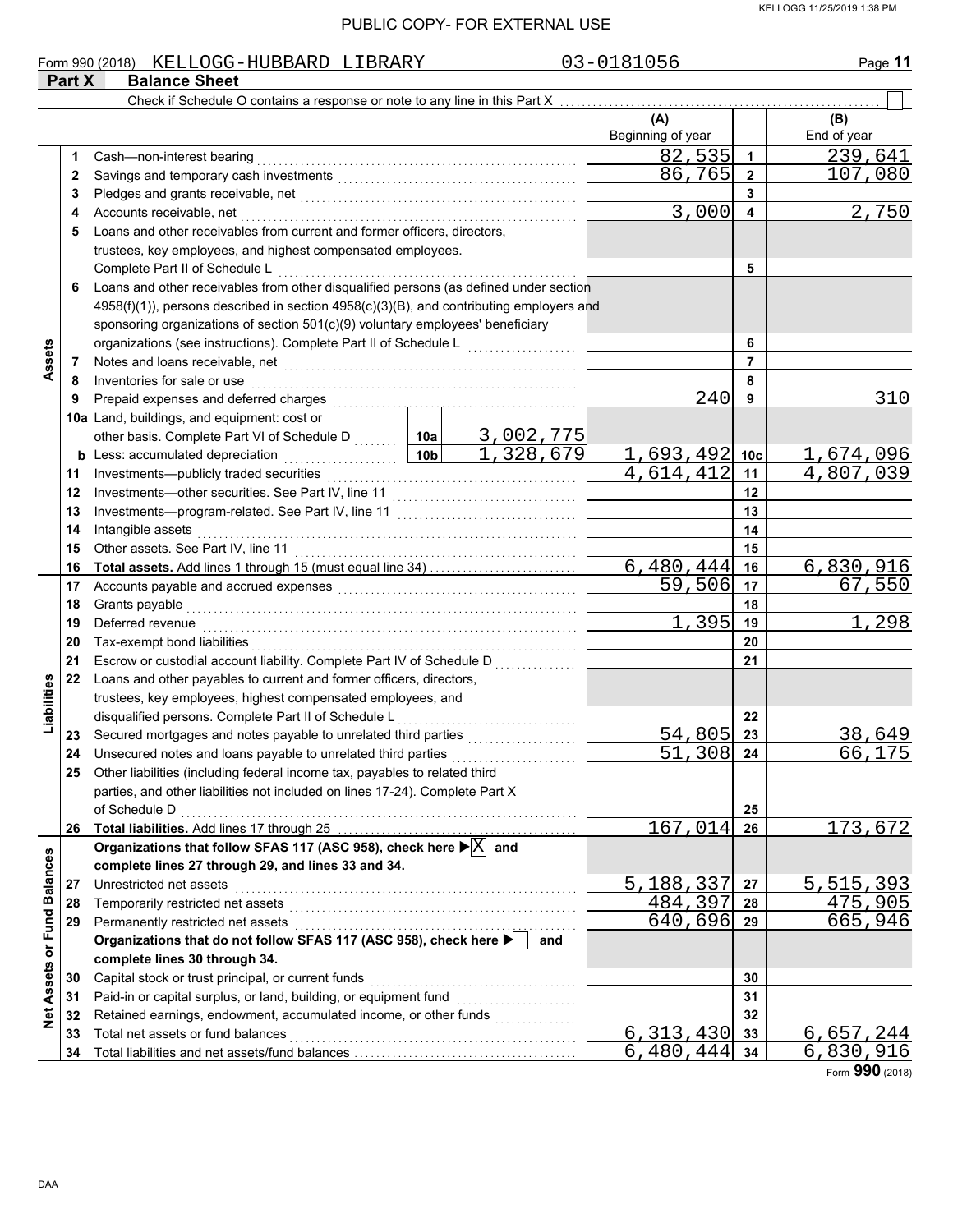|    | 03-0181056<br>Form 990 (2018) KELLOGG-HUBBARD LIBRARY                                                                                                                                                                          |                         |    | Page 12                 |
|----|--------------------------------------------------------------------------------------------------------------------------------------------------------------------------------------------------------------------------------|-------------------------|----|-------------------------|
|    | <b>Reconciliation of Net Assets</b><br>Part XI                                                                                                                                                                                 |                         |    |                         |
|    |                                                                                                                                                                                                                                |                         |    | $\overline{\mathbf{X}}$ |
| 1  |                                                                                                                                                                                                                                | $\overline{1}$          |    | 1,059,866               |
| 2  |                                                                                                                                                                                                                                | $\overline{2}$          |    | 1,006,055               |
| 3  |                                                                                                                                                                                                                                | $\overline{\mathbf{3}}$ |    | 53,811                  |
| 4  | Net assets or fund balances at beginning of year (must equal Part X, line 33, column (A)) [[[[[[[[[[[[[[[[[[[                                                                                                                  |                         |    | 6, 313, 430             |
| 5  | Net unrealized gains (losses) on investments [11] with an intervention of the state of the state of the state of the state of the state of the state of the state of the state of the state of the state of the state of the s | 5                       |    | 290,003                 |
| 6  | Donated services and use of facilities <b>constructs</b> and the service of the service of the services and use of facilities                                                                                                  | 6                       |    |                         |
| 7  | Investment expenses                                                                                                                                                                                                            | $\overline{7}$          |    |                         |
| 8  | Prior period adjustments experience and contact the contact of the contact of the contact of the contact of the contact of the contact of the contact of the contact of the contact of the contact of the contact of the conta | 8                       |    |                         |
| 9  |                                                                                                                                                                                                                                | 9                       |    |                         |
| 10 | Net assets or fund balances at end of year. Combine lines 3 through 9 (must equal Part X, line                                                                                                                                 |                         |    |                         |
|    | 33, column (B))                                                                                                                                                                                                                | 10                      |    | 6,657,244               |
|    | <b>Financial Statements and Reporting</b><br><b>Part XII</b>                                                                                                                                                                   |                         |    |                         |
|    |                                                                                                                                                                                                                                |                         |    |                         |
|    |                                                                                                                                                                                                                                |                         |    | Yes<br><b>No</b>        |
| 1. | $ X $ Accrual<br>Accounting method used to prepare the Form 990:     Cash<br>Other                                                                                                                                             |                         |    |                         |
|    | If the organization changed its method of accounting from a prior year or checked "Other," explain in                                                                                                                          |                         |    |                         |
|    | Schedule O.                                                                                                                                                                                                                    |                         |    |                         |
|    | 2a Were the organization's financial statements compiled or reviewed by an independent accountant?                                                                                                                             |                         | 2a | X                       |
|    | If "Yes," check a box below to indicate whether the financial statements for the year were compiled or                                                                                                                         |                         |    |                         |
|    | reviewed on a separate basis, consolidated basis, or both:                                                                                                                                                                     |                         |    |                         |
|    | Separate basis<br>  Consolidated basis<br>  Both consolidated and separate basis                                                                                                                                               |                         |    |                         |
|    | <b>b</b> Were the organization's financial statements audited by an independent accountant?                                                                                                                                    |                         | 2b | Χ                       |
|    | If "Yes," check a box below to indicate whether the financial statements for the year were audited on a                                                                                                                        |                         |    |                         |
|    | separate basis, consolidated basis, or both:                                                                                                                                                                                   |                         |    |                         |
|    | Separate basis<br><b>Consolidated basis</b><br>Both consolidated and separate basis                                                                                                                                            |                         |    |                         |
|    | c If "Yes" to line 2a or 2b, does the organization have a committee that assumes responsibility for oversight                                                                                                                  |                         |    |                         |
|    | of the audit, review, or compilation of its financial statements and selection of an independent accountant?                                                                                                                   |                         | 2c |                         |
|    | If the organization changed either its oversight process or selection process during the tax year, explain in                                                                                                                  |                         |    |                         |
|    | Schedule O.                                                                                                                                                                                                                    |                         |    |                         |
|    | 3a As a result of a federal award, was the organization required to undergo an audit or audits as set forth in                                                                                                                 |                         |    |                         |
|    | the Single Audit Act and OMB Circular A-133?                                                                                                                                                                                   |                         | 3a | Χ                       |
|    | <b>b</b> If "Yes," did the organization undergo the required audit or audits? If the organization did not undergo the                                                                                                          |                         |    |                         |
|    | required audit or audits, explain why in Schedule O and describe any steps taken to undergo such audits.                                                                                                                       |                         | 3b |                         |

Form **990** (2018)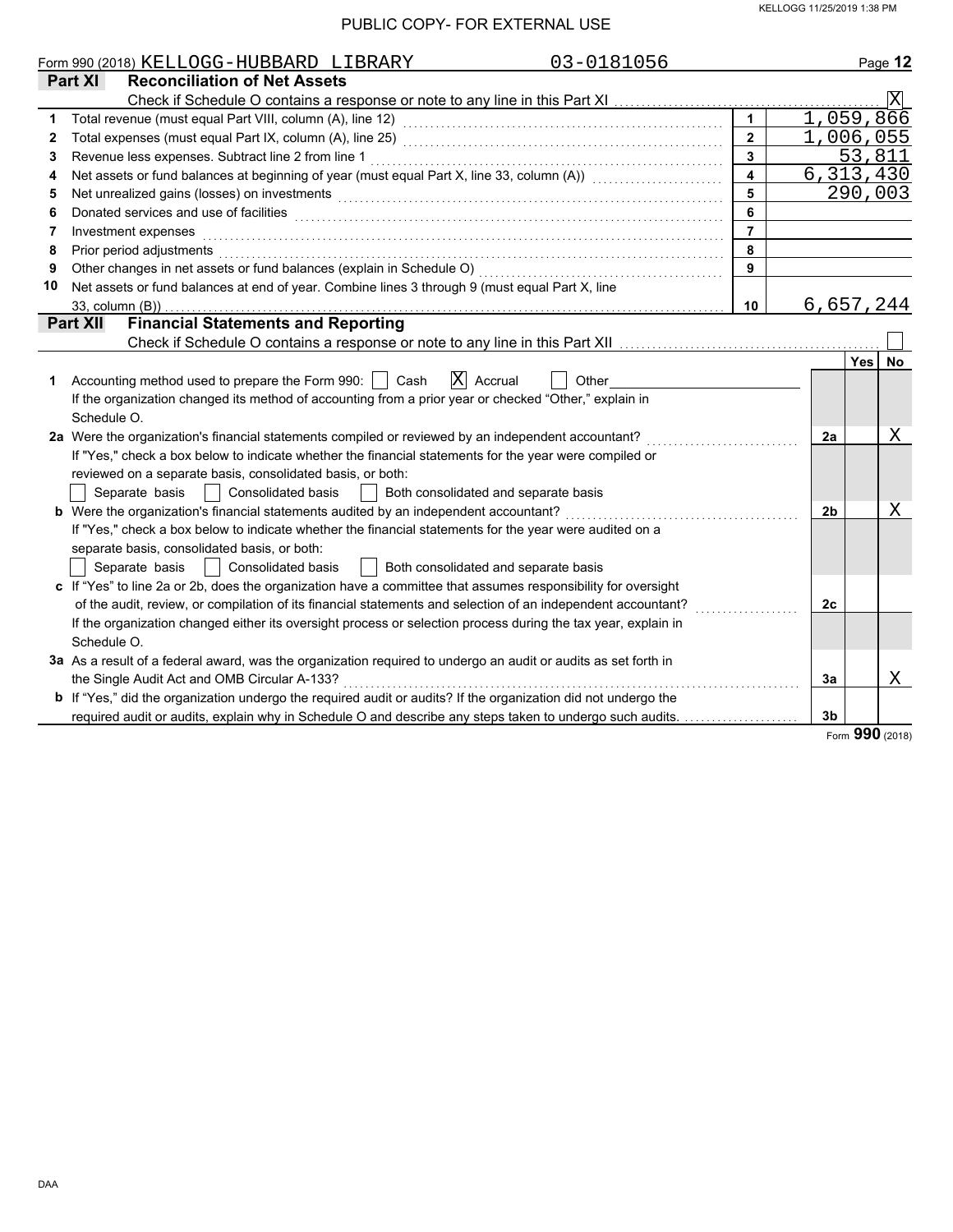| PUBLIC COPY- FOR EXTERNAL USE |
|-------------------------------|
|-------------------------------|

| <b>SCHEDULE A</b> |
|-------------------|
|-------------------|

# **Public Charity Status and Public Support**

**Complete if the organization is a section 501(c)(3) organization or a section 4947(a)(1) nonexempt charitable trust. (Form 990 or 990-EZ)**

| OMB No. 1545-0047     |
|-----------------------|
| 2018                  |
| <b>Open to Public</b> |

| Attach to Form 990 or Form 990-EZ.<br>Department of the Treasury |                                                                                                                                               |                                                            |                                                                                                                                                                                                                                                                                                                                                                                                                                                                                  |                                                      |    |                                        | <b>Open to Public</b> |                                       |
|------------------------------------------------------------------|-----------------------------------------------------------------------------------------------------------------------------------------------|------------------------------------------------------------|----------------------------------------------------------------------------------------------------------------------------------------------------------------------------------------------------------------------------------------------------------------------------------------------------------------------------------------------------------------------------------------------------------------------------------------------------------------------------------|------------------------------------------------------|----|----------------------------------------|-----------------------|---------------------------------------|
|                                                                  | Internal Revenue Service                                                                                                                      |                                                            | Go to www.irs.gov/Form990 for instructions and the latest information.                                                                                                                                                                                                                                                                                                                                                                                                           |                                                      |    |                                        |                       | <b>Inspection</b>                     |
|                                                                  | Name of the organization                                                                                                                      |                                                            | KELLOGG-HUBBARD LIBRARY                                                                                                                                                                                                                                                                                                                                                                                                                                                          |                                                      |    |                                        | 03-0181056            | <b>Employer identification number</b> |
| Part I                                                           |                                                                                                                                               |                                                            | Reason for Public Charity Status (All organizations must complete this part.) See instructions.                                                                                                                                                                                                                                                                                                                                                                                  |                                                      |    |                                        |                       |                                       |
|                                                                  |                                                                                                                                               |                                                            | The organization is not a private foundation because it is: (For lines 1 through 12, check only one box.)                                                                                                                                                                                                                                                                                                                                                                        |                                                      |    |                                        |                       |                                       |
| 1                                                                |                                                                                                                                               |                                                            | A church, convention of churches, or association of churches described in section 170(b)(1)(A)(i).                                                                                                                                                                                                                                                                                                                                                                               |                                                      |    |                                        |                       |                                       |
| 2                                                                |                                                                                                                                               |                                                            | A school described in section 170(b)(1)(A)(ii). (Attach Schedule E (Form 990 or 990-EZ).)                                                                                                                                                                                                                                                                                                                                                                                        |                                                      |    |                                        |                       |                                       |
| 3                                                                |                                                                                                                                               |                                                            | A hospital or a cooperative hospital service organization described in section 170(b)(1)(A)(iii).                                                                                                                                                                                                                                                                                                                                                                                |                                                      |    |                                        |                       |                                       |
| 4                                                                |                                                                                                                                               |                                                            | A medical research organization operated in conjunction with a hospital described in section 170(b)(1)(A)(iii). Enter the hospital's name,                                                                                                                                                                                                                                                                                                                                       |                                                      |    |                                        |                       |                                       |
|                                                                  |                                                                                                                                               |                                                            |                                                                                                                                                                                                                                                                                                                                                                                                                                                                                  |                                                      |    |                                        |                       |                                       |
| 5                                                                | city, and state:<br>An organization operated for the benefit of a college or university owned or operated by a governmental unit described in |                                                            |                                                                                                                                                                                                                                                                                                                                                                                                                                                                                  |                                                      |    |                                        |                       |                                       |
|                                                                  |                                                                                                                                               | section 170(b)(1)(A)(iv). (Complete Part II.)              |                                                                                                                                                                                                                                                                                                                                                                                                                                                                                  |                                                      |    |                                        |                       |                                       |
| 6<br> X <br>7                                                    |                                                                                                                                               |                                                            | A federal, state, or local government or governmental unit described in section 170(b)(1)(A)(v).<br>An organization that normally receives a substantial part of its support from a governmental unit or from the general public                                                                                                                                                                                                                                                 |                                                      |    |                                        |                       |                                       |
|                                                                  |                                                                                                                                               | described in section 170(b)(1)(A)(vi). (Complete Part II.) |                                                                                                                                                                                                                                                                                                                                                                                                                                                                                  |                                                      |    |                                        |                       |                                       |
| 8                                                                |                                                                                                                                               |                                                            | A community trust described in section 170(b)(1)(A)(vi). (Complete Part II.)                                                                                                                                                                                                                                                                                                                                                                                                     |                                                      |    |                                        |                       |                                       |
| 9                                                                | university:                                                                                                                                   |                                                            | An agricultural research organization described in section 170(b)(1)(A)(ix) operated in conjunction with a land-grant college<br>or university or a non-land-grant college of agriculture (see instructions). Enter the name, city, and state of the college or                                                                                                                                                                                                                  |                                                      |    |                                        |                       |                                       |
| 10                                                               |                                                                                                                                               |                                                            | An organization that normally receives: (1) more than 33 1/3% of its support from contributions, membership fees, and gross<br>receipts from activities related to its exempt functions—subject to certain exceptions, and (2) no more than 33 1/3% of its<br>support from gross investment income and unrelated business taxable income (less section 511 tax) from businesses<br>acquired by the organization after June 30, 1975. See section 509(a)(2). (Complete Part III.) |                                                      |    |                                        |                       |                                       |
| 11                                                               |                                                                                                                                               |                                                            | An organization organized and operated exclusively to test for public safety. See section 509(a)(4).                                                                                                                                                                                                                                                                                                                                                                             |                                                      |    |                                        |                       |                                       |
| 12                                                               |                                                                                                                                               |                                                            | An organization organized and operated exclusively for the benefit of, to perform the functions of, or to carry out the purposes                                                                                                                                                                                                                                                                                                                                                 |                                                      |    |                                        |                       |                                       |
|                                                                  |                                                                                                                                               |                                                            | of one or more publicly supported organizations described in section 509(a)(1) or section 509(a)(2). See section 509(a)(3).<br>Check the box in lines 12a through 12d that describes the type of supporting organization and complete lines 12e, 12f, and 12g.                                                                                                                                                                                                                   |                                                      |    |                                        |                       |                                       |
| а                                                                |                                                                                                                                               |                                                            | Type I. A supporting organization operated, supervised, or controlled by its supported organization(s), typically by giving                                                                                                                                                                                                                                                                                                                                                      |                                                      |    |                                        |                       |                                       |
|                                                                  |                                                                                                                                               |                                                            | the supported organization(s) the power to regularly appoint or elect a majority of the directors or trustees of the                                                                                                                                                                                                                                                                                                                                                             |                                                      |    |                                        |                       |                                       |
|                                                                  |                                                                                                                                               |                                                            | supporting organization. You must complete Part IV, Sections A and B.                                                                                                                                                                                                                                                                                                                                                                                                            |                                                      |    |                                        |                       |                                       |
| b                                                                |                                                                                                                                               |                                                            | Type II. A supporting organization supervised or controlled in connection with its supported organization(s), by having                                                                                                                                                                                                                                                                                                                                                          |                                                      |    |                                        |                       |                                       |
|                                                                  |                                                                                                                                               |                                                            | control or management of the supporting organization vested in the same persons that control or manage the supported                                                                                                                                                                                                                                                                                                                                                             |                                                      |    |                                        |                       |                                       |
|                                                                  |                                                                                                                                               |                                                            | organization(s). You must complete Part IV, Sections A and C.                                                                                                                                                                                                                                                                                                                                                                                                                    |                                                      |    |                                        |                       |                                       |
| c                                                                |                                                                                                                                               |                                                            | Type III functionally integrated. A supporting organization operated in connection with, and functionally integrated with,                                                                                                                                                                                                                                                                                                                                                       |                                                      |    |                                        |                       |                                       |
|                                                                  |                                                                                                                                               |                                                            | its supported organization(s) (see instructions). You must complete Part IV, Sections A, D, and E.                                                                                                                                                                                                                                                                                                                                                                               |                                                      |    |                                        |                       |                                       |
| d                                                                |                                                                                                                                               |                                                            | Type III non-functionally integrated. A supporting organization operated in connection with its supported organization(s)<br>that is not functionally integrated. The organization generally must satisfy a distribution requirement and an attentiveness                                                                                                                                                                                                                        |                                                      |    |                                        |                       |                                       |
|                                                                  |                                                                                                                                               |                                                            | requirement (see instructions). You must complete Part IV, Sections A and D, and Part V.                                                                                                                                                                                                                                                                                                                                                                                         |                                                      |    |                                        |                       |                                       |
|                                                                  |                                                                                                                                               |                                                            | Check this box if the organization received a written determination from the IRS that it is a Type I, Type II, Type III                                                                                                                                                                                                                                                                                                                                                          |                                                      |    |                                        |                       |                                       |
|                                                                  |                                                                                                                                               |                                                            | functionally integrated, or Type III non-functionally integrated supporting organization.                                                                                                                                                                                                                                                                                                                                                                                        |                                                      |    |                                        |                       |                                       |
| f                                                                |                                                                                                                                               | Enter the number of supported organizations                | Provide the following information about the supported organization(s).                                                                                                                                                                                                                                                                                                                                                                                                           |                                                      |    |                                        |                       |                                       |
| g                                                                |                                                                                                                                               |                                                            |                                                                                                                                                                                                                                                                                                                                                                                                                                                                                  |                                                      |    |                                        |                       |                                       |
|                                                                  | (i) Name of supported<br>organization                                                                                                         | $(ii)$ EIN                                                 | (iii) Type of organization<br>(described on lines 1-10                                                                                                                                                                                                                                                                                                                                                                                                                           | (iv) Is the organization<br>listed in your governing |    | (v) Amount of monetary<br>support (see |                       | (vi) Amount of<br>other support (see  |
|                                                                  |                                                                                                                                               |                                                            | above (see instructions))                                                                                                                                                                                                                                                                                                                                                                                                                                                        | document?                                            |    | instructions)                          |                       | instructions)                         |
|                                                                  |                                                                                                                                               |                                                            |                                                                                                                                                                                                                                                                                                                                                                                                                                                                                  | Yes                                                  | No |                                        |                       |                                       |
| (A)                                                              |                                                                                                                                               |                                                            |                                                                                                                                                                                                                                                                                                                                                                                                                                                                                  |                                                      |    |                                        |                       |                                       |
| (B)                                                              |                                                                                                                                               |                                                            |                                                                                                                                                                                                                                                                                                                                                                                                                                                                                  |                                                      |    |                                        |                       |                                       |
| (C)                                                              |                                                                                                                                               |                                                            |                                                                                                                                                                                                                                                                                                                                                                                                                                                                                  |                                                      |    |                                        |                       |                                       |
| (D)                                                              |                                                                                                                                               |                                                            |                                                                                                                                                                                                                                                                                                                                                                                                                                                                                  |                                                      |    |                                        |                       |                                       |
| (E)                                                              |                                                                                                                                               |                                                            |                                                                                                                                                                                                                                                                                                                                                                                                                                                                                  |                                                      |    |                                        |                       |                                       |
|                                                                  |                                                                                                                                               |                                                            |                                                                                                                                                                                                                                                                                                                                                                                                                                                                                  |                                                      |    |                                        |                       |                                       |
| <b>Total</b>                                                     |                                                                                                                                               |                                                            |                                                                                                                                                                                                                                                                                                                                                                                                                                                                                  |                                                      |    |                                        |                       |                                       |

**For Paperwork Reduction Act Notice, see the Instructions for Form 990 or 990-EZ.**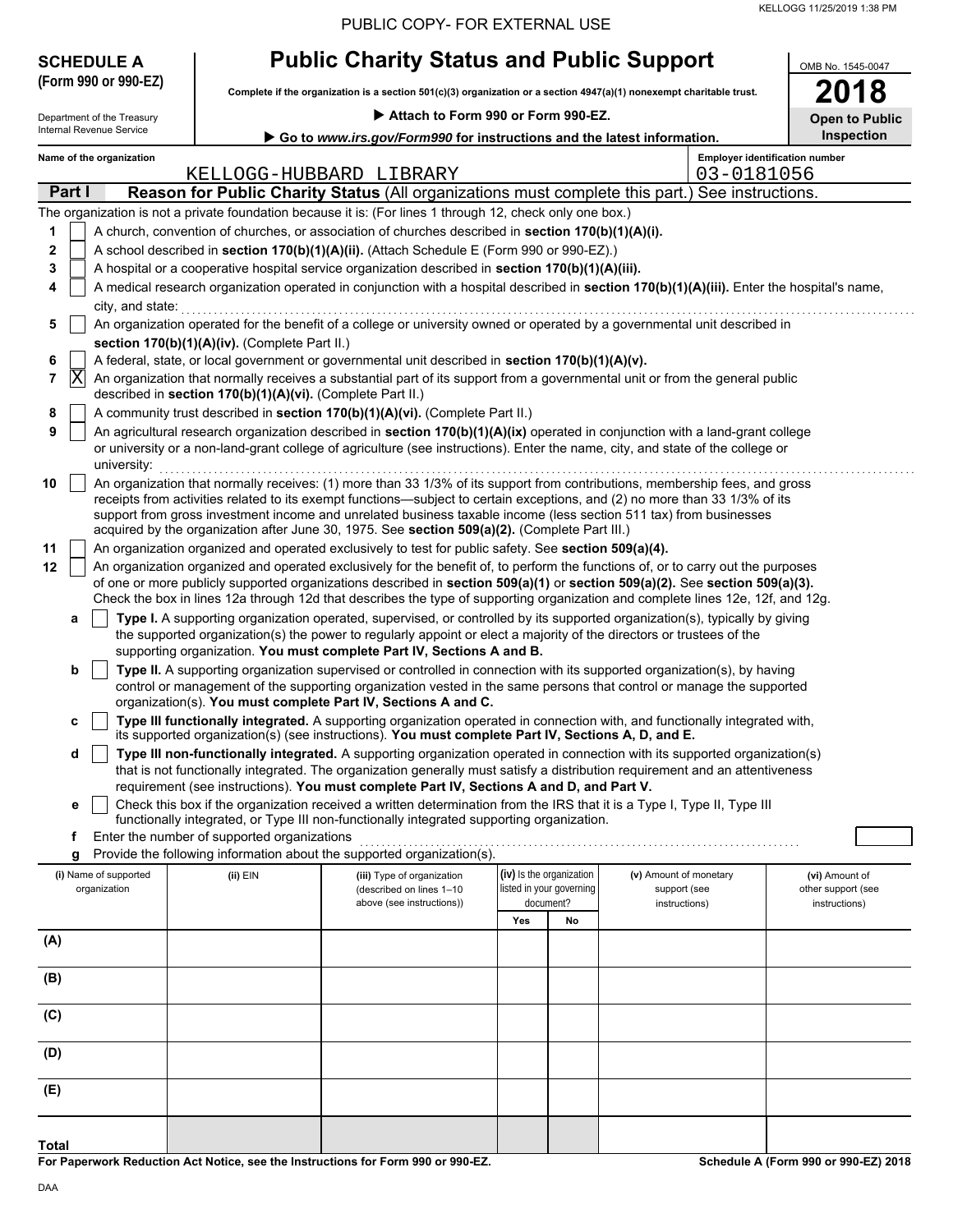#### KELLOGG 11/25/2019 1:38 PM

#### PUBLIC COPY- FOR EXTERNAL USE

#### Schedule A (Form 990 or 990-EZ) 2018 KELLOGG-HUBBARD LIBRARY 03-0181056 Page **2**

(Complete only if you checked the box on line 5, 7, or 8 of Part I or if the organization failed to qualify under **Part II Support Schedule for Organizations Described in Sections 170(b)(1)(A)(iv) and 170(b)(1)(A)(vi)** Part III. If the organization fails to qualify under the tests listed below, please complete Part III.)

|                | <b>Section A. Public Support</b>                                                                                                                                                                                                                                                                                                                                     |          |          |            |            |                                      |                                               |
|----------------|----------------------------------------------------------------------------------------------------------------------------------------------------------------------------------------------------------------------------------------------------------------------------------------------------------------------------------------------------------------------|----------|----------|------------|------------|--------------------------------------|-----------------------------------------------|
|                | Calendar year (or fiscal year beginning in)                                                                                                                                                                                                                                                                                                                          | (a) 2014 | (b) 2015 | $(c)$ 2016 | (d) $2017$ | $(e)$ 2018                           | (f) Total                                     |
| 1              | Gifts, grants, contributions, and<br>membership fees received. (Do not<br>include any "unusual grants.")                                                                                                                                                                                                                                                             | 597,738  | 618,024  | 623,931    | 627,160    | 858,379                              | 3, 325, 232                                   |
| $\overline{2}$ | Tax revenues levied for the<br>organization's benefit and either paid<br>to or expended on its behalf<br>.                                                                                                                                                                                                                                                           |          |          |            |            |                                      |                                               |
| 3              | The value of services or facilities<br>furnished by a governmental unit to the<br>organization without charge                                                                                                                                                                                                                                                        |          |          |            |            |                                      |                                               |
| 4              | Total. Add lines 1 through 3                                                                                                                                                                                                                                                                                                                                         | 597,738  | 618,024  | 623,931    | 627,160    | 858,379                              | 3, 325, 232                                   |
| 5              | The portion of total contributions by<br>each person (other than a<br>governmental unit or publicly<br>supported organization) included on<br>line 1 that exceeds 2% of the amount<br>shown on line 11, column (f)                                                                                                                                                   |          |          |            |            |                                      |                                               |
| 6              | Public support. Subtract line 5 from line 4                                                                                                                                                                                                                                                                                                                          |          |          |            |            |                                      | 3,325,232                                     |
|                | <b>Section B. Total Support</b>                                                                                                                                                                                                                                                                                                                                      |          |          |            |            |                                      |                                               |
|                | Calendar year (or fiscal year beginning in) $\blacktriangleright$                                                                                                                                                                                                                                                                                                    | (a) 2014 | (b) 2015 | $(c)$ 2016 | $(d)$ 2017 | $(e)$ 2018                           | (f) Total                                     |
| 7              | Amounts from line 4                                                                                                                                                                                                                                                                                                                                                  | 597,738  | 618,024  | 623,931    | 627,160    | 858,379                              | 3, 325, 232                                   |
| 8              | Gross income from interest, dividends,<br>payments received on securities loans,<br>rents, royalties, and income from<br>similar sources                                                                                                                                                                                                                             | 146,603  | 105,267  | 122,705    | 126,321    | 118,678                              | 619,574                                       |
| 9              | Net income from unrelated business<br>activities, whether or not the business<br>is regularly carried on                                                                                                                                                                                                                                                             |          |          |            |            |                                      |                                               |
| 10             | Other income. Do not include gain or<br>loss from the sale of capital assets<br>(Explain in Part VI.)                                                                                                                                                                                                                                                                | 9,260    | 12,009   | 10,606     | 21,349     | 21,018                               | 74,242                                        |
| 11             | Total support. Add lines 7 through 10                                                                                                                                                                                                                                                                                                                                |          |          |            |            |                                      | 4,019,048                                     |
| 12             | Gross receipts from related activities, etc. (see instructions) [11] content content content of the content of                                                                                                                                                                                                                                                       |          |          |            |            | 12                                   | 378,277                                       |
| 13             | First five years. If the Form 990 is for the organization's first, second, third, fourth, or fifth tax year as a section 501(c)(3)                                                                                                                                                                                                                                   |          |          |            |            |                                      |                                               |
|                | organization, check this box and stop here                                                                                                                                                                                                                                                                                                                           |          |          |            |            |                                      |                                               |
|                | <b>Section C. Computation of Public Support Percentage</b>                                                                                                                                                                                                                                                                                                           |          |          |            |            |                                      |                                               |
| 14             |                                                                                                                                                                                                                                                                                                                                                                      |          |          |            |            | 14                                   | 82.74%                                        |
| 15             |                                                                                                                                                                                                                                                                                                                                                                      |          |          |            |            | 15                                   | 81.52%                                        |
|                | 16a 33 1/3% support test-2018. If the organization did not check the box on line 13, and line 14 is 33 1/3% or more, check this                                                                                                                                                                                                                                      |          |          |            |            |                                      |                                               |
|                | box and stop here. The organization qualifies as a publicly supported organization                                                                                                                                                                                                                                                                                   |          |          |            |            |                                      | $\blacktriangleright$ $\overline{\mathrm{X}}$ |
|                | b 33 1/3% support test-2017. If the organization did not check a box on line 13 or 16a, and line 15 is 33 1/3% or more, check<br>this box and stop here. The organization qualifies as a publicly supported organization <b>conservation</b> entertained the state of the conservation of the state of the state of the conservation of the state of the state of th |          |          |            |            |                                      |                                               |
|                | 17a 10%-facts-and-circumstances test-2018. If the organization did not check a box on line 13, 16a, or 16b, and line 14 is                                                                                                                                                                                                                                           |          |          |            |            |                                      |                                               |
|                | 10% or more, and if the organization meets the "facts-and-circumstances" test, check this box and stop here. Explain in                                                                                                                                                                                                                                              |          |          |            |            |                                      |                                               |
|                | Part VI how the organization meets the "facts-and-circumstances" test. The organization qualifies as a publicly supported                                                                                                                                                                                                                                            |          |          |            |            |                                      |                                               |
|                | organization                                                                                                                                                                                                                                                                                                                                                         |          |          |            |            |                                      |                                               |
| b              | 10%-facts-and-circumstances test-2017. If the organization did not check a box on line 13, 16a, 16b, or 17a, and line                                                                                                                                                                                                                                                |          |          |            |            |                                      |                                               |
|                | 15 is 10% or more, and if the organization meets the "facts-and-circumstances" test, check this box and stop here.                                                                                                                                                                                                                                                   |          |          |            |            |                                      |                                               |
|                | Explain in Part VI how the organization meets the "facts-and-circumstances" test. The organization qualifies as a publicly                                                                                                                                                                                                                                           |          |          |            |            |                                      |                                               |
|                |                                                                                                                                                                                                                                                                                                                                                                      |          |          |            |            |                                      |                                               |
| 18             | Private foundation. If the organization did not check a box on line 13, 16a, 16b, 17a, or 17b, check this box and see                                                                                                                                                                                                                                                |          |          |            |            |                                      |                                               |
|                | <b>instructions</b>                                                                                                                                                                                                                                                                                                                                                  |          |          |            |            |                                      |                                               |
|                |                                                                                                                                                                                                                                                                                                                                                                      |          |          |            |            | 0-b-dule A (E-mi) 000 - 000 EZ) 0040 |                                               |

**Schedule A (Form 990 or 990-EZ) 2018**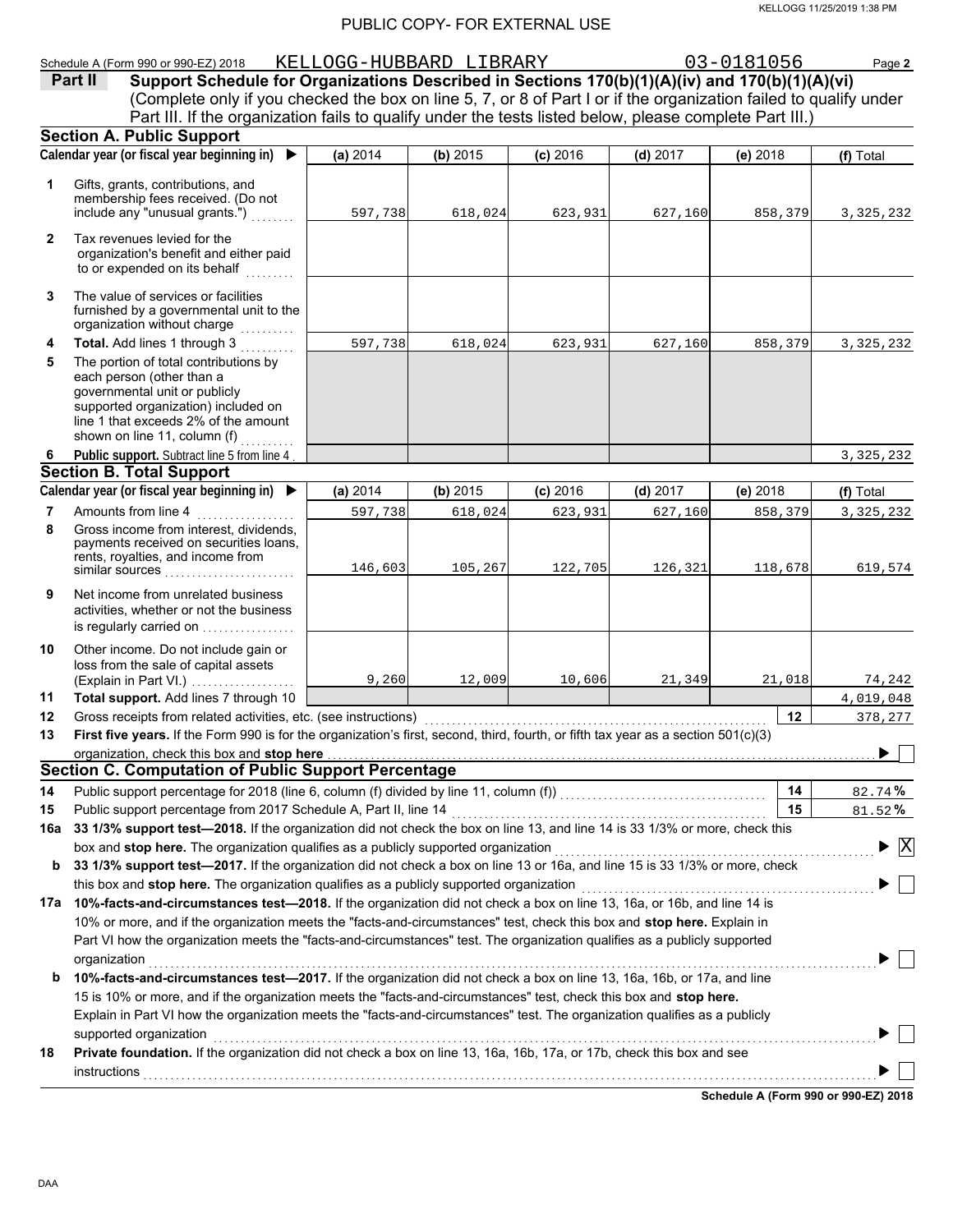|     | Schedule A (Form 990 or 990-EZ) 2018                                                                                                                                                                                                                                 |          | KELLOGG-HUBBARD LIBRARY |            |            | 03-0181056 | Page 3    |
|-----|----------------------------------------------------------------------------------------------------------------------------------------------------------------------------------------------------------------------------------------------------------------------|----------|-------------------------|------------|------------|------------|-----------|
|     | Support Schedule for Organizations Described in Section 509(a)(2)<br>Part III                                                                                                                                                                                        |          |                         |            |            |            |           |
|     | (Complete only if you checked the box on line 10 of Part I or if the organization failed to qualify under Part II.                                                                                                                                                   |          |                         |            |            |            |           |
|     | If the organization fails to qualify under the tests listed below, please complete Part II.)                                                                                                                                                                         |          |                         |            |            |            |           |
|     | <b>Section A. Public Support</b>                                                                                                                                                                                                                                     |          |                         |            |            |            |           |
|     | Calendar year (or fiscal year beginning in)                                                                                                                                                                                                                          | (a) 2014 | (b) 2015                | $(c)$ 2016 | $(d)$ 2017 | (e) 2018   | (f) Total |
| 1   | Gifts, grants, contributions, and membership<br>fees received. (Do not include any "unusual grants.")                                                                                                                                                                |          |                         |            |            |            |           |
| 2   | Gross receipts from admissions, merchandise<br>sold or services performed, or facilities<br>furnished in any activity that is related to the<br>organization's fax-exempt purpose                                                                                    |          |                         |            |            |            |           |
| 3   | Gross receipts from activities that are not an<br>unrelated trade or business under section 513                                                                                                                                                                      |          |                         |            |            |            |           |
| 4   | Tax revenues levied for the<br>organization's benefit and either paid<br>to or expended on its behalf                                                                                                                                                                |          |                         |            |            |            |           |
| 5   | The value of services or facilities<br>furnished by a governmental unit to the<br>organization without charge                                                                                                                                                        |          |                         |            |            |            |           |
| 6   | Total. Add lines 1 through 5                                                                                                                                                                                                                                         |          |                         |            |            |            |           |
|     | 7a Amounts included on lines 1, 2, and 3<br>received from disqualified persons                                                                                                                                                                                       |          |                         |            |            |            |           |
| b   | Amounts included on lines 2 and 3<br>received from other than disqualified<br>persons that exceed the greater of \$5,000<br>or 1% of the amount on line 13 for the year                                                                                              |          |                         |            |            |            |           |
| C   | Add lines 7a and 7b<br>.                                                                                                                                                                                                                                             |          |                         |            |            |            |           |
| 8   | Public support. (Subtract line 7c from                                                                                                                                                                                                                               |          |                         |            |            |            |           |
|     | line $6.$ )                                                                                                                                                                                                                                                          |          |                         |            |            |            |           |
|     | <b>Section B. Total Support</b>                                                                                                                                                                                                                                      |          |                         |            |            |            |           |
|     | Calendar year (or fiscal year beginning in) $\blacktriangleright$                                                                                                                                                                                                    | (a) 2014 | $(b)$ 2015              | $(c)$ 2016 | $(d)$ 2017 | $(e)$ 2018 | (f) Total |
| 9   | Amounts from line 6                                                                                                                                                                                                                                                  |          |                         |            |            |            |           |
|     | <b>10a</b> Gross income from interest, dividends,<br>payments received on securities loans, rents,<br>royalties, and income from similar sources                                                                                                                     |          |                         |            |            |            |           |
| b   | Unrelated business taxable income (less<br>section 511 taxes) from businesses<br>acquired after June 30, 1975                                                                                                                                                        |          |                         |            |            |            |           |
| c   | Add lines 10a and 10b<br>.                                                                                                                                                                                                                                           |          |                         |            |            |            |           |
| 11  | Net income from unrelated business<br>activities not included in line 10b, whether<br>or not the business is regularly carried on                                                                                                                                    |          |                         |            |            |            |           |
| 12  | Other income. Do not include gain or<br>loss from the sale of capital assets<br>(Explain in Part VI.)                                                                                                                                                                |          |                         |            |            |            |           |
| 13  | Total support. (Add lines 9, 10c, 11,                                                                                                                                                                                                                                |          |                         |            |            |            |           |
|     | and 12.) $\ldots$                                                                                                                                                                                                                                                    |          |                         |            |            |            |           |
| 14  | First five years. If the Form 990 is for the organization's first, second, third, fourth, or fifth tax year as a section 501(c)(3)<br>organization, check this box and stop here                                                                                     |          |                         |            |            |            |           |
|     | <b>Section C. Computation of Public Support Percentage</b>                                                                                                                                                                                                           |          |                         |            |            |            |           |
| 15  | Public support percentage for 2018 (line 8, column (f), divided by line 13, column (f)) [[[[[[[[[[[[[[[[[[[[[                                                                                                                                                        |          |                         |            |            | 15         | %         |
| 16  |                                                                                                                                                                                                                                                                      |          |                         |            |            | 16         | $\%$      |
|     | Section D. Computation of Investment Income Percentage                                                                                                                                                                                                               |          |                         |            |            |            |           |
| 17  | Investment income percentage for 2018 (line 10c, column (f), divided by line 13, column (f)) [[[[[[[[[[[[[[[[                                                                                                                                                        |          |                         |            |            | 17         | %         |
| 18  |                                                                                                                                                                                                                                                                      |          |                         |            |            | 18         | %         |
| 19a | 33 1/3% support tests-2018. If the organization did not check the box on line 14, and line 15 is more than 33 1/3%, and line                                                                                                                                         |          |                         |            |            |            |           |
|     | 17 is not more than 33 1/3%, check this box and stop here. The organization qualifies as a publicly supported organization                                                                                                                                           |          |                         |            |            |            |           |
|     | 33 1/3% support tests-2017. If the organization did not check a box on line 14 or line 19a, and line 16 is more than 33 1/3%, and<br>line 18 is not more than 33 1/3%, check this box and stop here. The organization qualifies as a publicly supported organization |          |                         |            |            |            |           |
|     |                                                                                                                                                                                                                                                                      |          |                         |            |            |            |           |

line 18 is not more than 33 1/3%, check this box and **stop here.** The organization qualifies as a publicly supported organization . . . . . . . . . .

**20 Private foundation.** If the organization did not check a box on line 14, 19a, or 19b, check this box and see instructions . . . . . . . . . . . . . . . . . . .

**Schedule A (Form 990 or 990-EZ) 2018**

 $\blacktriangleright$  $\blacktriangleright$   $\mid \; \; \mid$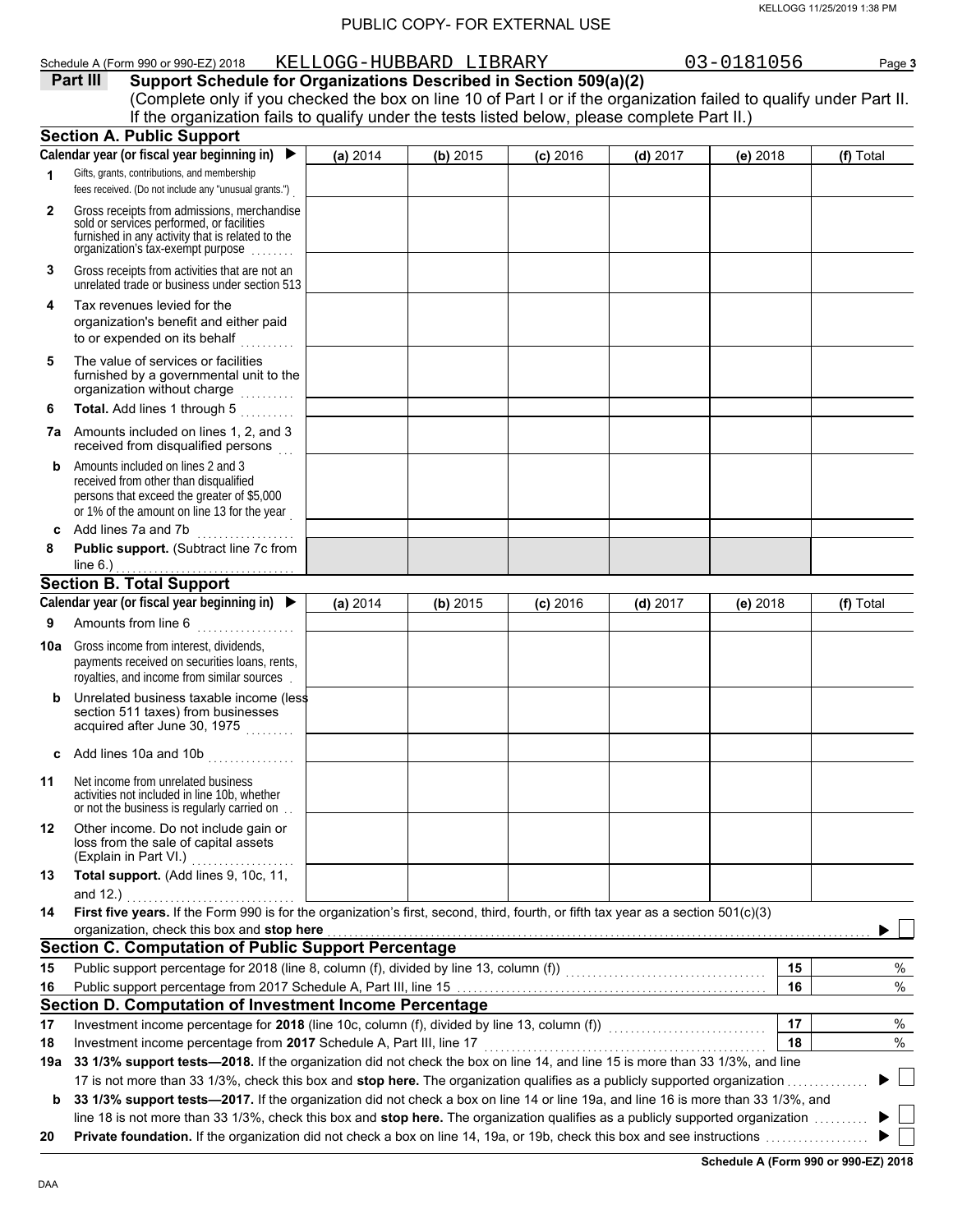#### Schedule A (Form 990 or 990-EZ) 2018 KELLOGG-HUBBARD LIBRARY 03-0181056 Page 4

|     | Part IV<br><b>Supporting Organizations</b>                                                                                                                                                           |                 |            |    |
|-----|------------------------------------------------------------------------------------------------------------------------------------------------------------------------------------------------------|-----------------|------------|----|
|     | (Complete only if you checked a box in line 12 on Part I. If you checked 12a of Part I, complete Sections A                                                                                          |                 |            |    |
|     | and B. If you checked 12b of Part I, complete Sections A and C. If you checked 12c of Part I, complete                                                                                               |                 |            |    |
|     | Sections A, D, and E. If you checked 12d of Part I, complete Sections A and D, and complete Part V.)                                                                                                 |                 |            |    |
|     | <b>Section A. All Supporting Organizations</b>                                                                                                                                                       |                 |            |    |
|     |                                                                                                                                                                                                      |                 | <b>Yes</b> | No |
| 1   | Are all of the organization's supported organizations listed by name in the organization's governing                                                                                                 |                 |            |    |
|     | documents? If "No," describe in Part VI how the supported organizations are designated. If designated by                                                                                             |                 |            |    |
|     | class or purpose, describe the designation. If historic and continuing relationship, explain.                                                                                                        | 1               |            |    |
| 2   | Did the organization have any supported organization that does not have an IRS determination of status                                                                                               |                 |            |    |
|     | under section 509(a)(1) or (2)? If "Yes," explain in Part VI how the organization determined that the supported                                                                                      |                 |            |    |
|     | organization was described in section 509(a)(1) or (2).                                                                                                                                              | $\mathbf{2}$    |            |    |
| За  | Did the organization have a supported organization described in section 501(c)(4), (5), or (6)? If "Yes," answer                                                                                     | 3a              |            |    |
| b   | $(b)$ and $(c)$ below.<br>Did the organization confirm that each supported organization qualified under section 501(c)(4), (5), or (6) and                                                           |                 |            |    |
|     | satisfied the public support tests under section 509(a)(2)? If "Yes," describe in Part VI when and how the                                                                                           |                 |            |    |
|     | organization made the determination.                                                                                                                                                                 | 3b              |            |    |
| c   | Did the organization ensure that all support to such organizations was used exclusively for section $170(c)(2)(B)$                                                                                   |                 |            |    |
|     | purposes? If "Yes," explain in Part VI what controls the organization put in place to ensure such use.                                                                                               | 3c              |            |    |
| 4a  | Was any supported organization not organized in the United States ("foreign supported organization")? If                                                                                             |                 |            |    |
|     | "Yes," and if you checked 12a or 12b in Part I, answer (b) and (c) below.                                                                                                                            | 4a              |            |    |
| b   | Did the organization have ultimate control and discretion in deciding whether to make grants to the foreign                                                                                          |                 |            |    |
|     | supported organization? If "Yes," describe in Part VI how the organization had such control and discretion                                                                                           |                 |            |    |
|     | despite being controlled or supervised by or in connection with its supported organizations.                                                                                                         | 4b              |            |    |
| c   | Did the organization support any foreign supported organization that does not have an IRS determination                                                                                              |                 |            |    |
|     | under sections 501(c)(3) and 509(a)(1) or (2)? If "Yes," explain in Part VI what controls the organization used                                                                                      |                 |            |    |
|     | to ensure that all support to the foreign supported organization was used exclusively for section $170(c)(2)(B)$                                                                                     |                 |            |    |
|     | purposes.                                                                                                                                                                                            | 4с              |            |    |
| 5a  | Did the organization add, substitute, or remove any supported organizations during the tax year? If "Yes,"                                                                                           |                 |            |    |
|     | answer (b) and (c) below (if applicable). Also, provide detail in Part VI, including (i) the names and EIN                                                                                           |                 |            |    |
|     | numbers of the supported organizations added, substituted, or removed; (ii) the reasons for each such action;                                                                                        |                 |            |    |
|     | (iii) the authority under the organization's organizing document authorizing such action; and (iv) how the action                                                                                    |                 |            |    |
| b   | was accomplished (such as by amendment to the organizing document).<br>Type I or Type II only. Was any added or substituted supported organization part of a class already                           | 5a              |            |    |
|     | designated in the organization's organizing document?                                                                                                                                                | 5b              |            |    |
| c   | Substitutions only. Was the substitution the result of an event beyond the organization's control?                                                                                                   | 5c              |            |    |
| 6   | Did the organization provide support (whether in the form of grants or the provision of services or facilities) to                                                                                   |                 |            |    |
|     | anyone other than (i) its supported organizations, (ii) individuals that are part of the charitable class benefited                                                                                  |                 |            |    |
|     | by one or more of its supported organizations, or (iii) other supporting organizations that also support or                                                                                          |                 |            |    |
|     | benefit one or more of the filing organization's supported organizations? If "Yes," provide detail in Part VI.                                                                                       | 6               |            |    |
| 7   | Did the organization provide a grant, loan, compensation, or other similar payment to a substantial contributor                                                                                      |                 |            |    |
|     | (as defined in section 4958(c)(3)(C)), a family member of a substantial contributor, or a 35% controlled entity                                                                                      |                 |            |    |
|     | with regard to a substantial contributor? If "Yes," complete Part I of Schedule L (Form 990 or 990-EZ).                                                                                              | 7               |            |    |
| 8   | Did the organization make a loan to a disqualified person (as defined in section 4958) not described in line 7?                                                                                      |                 |            |    |
|     | If "Yes," complete Part I of Schedule L (Form 990 or 990-EZ).                                                                                                                                        | 8               |            |    |
| 9а  | Was the organization controlled directly or indirectly at any time during the tax year by one or more                                                                                                |                 |            |    |
|     | disqualified persons as defined in section 4946 (other than foundation managers and organizations described                                                                                          |                 |            |    |
|     | in section 509(a)(1) or (2))? If "Yes," provide detail in Part VI.                                                                                                                                   | 9a              |            |    |
| b   | Did one or more disqualified persons (as defined in line 9a) hold a controlling interest in any entity in which                                                                                      |                 |            |    |
|     | the supporting organization had an interest? If "Yes," provide detail in Part VI.<br>Did a disqualified person (as defined in line 9a) have an ownership interest in, or derive any personal benefit | 9b              |            |    |
| c   | from, assets in which the supporting organization also had an interest? If "Yes," provide detail in Part VI.                                                                                         | 9c              |            |    |
| 10a | Was the organization subject to the excess business holdings rules of section 4943 because of section                                                                                                |                 |            |    |
|     | 4943(f) (regarding certain Type II supporting organizations, and all Type III non-functionally integrated                                                                                            |                 |            |    |
|     | supporting organizations)? If "Yes," answer 10b below.                                                                                                                                               | 10a             |            |    |
| b   | Did the organization have any excess business holdings in the tax year? (Use Schedule C, Form 4720, to                                                                                               |                 |            |    |
|     | determine whether the organization had excess business holdings.)                                                                                                                                    | 10 <sub>b</sub> |            |    |

**Schedule A (Form 990 or 990-EZ) 2018**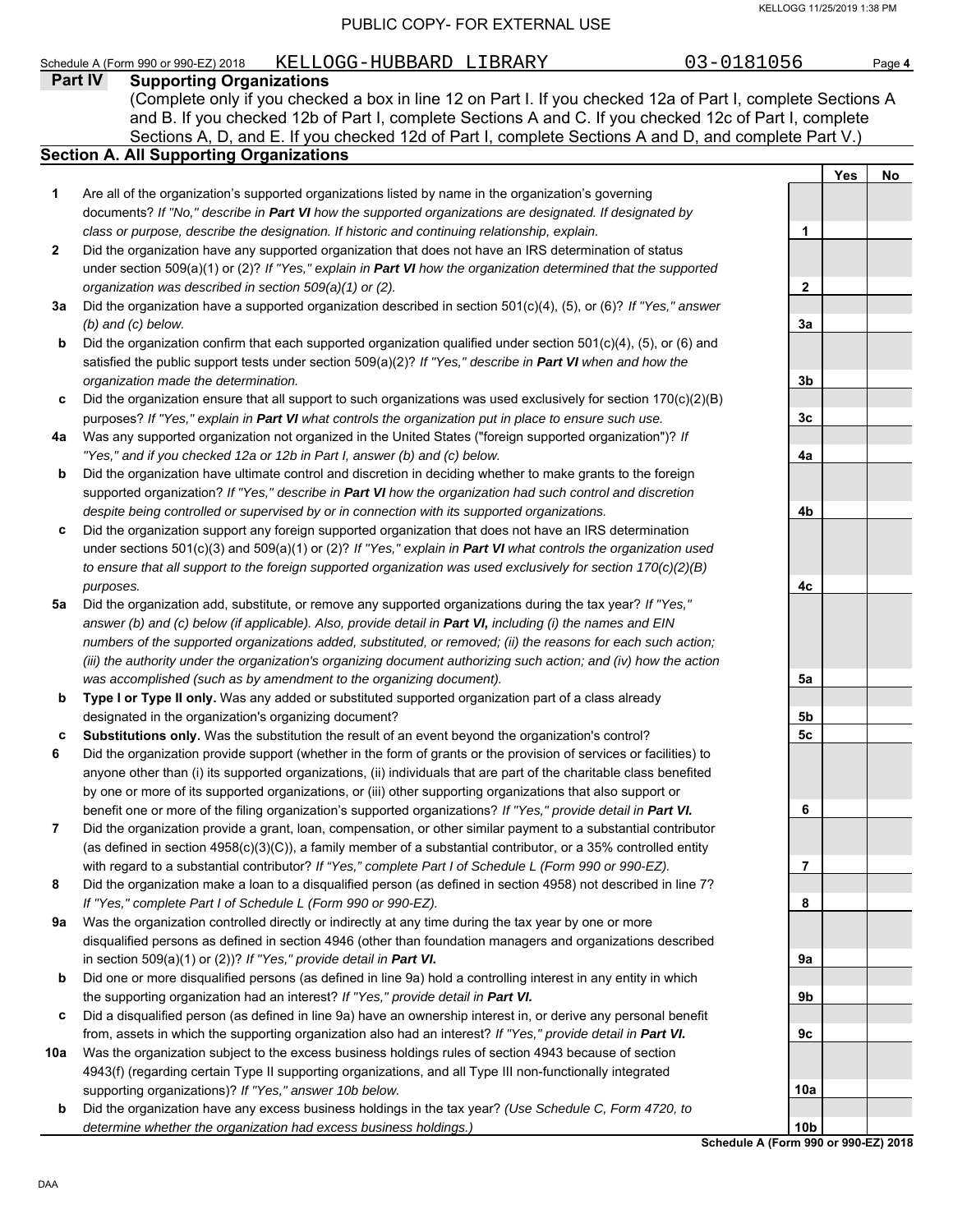#### KELLOGG 11/25/2019 1:38 PM

#### PUBLIC COPY- FOR EXTERNAL USE

|    | 03-0181056<br>KELLOGG-HUBBARD LIBRARY<br>Schedule A (Form 990 or 990-EZ) 2018                                                     |                 |     | Page 5 |
|----|-----------------------------------------------------------------------------------------------------------------------------------|-----------------|-----|--------|
|    | <b>Part IV</b><br><b>Supporting Organizations (continued)</b>                                                                     |                 |     |        |
|    |                                                                                                                                   |                 | Yes | No     |
| 11 | Has the organization accepted a gift or contribution from any of the following persons?                                           |                 |     |        |
| а  | A person who directly or indirectly controls, either alone or together with persons described in (b) and (c)                      |                 |     |        |
|    | below, the governing body of a supported organization?                                                                            | 11a             |     |        |
|    | <b>b</b> A family member of a person described in (a) above?                                                                      | 11 <sub>b</sub> |     |        |
|    | c A 35% controlled entity of a person described in (a) or (b) above? If "Yes" to a, b, or c, provide detail in Part VI.           | 11c             |     |        |
|    | <b>Section B. Type I Supporting Organizations</b>                                                                                 |                 |     |        |
|    |                                                                                                                                   |                 | Yes | No     |
| 1  | Did the directors, trustees, or membership of one or more supported organizations have the power to                               |                 |     |        |
|    | regularly appoint or elect at least a majority of the organization's directors or trustees at all times during the                |                 |     |        |
|    | tax year? If "No," describe in Part VI how the supported organization(s) effectively operated, supervised, or                     |                 |     |        |
|    | controlled the organization's activities. If the organization had more than one supported organization,                           |                 |     |        |
|    | describe how the powers to appoint and/or remove directors or trustees were allocated among the supported                         |                 |     |        |
|    | organizations and what conditions or restrictions, if any, applied to such powers during the tax year.                            | 1               |     |        |
| 2  | Did the organization operate for the benefit of any supported organization other than the supported                               |                 |     |        |
|    | organization(s) that operated, supervised, or controlled the supporting organization? If "Yes," explain in Part                   |                 |     |        |
|    | VI how providing such benefit carried out the purposes of the supported organization(s) that operated,                            |                 |     |        |
|    | supervised, or controlled the supporting organization.                                                                            | $\mathbf 2$     |     |        |
|    | <b>Section C. Type II Supporting Organizations</b>                                                                                |                 |     |        |
|    |                                                                                                                                   |                 | Yes | No     |
| 1  | Were a majority of the organization's directors or trustees during the tax year also a majority of the directors                  |                 |     |        |
|    | or trustees of each of the organization's supported organization(s)? If "No," describe in Part VI how control                     |                 |     |        |
|    | or management of the supporting organization was vested in the same persons that controlled or managed                            |                 |     |        |
|    | the supported organization(s).                                                                                                    | 1               |     |        |
|    | <b>Section D. All Type III Supporting Organizations</b>                                                                           |                 |     |        |
|    |                                                                                                                                   |                 | Yes | No     |
| 1  | Did the organization provide to each of its supported organizations, by the last day of the fifth month of the                    |                 |     |        |
|    | organization's tax year, (i) a written notice describing the type and amount of support provided during the prior tax             |                 |     |        |
|    | year, (ii) a copy of the Form 990 that was most recently filed as of the date of notification, and (iii) copies of the            |                 |     |        |
|    | organization's governing documents in effect on the date of notification, to the extent not previously provided?                  | 1               |     |        |
| 2  | Were any of the organization's officers, directors, or trustees either (i) appointed or elected by the supported                  |                 |     |        |
|    | organization(s) or (ii) serving on the governing body of a supported organization? If "No," explain in Part VI how                |                 |     |        |
|    | the organization maintained a close and continuous working relationship with the supported organization(s).                       | 2               |     |        |
| 3  | By reason of the relationship described in (2), did the organization's supported organizations have a                             |                 |     |        |
|    | significant voice in the organization's investment policies and in directing the use of the organization's                        |                 |     |        |
|    | income or assets at all times during the tax year? If "Yes," describe in Part VI the role the organization's                      |                 |     |        |
|    | supported organizations played in this regard.                                                                                    | 3               |     |        |
|    | Section E. Type III Functionally-Integrated Supporting Organizations                                                              |                 |     |        |
| 1. | Check the box next to the method that the organization used to satisfy the Integral Part Test during the year (see instructions). |                 |     |        |
| а  | The organization satisfied the Activities Test. Complete line 2 below.                                                            |                 |     |        |
| b  | The organization is the parent of each of its supported organizations. Complete line 3 below.                                     |                 |     |        |
| c  | The organization supported a governmental entity. Describe in Part VI how you supported a government entity (see instructions).   |                 |     |        |
|    | 2 Activities Test. Answer (a) and (b) below.                                                                                      |                 | Yes | No     |
| а  | Did substantially all of the organization's activities during the tax year directly further the exempt purposes of                |                 |     |        |
|    | the supported organization(s) to which the organization was responsive? If "Yes," then in Part VI identify                        |                 |     |        |
|    | those supported organizations and explain how these activities directly furthered their exempt purposes,                          |                 |     |        |
|    | how the organization was responsive to those supported organizations, and how the organization determined                         |                 |     |        |
|    | that these activities constituted substantially all of its activities.                                                            | 2a              |     |        |

- **b** Did the activities described in (a) constitute activities that, but for the organization's involvement, one or more of the organization's supported organization(s) would have been engaged in? *If "Yes," explain in Part VI the reasons for the organization's position that its supported organization(s) would have engaged in these activities but for the organization's involvement.*
- **3** Parent of Supported Organizations. *Answer (a) and (b) below.*
- **a** Did the organization have the power to regularly appoint or elect a majority of the officers, directors, or trustees of each of the supported organizations? *Provide details in Part VI.*
- **b** Did the organization exercise a substantial degree of direction over the policies, programs, and activities of each of its supported organizations? *If "Yes," describe in Part VI the role played by the organization in this regard.*

DAA **Schedule A (Form 990 or 990-EZ) 2018 3b**

**2b**

**3a**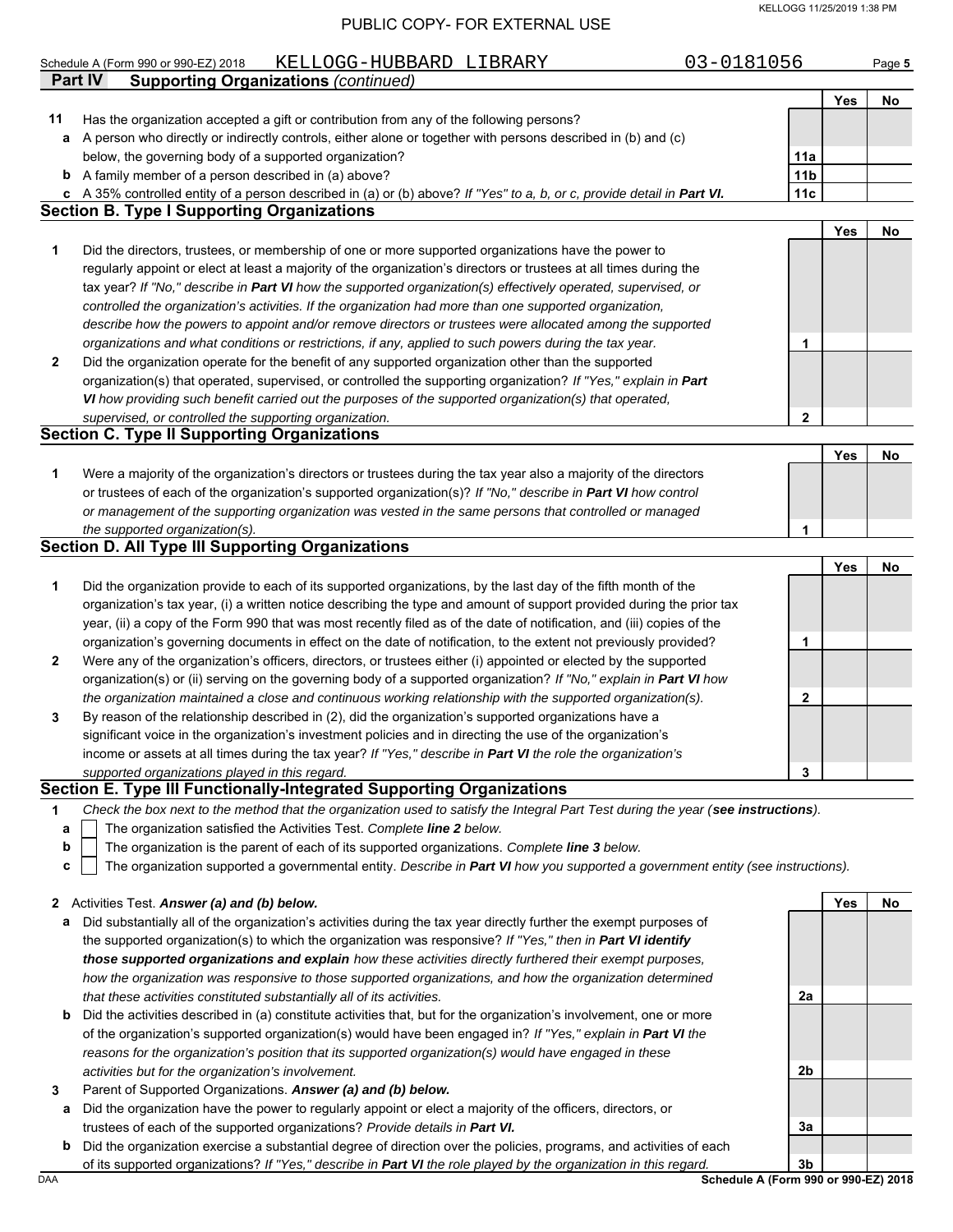| KELLOGG-HUBBARD LIBRARY<br>Schedule A (Form 990 or 990-EZ) 2018<br>Part V<br>Type III Non-Functionally Integrated 509(a)(3) Supporting Organizations |                | 03-0181056     | Page 6                         |
|------------------------------------------------------------------------------------------------------------------------------------------------------|----------------|----------------|--------------------------------|
| Check here if the organization satisfied the Integral Part Test as a qualifying trust on Nov. 20, 1970 (explain in Part VI). See<br>1                |                |                |                                |
| instructions. All other Type III non-functionally integrated supporting organizations must complete Sections A through E.                            |                |                |                                |
| <b>Section A - Adjusted Net Income</b>                                                                                                               |                | (A) Prior Year | (B) Current Year<br>(optional) |
| Net short-term capital gain<br>1.                                                                                                                    | 1              |                |                                |
| $\mathbf{2}$<br>Recoveries of prior-year distributions                                                                                               | $\mathbf{2}$   |                |                                |
| 3<br>Other gross income (see instructions)                                                                                                           | 3              |                |                                |
| Add lines 1 through 3.<br>4                                                                                                                          | 4              |                |                                |
| 5<br>Depreciation and depletion                                                                                                                      | 5              |                |                                |
| Portion of operating expenses paid or incurred for production or<br>6                                                                                |                |                |                                |
| collection of gross income or for management, conservation, or                                                                                       |                |                |                                |
| maintenance of property held for production of income (see instructions)                                                                             | 6              |                |                                |
| Other expenses (see instructions)<br>7                                                                                                               | 7              |                |                                |
| Adjusted Net Income (subtract lines 5, 6, and 7 from line 4)<br>8                                                                                    | 8              |                |                                |
| <b>Section B - Minimum Asset Amount</b>                                                                                                              |                | (A) Prior Year | (B) Current Year<br>(optional) |
| Aggregate fair market value of all non-exempt-use assets (see<br>1.                                                                                  |                |                |                                |
| instructions for short tax year or assets held for part of year):                                                                                    |                |                |                                |
| a Average monthly value of securities                                                                                                                | 1a             |                |                                |
| Average monthly cash balances<br>b                                                                                                                   | 1 <sub>b</sub> |                |                                |
| c Fair market value of other non-exempt-use assets                                                                                                   | 1 <sub>c</sub> |                |                                |
| Total (add lines 1a, 1b, and 1c)<br>d                                                                                                                | 1 <sub>d</sub> |                |                                |
| Discount claimed for blockage or other<br>е                                                                                                          |                |                |                                |
| factors (explain in detail in Part VI):                                                                                                              |                |                |                                |
| $\mathbf{2}$<br>Acquisition indebtedness applicable to non-exempt-use assets                                                                         | $\mathbf{2}$   |                |                                |
| Subtract line 2 from line 1d.<br>3                                                                                                                   | 3              |                |                                |
| Cash deemed held for exempt use. Enter 1-1/2% of line 3 (for greater amount,<br>4                                                                    |                |                |                                |
| see instructions).                                                                                                                                   | 4              |                |                                |
| Net value of non-exempt-use assets (subtract line 4 from line 3)<br>5.                                                                               | 5              |                |                                |
| Multiply line 5 by .035.<br>6                                                                                                                        | 6              |                |                                |
| 7<br>Recoveries of prior-year distributions                                                                                                          | 7              |                |                                |
| Minimum Asset Amount (add line 7 to line 6)<br>8                                                                                                     | 8              |                |                                |
| <b>Section C - Distributable Amount</b>                                                                                                              |                |                | <b>Current Year</b>            |
| Adjusted net income for prior year (from Section A, line 8, Column A)<br>1                                                                           | 1              |                |                                |
| Enter 85% of line 1.<br>$\mathbf{2}$                                                                                                                 | $\mathbf 2$    |                |                                |
| Minimum asset amount for prior year (from Section B, line 8, Column A)<br>3                                                                          | 3              |                |                                |
| Enter greater of line 2 or line 3.<br>4                                                                                                              | 4              |                |                                |
| 5<br>Income tax imposed in prior year                                                                                                                | 5              |                |                                |
| 6<br>Distributable Amount. Subtract line 5 from line 4, unless subject to                                                                            |                |                |                                |
| emergency temporary reduction (see instructions).                                                                                                    | 6              |                |                                |

**7** instructions). Check here if the current year is the organization's first as a non-functionally integrated Type III supporting organization (see

**Schedule A (Form 990 or 990-EZ) 2018**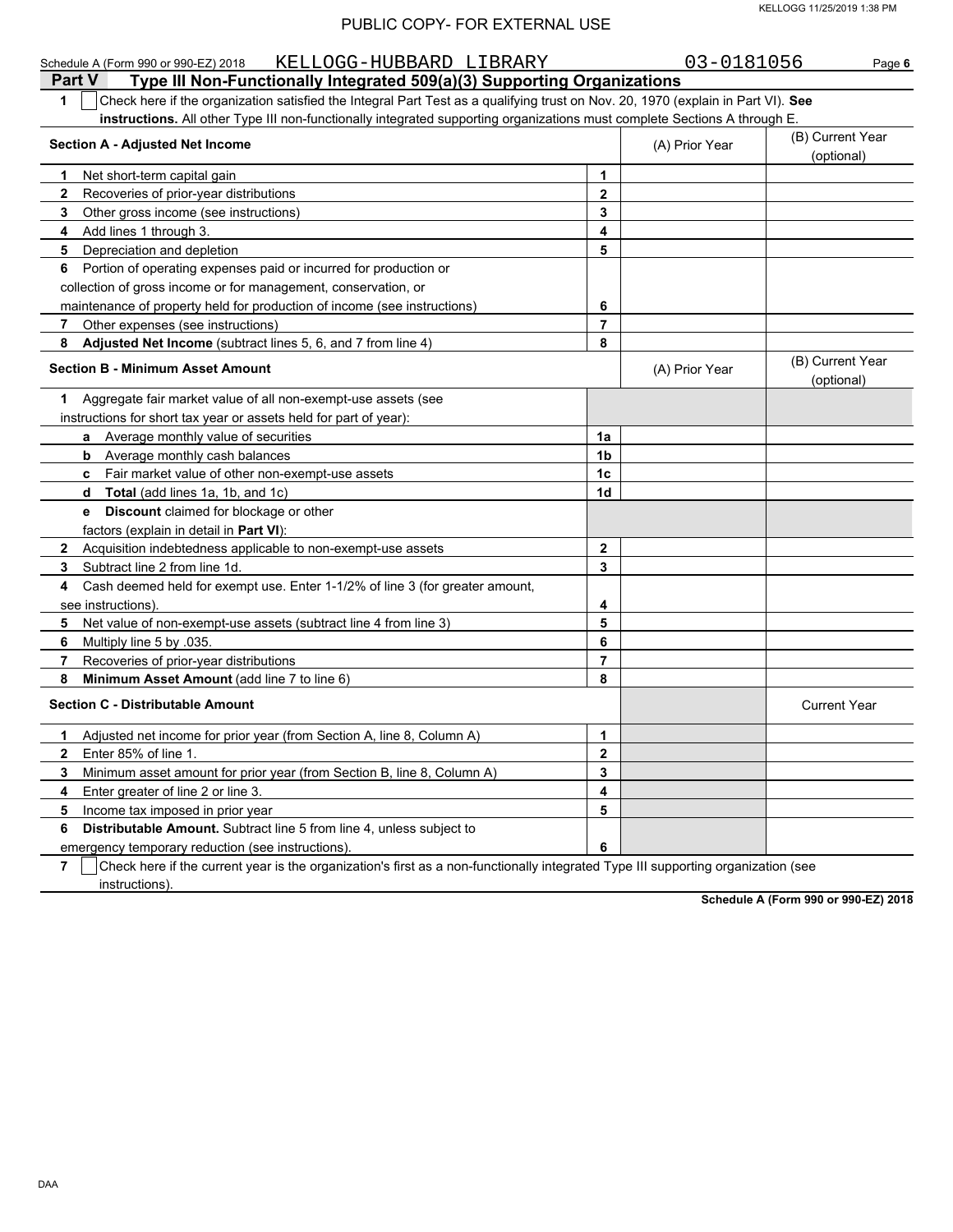|                | KELLOGG-HUBBARD LIBRARY<br>Schedule A (Form 990 or 990-EZ) 2018<br>Type III Non-Functionally Integrated 509(a)(3) Supporting Organizations (continued)<br><b>Part V</b> |                             | 03-0181056                            | Page 7                                         |  |  |  |  |
|----------------|-------------------------------------------------------------------------------------------------------------------------------------------------------------------------|-----------------------------|---------------------------------------|------------------------------------------------|--|--|--|--|
|                | <b>Section D - Distributions</b>                                                                                                                                        |                             |                                       | <b>Current Year</b>                            |  |  |  |  |
| 1              | Amounts paid to supported organizations to accomplish exempt purposes                                                                                                   |                             |                                       |                                                |  |  |  |  |
| 2              | Amounts paid to perform activity that directly furthers exempt purposes of supported                                                                                    |                             |                                       |                                                |  |  |  |  |
|                | organizations, in excess of income from activity                                                                                                                        |                             |                                       |                                                |  |  |  |  |
| 3              | Administrative expenses paid to accomplish exempt purposes of supported organizations                                                                                   |                             |                                       |                                                |  |  |  |  |
| 4              | Amounts paid to acquire exempt-use assets                                                                                                                               |                             |                                       |                                                |  |  |  |  |
| 5              | Qualified set-aside amounts (prior IRS approval required)                                                                                                               |                             |                                       |                                                |  |  |  |  |
| 6              | Other distributions (describe in Part VI). See instructions.                                                                                                            |                             |                                       |                                                |  |  |  |  |
| $\overline{7}$ | <b>Total annual distributions.</b> Add lines 1 through 6.                                                                                                               |                             |                                       |                                                |  |  |  |  |
| 8              | Distributions to attentive supported organizations to which the organization is responsive                                                                              |                             |                                       |                                                |  |  |  |  |
|                | (provide details in Part VI). See instructions.                                                                                                                         |                             |                                       |                                                |  |  |  |  |
| 9              | Distributable amount for 2018 from Section C, line 6                                                                                                                    |                             |                                       |                                                |  |  |  |  |
| 10             | Line 8 amount divided by line 9 amount                                                                                                                                  |                             |                                       |                                                |  |  |  |  |
|                |                                                                                                                                                                         | (i)                         | (ii)                                  | (iii)                                          |  |  |  |  |
|                | <b>Section E - Distribution Allocations (see instructions)</b>                                                                                                          | <b>Excess Distributions</b> | <b>Underdistributions</b><br>Pre-2018 | <b>Distributable</b><br><b>Amount for 2018</b> |  |  |  |  |
| 1              | Distributable amount for 2018 from Section C, line 6                                                                                                                    |                             |                                       |                                                |  |  |  |  |
| $\mathbf{2}$   | Underdistributions, if any, for years prior to 2018<br>(reasonable cause required-explain in Part VI). See<br>instructions.                                             |                             |                                       |                                                |  |  |  |  |
| 3              | Excess distributions carryover, if any, to 2018                                                                                                                         |                             |                                       |                                                |  |  |  |  |
|                | a From 2013                                                                                                                                                             |                             |                                       |                                                |  |  |  |  |
|                | <b>b</b> From 2014                                                                                                                                                      |                             |                                       |                                                |  |  |  |  |
|                | c From 2015                                                                                                                                                             |                             |                                       |                                                |  |  |  |  |
|                |                                                                                                                                                                         |                             |                                       |                                                |  |  |  |  |
|                | d From 2016                                                                                                                                                             |                             |                                       |                                                |  |  |  |  |
|                | e From 2017                                                                                                                                                             |                             |                                       |                                                |  |  |  |  |
|                | f Total of lines 3a through e                                                                                                                                           |                             |                                       |                                                |  |  |  |  |
|                | g Applied to underdistributions of prior years                                                                                                                          |                             |                                       |                                                |  |  |  |  |
|                | h Applied to 2018 distributable amount                                                                                                                                  |                             |                                       |                                                |  |  |  |  |
|                | Carryover from 2013 not applied (see instructions)                                                                                                                      |                             |                                       |                                                |  |  |  |  |
|                | Remainder. Subtract lines 3g, 3h, and 3i from 3f.                                                                                                                       |                             |                                       |                                                |  |  |  |  |
| 4              | Distributions for 2018 from                                                                                                                                             |                             |                                       |                                                |  |  |  |  |
|                | \$<br>Section D, line 7:                                                                                                                                                |                             |                                       |                                                |  |  |  |  |
|                | a Applied to underdistributions of prior years                                                                                                                          |                             |                                       |                                                |  |  |  |  |
|                | <b>b</b> Applied to 2018 distributable amount                                                                                                                           |                             |                                       |                                                |  |  |  |  |
|                | c Remainder. Subtract lines 4a and 4b from 4.                                                                                                                           |                             |                                       |                                                |  |  |  |  |
| 5              | Remaining underdistributions for years prior to 2018, if                                                                                                                |                             |                                       |                                                |  |  |  |  |
|                | any. Subtract lines 3g and 4a from line 2. For result                                                                                                                   |                             |                                       |                                                |  |  |  |  |
|                | greater than zero, explain in Part VI. See instructions.                                                                                                                |                             |                                       |                                                |  |  |  |  |
| 6              | Remaining underdistributions for 2018. Subtract lines 3h                                                                                                                |                             |                                       |                                                |  |  |  |  |
|                | and 4b from line 1. For result greater than zero, explain in                                                                                                            |                             |                                       |                                                |  |  |  |  |
|                | <b>Part VI</b> . See instructions.                                                                                                                                      |                             |                                       |                                                |  |  |  |  |
| 7              | Excess distributions carryover to 2019. Add lines 3j                                                                                                                    |                             |                                       |                                                |  |  |  |  |
|                | and 4c.                                                                                                                                                                 |                             |                                       |                                                |  |  |  |  |
| 8              | Breakdown of line 7:                                                                                                                                                    |                             |                                       |                                                |  |  |  |  |
|                | a Excess from 2014                                                                                                                                                      |                             |                                       |                                                |  |  |  |  |
|                |                                                                                                                                                                         |                             |                                       |                                                |  |  |  |  |
|                | c Excess from 2016                                                                                                                                                      |                             |                                       |                                                |  |  |  |  |
|                | d Excess from 2017                                                                                                                                                      |                             |                                       |                                                |  |  |  |  |
|                | e Excess from 2018                                                                                                                                                      |                             |                                       |                                                |  |  |  |  |

**Schedule A (Form 990 or 990-EZ) 2018**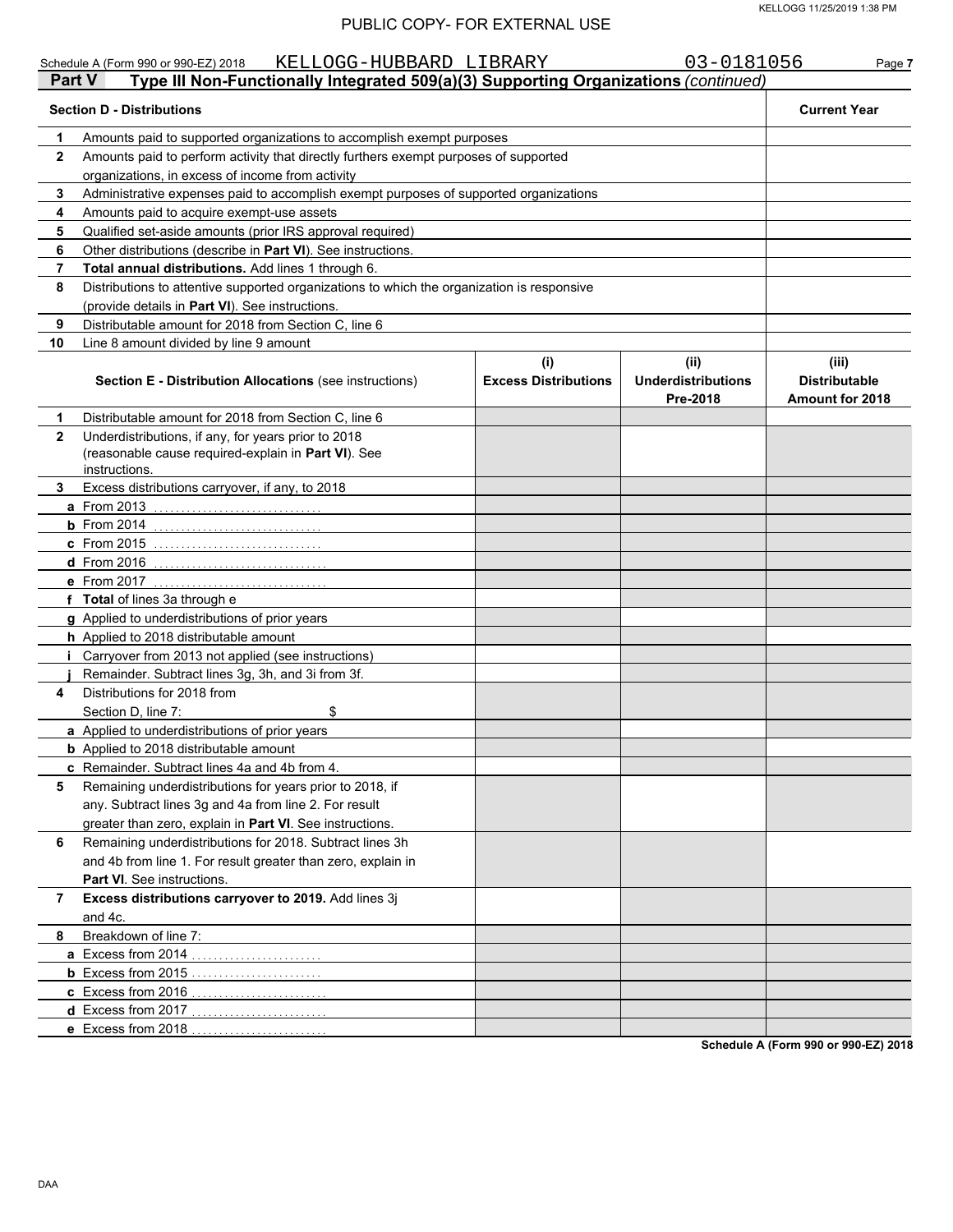|                                        |  |  |                       | Schedule A (Form 990 or 990-EZ) 2018 KELLOGG-HUBBARD LIBRARY 03-0181056 Page 8<br>Part VI Supplemental Information. Provide the explanations required by Part II, line 10; Part II, line 17a or 17b; Part<br>III, line 12; Part IV, Section A, lines 1, 2, 3b, 3c, 4b, 4c, 5a, 6, 9a, 9b, 9c, 11a, 11b, and 11c; Part IV, Section<br>B, lines 1 and 2; Part IV, Section C, line 1; Part IV, Section D, lines 2 and 3; Part IV, Section E, lines 1c, 2a, 2b,<br>3a, and 3b; Part V, line 1; Part V, Section B, line 1e; Part V, Section D, lines 5, 6, and 8; and Part V, Section E,<br>lines 2, 5, and 6. Also complete this part for any additional information. (See instructions.) |  |
|----------------------------------------|--|--|-----------------------|---------------------------------------------------------------------------------------------------------------------------------------------------------------------------------------------------------------------------------------------------------------------------------------------------------------------------------------------------------------------------------------------------------------------------------------------------------------------------------------------------------------------------------------------------------------------------------------------------------------------------------------------------------------------------------------|--|
|                                        |  |  |                       |                                                                                                                                                                                                                                                                                                                                                                                                                                                                                                                                                                                                                                                                                       |  |
| PART II, LINE 10 - OTHER INCOME DETAIL |  |  |                       |                                                                                                                                                                                                                                                                                                                                                                                                                                                                                                                                                                                                                                                                                       |  |
| MISCELLANEOUS INCOME                   |  |  | $\frac{1}{5}$ 53, 224 |                                                                                                                                                                                                                                                                                                                                                                                                                                                                                                                                                                                                                                                                                       |  |
|                                        |  |  |                       |                                                                                                                                                                                                                                                                                                                                                                                                                                                                                                                                                                                                                                                                                       |  |
|                                        |  |  |                       |                                                                                                                                                                                                                                                                                                                                                                                                                                                                                                                                                                                                                                                                                       |  |
|                                        |  |  |                       |                                                                                                                                                                                                                                                                                                                                                                                                                                                                                                                                                                                                                                                                                       |  |
|                                        |  |  |                       |                                                                                                                                                                                                                                                                                                                                                                                                                                                                                                                                                                                                                                                                                       |  |
|                                        |  |  |                       |                                                                                                                                                                                                                                                                                                                                                                                                                                                                                                                                                                                                                                                                                       |  |
|                                        |  |  |                       |                                                                                                                                                                                                                                                                                                                                                                                                                                                                                                                                                                                                                                                                                       |  |
|                                        |  |  |                       |                                                                                                                                                                                                                                                                                                                                                                                                                                                                                                                                                                                                                                                                                       |  |
|                                        |  |  |                       |                                                                                                                                                                                                                                                                                                                                                                                                                                                                                                                                                                                                                                                                                       |  |
|                                        |  |  |                       |                                                                                                                                                                                                                                                                                                                                                                                                                                                                                                                                                                                                                                                                                       |  |
|                                        |  |  |                       |                                                                                                                                                                                                                                                                                                                                                                                                                                                                                                                                                                                                                                                                                       |  |
|                                        |  |  |                       |                                                                                                                                                                                                                                                                                                                                                                                                                                                                                                                                                                                                                                                                                       |  |
|                                        |  |  |                       |                                                                                                                                                                                                                                                                                                                                                                                                                                                                                                                                                                                                                                                                                       |  |
|                                        |  |  |                       |                                                                                                                                                                                                                                                                                                                                                                                                                                                                                                                                                                                                                                                                                       |  |
|                                        |  |  |                       |                                                                                                                                                                                                                                                                                                                                                                                                                                                                                                                                                                                                                                                                                       |  |
|                                        |  |  |                       |                                                                                                                                                                                                                                                                                                                                                                                                                                                                                                                                                                                                                                                                                       |  |
|                                        |  |  |                       |                                                                                                                                                                                                                                                                                                                                                                                                                                                                                                                                                                                                                                                                                       |  |
|                                        |  |  |                       |                                                                                                                                                                                                                                                                                                                                                                                                                                                                                                                                                                                                                                                                                       |  |
|                                        |  |  |                       |                                                                                                                                                                                                                                                                                                                                                                                                                                                                                                                                                                                                                                                                                       |  |
|                                        |  |  |                       |                                                                                                                                                                                                                                                                                                                                                                                                                                                                                                                                                                                                                                                                                       |  |
|                                        |  |  |                       |                                                                                                                                                                                                                                                                                                                                                                                                                                                                                                                                                                                                                                                                                       |  |
|                                        |  |  |                       |                                                                                                                                                                                                                                                                                                                                                                                                                                                                                                                                                                                                                                                                                       |  |
|                                        |  |  |                       |                                                                                                                                                                                                                                                                                                                                                                                                                                                                                                                                                                                                                                                                                       |  |
|                                        |  |  |                       |                                                                                                                                                                                                                                                                                                                                                                                                                                                                                                                                                                                                                                                                                       |  |
|                                        |  |  |                       |                                                                                                                                                                                                                                                                                                                                                                                                                                                                                                                                                                                                                                                                                       |  |
|                                        |  |  |                       |                                                                                                                                                                                                                                                                                                                                                                                                                                                                                                                                                                                                                                                                                       |  |
|                                        |  |  |                       |                                                                                                                                                                                                                                                                                                                                                                                                                                                                                                                                                                                                                                                                                       |  |
|                                        |  |  |                       |                                                                                                                                                                                                                                                                                                                                                                                                                                                                                                                                                                                                                                                                                       |  |
|                                        |  |  |                       |                                                                                                                                                                                                                                                                                                                                                                                                                                                                                                                                                                                                                                                                                       |  |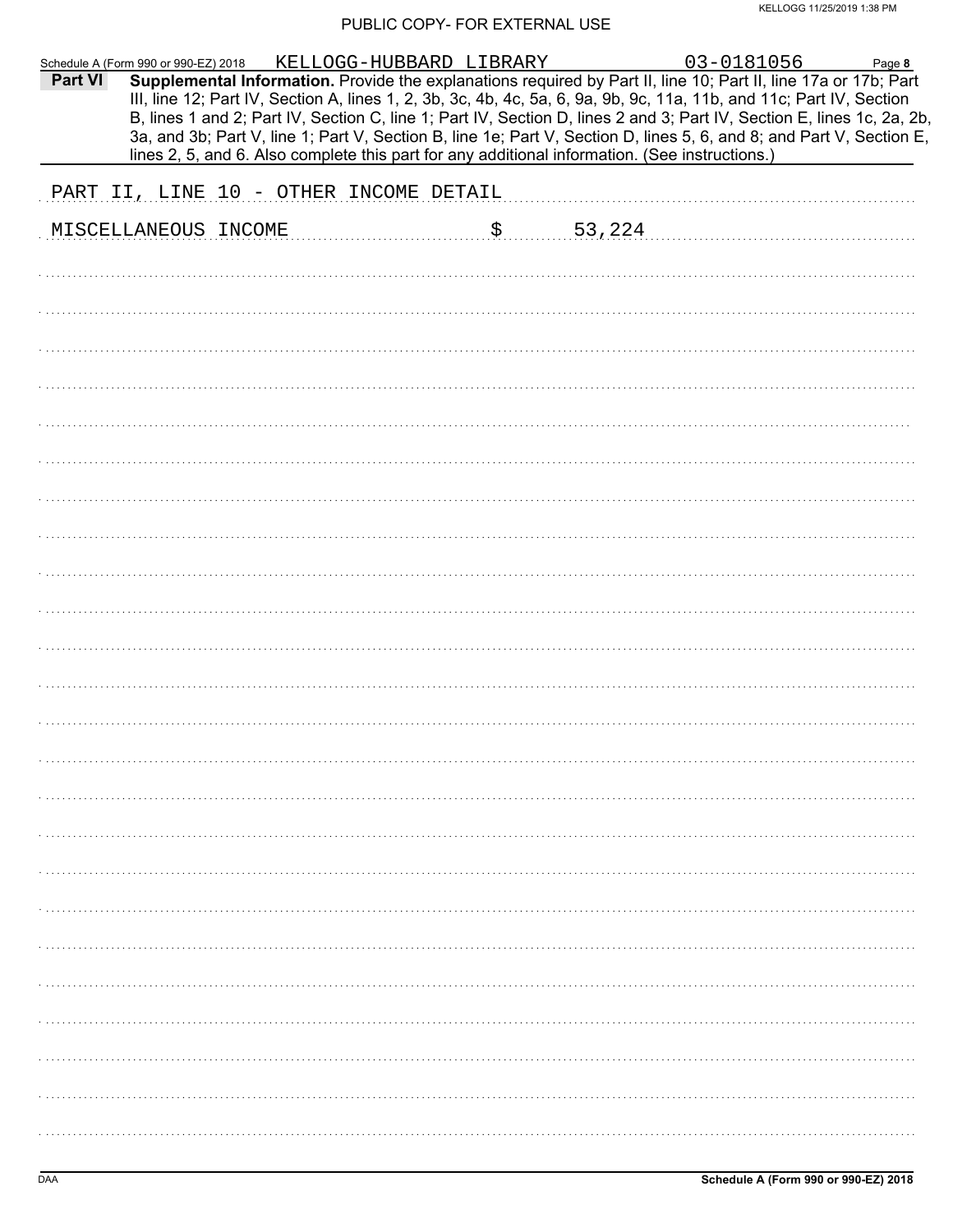| <b>SCHEDULE D</b> |
|-------------------|
| (Form 990)        |

Department of the Treasury Internal Revenue Service **Name of the organization**

# **SCHEDULE D Supplemental Financial Statements**

**(Form 990) Part IV, line 6, 7, 8, 9, 10, 11a, 11b, 11c, 11d, 11e, 11f, 12a, or 12b. Complete if the organization answered "Yes" on Form 990,**

 **Attach to Form 990.** 

**2018 Open to Public Inspection**

OMB No. 1545-0047

 **Go to** *www.irs.gov/Form990* **for instructions and the latest information.**

**Employer identification number**

|   | KELLOGG-HUBBARD LIBRARY                                                                                                                                                                      |                                                    | 03-0181056                                             |
|---|----------------------------------------------------------------------------------------------------------------------------------------------------------------------------------------------|----------------------------------------------------|--------------------------------------------------------|
|   | Organizations Maintaining Donor Advised Funds or Other Similar Funds or Accounts.<br>Part I                                                                                                  |                                                    |                                                        |
|   | Complete if the organization answered "Yes" on Form 990, Part IV, line 6.                                                                                                                    |                                                    |                                                        |
|   |                                                                                                                                                                                              | (a) Donor advised funds                            | (b) Funds and other accounts                           |
| 1 | Total number at end of year                                                                                                                                                                  |                                                    |                                                        |
| 2 |                                                                                                                                                                                              |                                                    |                                                        |
| 3 |                                                                                                                                                                                              |                                                    |                                                        |
| 4 |                                                                                                                                                                                              |                                                    |                                                        |
| 5 | Did the organization inform all donors and donor advisors in writing that the assets held in donor advised                                                                                   |                                                    |                                                        |
|   | funds are the organization's property, subject to the organization's exclusive legal control? [[[[[[[[[[[[[[[[                                                                               |                                                    | Yes<br>No                                              |
| 6 | Did the organization inform all grantees, donors, and donor advisors in writing that grant funds can be used                                                                                 |                                                    |                                                        |
|   | only for charitable purposes and not for the benefit of the donor or donor advisor, or for any other purpose                                                                                 |                                                    |                                                        |
|   | conferring impermissible private benefit?                                                                                                                                                    |                                                    | Yes<br>No                                              |
|   | Part II<br><b>Conservation Easements.</b>                                                                                                                                                    |                                                    |                                                        |
|   | Complete if the organization answered "Yes" on Form 990, Part IV, line 7.                                                                                                                    |                                                    |                                                        |
| 1 | Purpose(s) of conservation easements held by the organization (check all that apply).                                                                                                        |                                                    |                                                        |
|   | Preservation of land for public use (e.g., recreation or education)                                                                                                                          | Preservation of a historically important land area |                                                        |
|   | Protection of natural habitat                                                                                                                                                                | Preservation of a certified historic structure     |                                                        |
|   | Preservation of open space                                                                                                                                                                   |                                                    |                                                        |
| 2 | Complete lines 2a through 2d if the organization held a qualified conservation contribution in the form of a conservation                                                                    |                                                    |                                                        |
|   | easement on the last day of the tax year.                                                                                                                                                    |                                                    | -leld at the End of the Tax Year                       |
| a | Total number of conservation easements                                                                                                                                                       |                                                    | 2a                                                     |
| b |                                                                                                                                                                                              |                                                    | 2b                                                     |
|   | Number of conservation easements on a certified historic structure included in (a) [11] Number of conservation                                                                               |                                                    | 2c                                                     |
|   | d Number of conservation easements included in (c) acquired after 7/25/06, and not on a                                                                                                      |                                                    |                                                        |
|   |                                                                                                                                                                                              |                                                    | 2d                                                     |
| 3 | Number of conservation easements modified, transferred, released, extinguished, or terminated by the organization during the                                                                 |                                                    |                                                        |
|   | tax year $\blacktriangleright$                                                                                                                                                               |                                                    |                                                        |
|   | Number of states where property subject to conservation easement is located ▶                                                                                                                |                                                    |                                                        |
| 5 | Does the organization have a written policy regarding the periodic monitoring, inspection, handling of                                                                                       |                                                    |                                                        |
|   | violations, and enforcement of the conservation easements it holds?                                                                                                                          |                                                    | No<br><b>Yes</b>                                       |
| 6 | Staff and volunteer hours devoted to monitoring, inspecting, handling of violations, and enforcing conservation easements during the year                                                    |                                                    |                                                        |
|   |                                                                                                                                                                                              |                                                    |                                                        |
| 7 | Amount of expenses incurred in monitoring, inspecting, handling of violations, and enforcing conservation easements during the year                                                          |                                                    |                                                        |
|   | ▶ \$                                                                                                                                                                                         |                                                    |                                                        |
|   | Does each conservation easement reported on line $2(d)$ above satisfy the requirements of section $170(h)(4)(B)(i)$                                                                          |                                                    |                                                        |
|   |                                                                                                                                                                                              |                                                    | Yes<br>No                                              |
| 9 | In Part XIII, describe how the organization reports conservation easements in its revenue and expense statement, and                                                                         |                                                    |                                                        |
|   | balance sheet, and include, if applicable, the text of the footnote to the organization's financial statements that describes the                                                            |                                                    |                                                        |
|   | organization's accounting for conservation easements.                                                                                                                                        |                                                    |                                                        |
|   | Organizations Maintaining Collections of Art, Historical Treasures, or Other Similar Assets.<br><b>Part III</b><br>Complete if the organization answered "Yes" on Form 990, Part IV, line 8. |                                                    |                                                        |
|   |                                                                                                                                                                                              |                                                    |                                                        |
|   | 1a If the organization elected, as permitted under SFAS 116 (ASC 958), not to report in its revenue statement and balance sheet                                                              |                                                    |                                                        |
|   | works of art, historical treasures, or other similar assets held for public exhibition, education, or research in furtherance of                                                             |                                                    |                                                        |
|   | public service, provide, in Part XIII, the text of the footnote to its financial statements that describes these items.                                                                      |                                                    |                                                        |
|   | <b>b</b> If the organization elected, as permitted under SFAS 116 (ASC 958), to report in its revenue statement and balance sheet                                                            |                                                    |                                                        |
|   | works of art, historical treasures, or other similar assets held for public exhibition, education, or research in furtherance of                                                             |                                                    |                                                        |
|   | public service, provide the following amounts relating to these items:                                                                                                                       |                                                    |                                                        |
|   |                                                                                                                                                                                              |                                                    |                                                        |
|   |                                                                                                                                                                                              |                                                    | $\frac{1}{2}$                                          |
| 2 | If the organization received or held works of art, historical treasures, or other similar assets for financial gain, provide the                                                             |                                                    |                                                        |
|   | following amounts required to be reported under SFAS 116 (ASC 958) relating to these items:                                                                                                  |                                                    |                                                        |
|   |                                                                                                                                                                                              |                                                    | $\blacktriangleright$ \$                               |
|   |                                                                                                                                                                                              |                                                    | $\blacktriangleright$ s<br>Cabadule D (Fause 000) 0040 |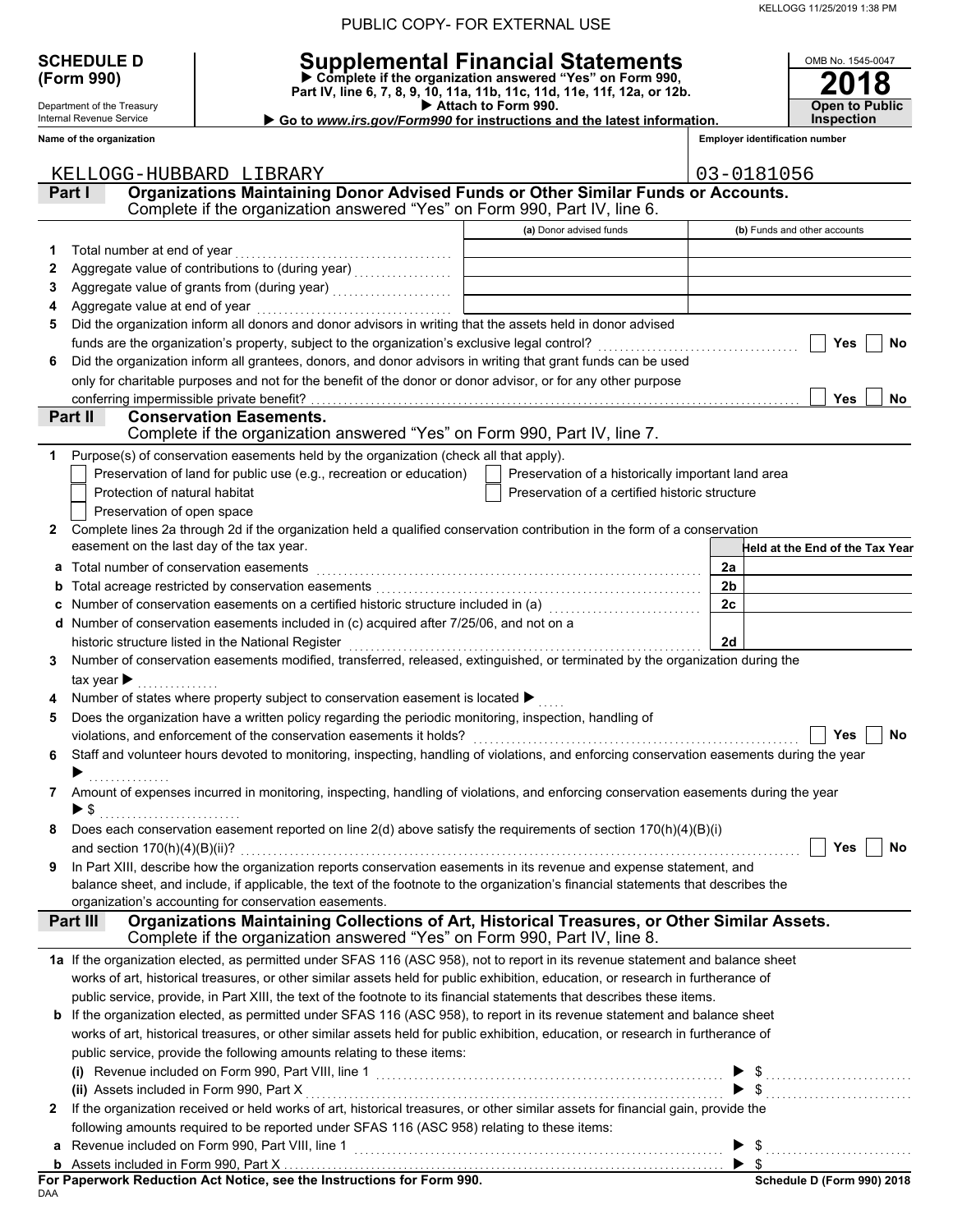|   | Schedule D (Form 990) 2018 KELLOGG-HUBBARD LIBRARY                                                                                                                                                                                                           |                         |                           |                    | 03-0181056      |                      |                            | Page 2 |
|---|--------------------------------------------------------------------------------------------------------------------------------------------------------------------------------------------------------------------------------------------------------------|-------------------------|---------------------------|--------------------|-----------------|----------------------|----------------------------|--------|
|   | Organizations Maintaining Collections of Art, Historical Treasures, or Other Similar Assets (continued)<br>Part III                                                                                                                                          |                         |                           |                    |                 |                      |                            |        |
| 3 | Using the organization's acquisition, accession, and other records, check any of the following that are a significant use of its<br>collection items (check all that apply):                                                                                 |                         |                           |                    |                 |                      |                            |        |
| a | $ {\rm X} $<br>Public exhibition                                                                                                                                                                                                                             | d                       | Loan or exchange programs |                    |                 |                      |                            |        |
| b | Scholarly research                                                                                                                                                                                                                                           | е                       |                           |                    |                 |                      |                            |        |
| c | Preservation for future generations                                                                                                                                                                                                                          |                         |                           |                    |                 |                      |                            |        |
|   | Provide a description of the organization's collections and explain how they further the organization's exempt purpose in Part                                                                                                                               |                         |                           |                    |                 |                      |                            |        |
|   | XIII.                                                                                                                                                                                                                                                        |                         |                           |                    |                 |                      |                            |        |
| 5 | During the year, did the organization solicit or receive donations of art, historical treasures, or other similar                                                                                                                                            |                         |                           |                    |                 |                      |                            |        |
|   | assets to be sold to raise funds rather than to be maintained as part of the organization's collection?                                                                                                                                                      |                         |                           |                    |                 |                      | Yes $ X $ No               |        |
|   | <b>Escrow and Custodial Arrangements.</b><br><b>Part IV</b>                                                                                                                                                                                                  |                         |                           |                    |                 |                      |                            |        |
|   | Complete if the organization answered "Yes" on Form 990, Part IV, line 9, or reported an amount on Form                                                                                                                                                      |                         |                           |                    |                 |                      |                            |        |
|   | 990, Part X, line 21.                                                                                                                                                                                                                                        |                         |                           |                    |                 |                      |                            |        |
|   |                                                                                                                                                                                                                                                              |                         |                           |                    |                 |                      |                            |        |
|   | 1a Is the organization an agent, trustee, custodian or other intermediary for contributions or other assets not                                                                                                                                              |                         |                           |                    |                 |                      |                            |        |
|   | included on Form 990, Part X?                                                                                                                                                                                                                                |                         |                           |                    |                 |                      | <b>Yes</b>                 | No     |
|   | b If "Yes," explain the arrangement in Part XIII and complete the following table:                                                                                                                                                                           |                         |                           |                    |                 |                      |                            |        |
|   |                                                                                                                                                                                                                                                              |                         |                           |                    |                 |                      | Amount                     |        |
|   | c Beginning balance                                                                                                                                                                                                                                          |                         |                           |                    |                 | 1c                   |                            |        |
|   |                                                                                                                                                                                                                                                              |                         |                           |                    |                 | 1 <sub>d</sub>       |                            |        |
|   |                                                                                                                                                                                                                                                              |                         |                           |                    |                 | 1e                   |                            |        |
|   | f Ending balance encourance and the contract of the contract of the contract of the contract of the contract of the contract of the contract of the contract of the contract of the contract of the contract of the contract o                               |                         |                           |                    |                 | 1f                   |                            |        |
|   | 2a Did the organization include an amount on Form 990, Part X, line 21, for escrow or custodial account liability?                                                                                                                                           |                         |                           |                    |                 |                      | <b>Yes</b>                 | No     |
|   | <b>b</b> If "Yes," explain the arrangement in Part XIII. Check here if the explanation has been provided on Part XIII                                                                                                                                        |                         |                           |                    |                 |                      |                            |        |
|   | <b>Endowment Funds.</b><br><b>Part V</b>                                                                                                                                                                                                                     |                         |                           |                    |                 |                      |                            |        |
|   | Complete if the organization answered "Yes" on Form 990, Part IV, line 10.                                                                                                                                                                                   |                         |                           |                    |                 |                      |                            |        |
|   |                                                                                                                                                                                                                                                              | (a) Current year        | (b) Prior year            | (c) Two years back |                 | (d) Three years back | (e) Four years back        |        |
|   | 1a Beginning of year balance                                                                                                                                                                                                                                 | 4,614,400               | 4,551,866                 | 4,510,287          |                 | 4,545,216            | 4,563,723                  |        |
|   | <b>b</b> Contributions <b>contributions</b>                                                                                                                                                                                                                  | 30,762                  | 275                       |                    | 250             | 250                  |                            | 3,370  |
|   | c Net investment earnings, gains, and                                                                                                                                                                                                                        |                         |                           |                    |                 |                      |                            |        |
|   | losses                                                                                                                                                                                                                                                       | 407,540                 | 307,124                   |                    | 308,791         | 226,364              | 212,934                    |        |
|   | d Grants or scholarships                                                                                                                                                                                                                                     |                         |                           |                    |                 |                      |                            |        |
|   | e Other expenditures for facilities and                                                                                                                                                                                                                      |                         |                           |                    |                 |                      |                            |        |
|   |                                                                                                                                                                                                                                                              | 227,256                 | 226,308                   |                    | 249,316         | 243,660              | 216,444                    |        |
|   | f Administrative expenses                                                                                                                                                                                                                                    | 18,407                  | 18,557                    |                    | 18,146          | 17,883               | 18,367                     |        |
|   | <b>g</b> End of year balance $\ldots$                                                                                                                                                                                                                        | 4,807,039               | 4,614,400                 | 4,551,866          |                 | 4,510,287            | 4,545,216                  |        |
|   | 2 Provide the estimated percentage of the current year end balance (line 1g, column (a)) held as:                                                                                                                                                            |                         |                           |                    |                 |                      |                            |        |
|   | a Board designated or quasi-endowment > 79.73 %                                                                                                                                                                                                              |                         |                           |                    |                 |                      |                            |        |
|   | <b>b</b> Permanent endowment $\triangleright$ 13, 85 %                                                                                                                                                                                                       |                         |                           |                    |                 |                      |                            |        |
|   | <b>c</b> Temporarily restricted endowment $\triangleright$ 6.42 %                                                                                                                                                                                            |                         |                           |                    |                 |                      |                            |        |
|   | The percentages on lines 2a, 2b, and 2c should equal 100%.                                                                                                                                                                                                   |                         |                           |                    |                 |                      |                            |        |
|   | 3a Are there endowment funds not in the possession of the organization that are held and administered for the                                                                                                                                                |                         |                           |                    |                 |                      |                            |        |
|   | organization by:                                                                                                                                                                                                                                             |                         |                           |                    |                 |                      | Yes                        | No     |
|   |                                                                                                                                                                                                                                                              |                         |                           |                    |                 |                      | 3a(i)                      | Χ      |
|   | (i) unrelated organizations entertainment and a set of the contract of the contract of the contract of the contract of the contract of the contract of the contract of the contract of the contract of the contract of the con<br>(ii) related organizations |                         |                           |                    |                 |                      | 3a(ii)                     | Χ      |
|   | b If "Yes" on line 3a(ii), are the related organizations listed as required on Schedule R? [[[[[[[[[[[[[[[[[[[                                                                                                                                               |                         |                           |                    |                 |                      |                            |        |
|   |                                                                                                                                                                                                                                                              |                         |                           |                    |                 |                      | 3b                         |        |
|   | Describe in Part XIII the intended uses of the organization's endowment funds.<br>Land, Buildings, and Equipment.<br><b>Part VI</b>                                                                                                                          |                         |                           |                    |                 |                      |                            |        |
|   | Complete if the organization answered "Yes" on Form 990, Part IV, line 11a. See Form 990, Part X, line 10.                                                                                                                                                   |                         |                           |                    |                 |                      |                            |        |
|   | Description of property                                                                                                                                                                                                                                      | (a) Cost or other basis | (b) Cost or other basis   |                    | (c) Accumulated |                      | (d) Book value             |        |
|   |                                                                                                                                                                                                                                                              | (investment)            | (other)                   |                    | depreciation    |                      |                            |        |
|   |                                                                                                                                                                                                                                                              |                         |                           |                    |                 |                      |                            |        |
|   |                                                                                                                                                                                                                                                              |                         |                           |                    |                 |                      |                            |        |
|   | <b>b</b> Buildings                                                                                                                                                                                                                                           |                         |                           | 2,862,159          | 235,279         |                      | 626,880                    |        |
|   |                                                                                                                                                                                                                                                              |                         |                           |                    |                 |                      |                            |        |
|   |                                                                                                                                                                                                                                                              |                         |                           | 125,116            |                 | 93,400               |                            | 716    |
|   | e Other                                                                                                                                                                                                                                                      |                         |                           | 15,500             |                 |                      |                            | 500    |
|   | Total. Add lines 1a through 1e. (Column (d) must equal Form 990, Part X, column (B), line 10c.)                                                                                                                                                              |                         |                           |                    |                 |                      | 67                         | 096    |
|   |                                                                                                                                                                                                                                                              |                         |                           |                    |                 |                      | Cahadula D (Carm 000) 2040 |        |

**Schedule D (Form 990) 2018**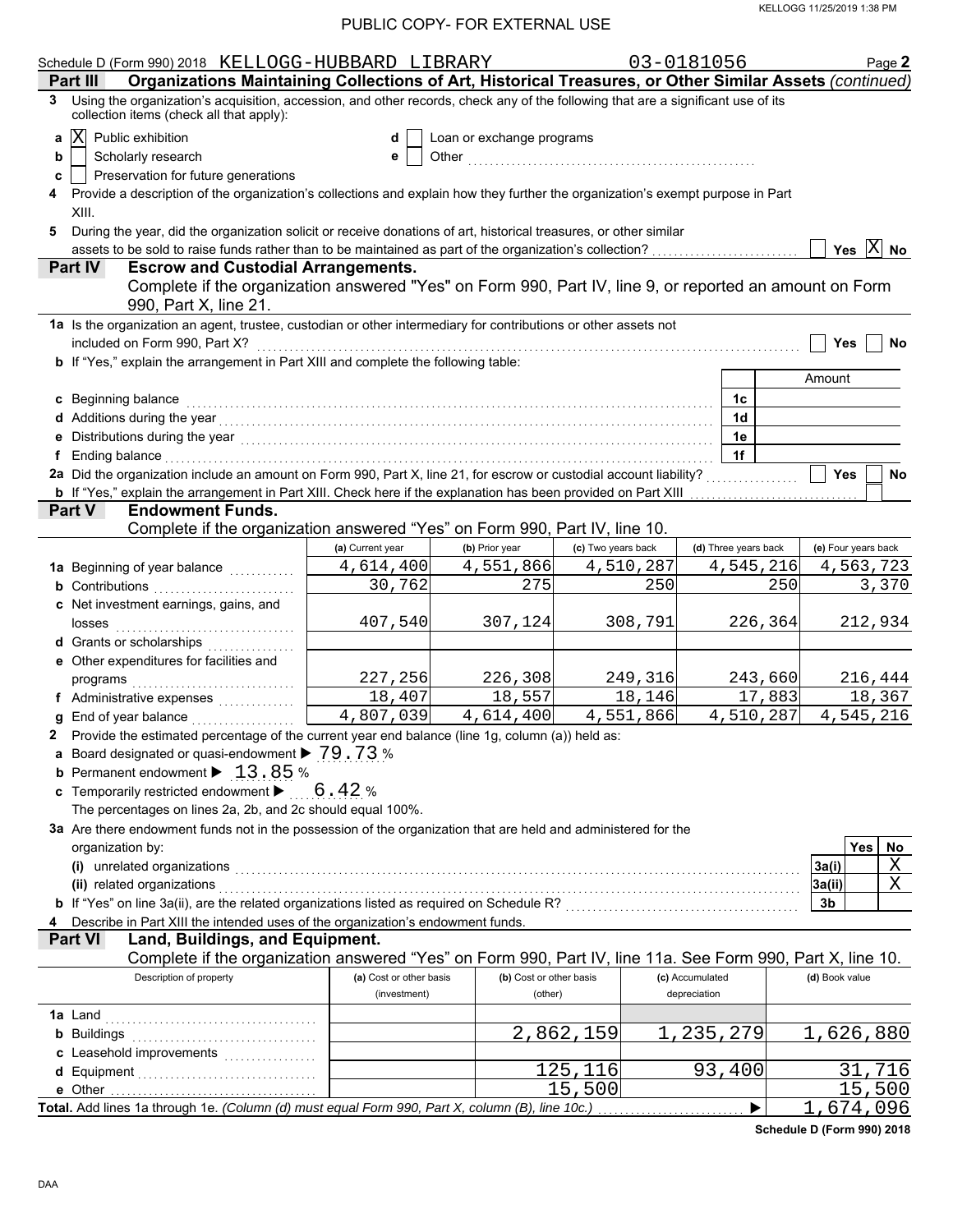|                           | Schedule D (Form 990) 2018 KELLOGG-HUBBARD LIBRARY                                                                                                                                                                                        |                | 03-0181056                       | Page 3         |
|---------------------------|-------------------------------------------------------------------------------------------------------------------------------------------------------------------------------------------------------------------------------------------|----------------|----------------------------------|----------------|
| <b>Part VII</b>           | <b>Investments-Other Securities.</b>                                                                                                                                                                                                      |                |                                  |                |
|                           | Complete if the organization answered "Yes" on Form 990, Part IV, line 11b. See Form 990, Part X, line 12.                                                                                                                                |                |                                  |                |
|                           | (a) Description of security or category                                                                                                                                                                                                   | (b) Book value | (c) Method of valuation:         |                |
|                           | (including name of security)                                                                                                                                                                                                              |                | Cost or end-of-year market value |                |
| (1) Financial derivatives |                                                                                                                                                                                                                                           |                |                                  |                |
|                           |                                                                                                                                                                                                                                           |                |                                  |                |
| (3) Other                 |                                                                                                                                                                                                                                           |                |                                  |                |
| (A)                       |                                                                                                                                                                                                                                           |                |                                  |                |
|                           |                                                                                                                                                                                                                                           |                |                                  |                |
|                           | (C)                                                                                                                                                                                                                                       |                |                                  |                |
|                           |                                                                                                                                                                                                                                           |                |                                  |                |
|                           |                                                                                                                                                                                                                                           |                |                                  |                |
|                           |                                                                                                                                                                                                                                           |                |                                  |                |
| (H)                       | $\overline{a}$ (G) $\overline{a}$ . The contract of the contract of the contract of the contract of the contract of the contract of the contract of the contract of the contract of the contract of the contract of the contract of the c |                |                                  |                |
|                           | Total. (Column (b) must equal Form 990, Part X, col. (B) line 12.) ▶                                                                                                                                                                      |                |                                  |                |
| <b>Part VIII</b>          | <b>Investments-Program Related.</b>                                                                                                                                                                                                       |                |                                  |                |
|                           | Complete if the organization answered "Yes" on Form 990, Part IV, line 11c. See Form 990, Part X, line 13.                                                                                                                                |                |                                  |                |
|                           | (a) Description of investment                                                                                                                                                                                                             | (b) Book value | (c) Method of valuation:         |                |
|                           |                                                                                                                                                                                                                                           |                | Cost or end-of-year market value |                |
| (1)                       |                                                                                                                                                                                                                                           |                |                                  |                |
| (2)                       |                                                                                                                                                                                                                                           |                |                                  |                |
| (3)                       |                                                                                                                                                                                                                                           |                |                                  |                |
| (4)                       |                                                                                                                                                                                                                                           |                |                                  |                |
| (5)                       |                                                                                                                                                                                                                                           |                |                                  |                |
| (6)                       |                                                                                                                                                                                                                                           |                |                                  |                |
| (7)                       |                                                                                                                                                                                                                                           |                |                                  |                |
| (8)                       |                                                                                                                                                                                                                                           |                |                                  |                |
| (9)                       |                                                                                                                                                                                                                                           |                |                                  |                |
|                           | Total. (Column (b) must equal Form 990, Part X, col. (B) line 13.) ▶                                                                                                                                                                      |                |                                  |                |
| Part IX                   | <b>Other Assets.</b><br>Complete if the organization answered "Yes" on Form 990, Part IV, line 11d. See Form 990, Part X, line 15.                                                                                                        |                |                                  |                |
|                           | (a) Description                                                                                                                                                                                                                           |                |                                  | (b) Book value |
| (1)                       |                                                                                                                                                                                                                                           |                |                                  |                |
| (2)                       |                                                                                                                                                                                                                                           |                |                                  |                |
| (3)                       |                                                                                                                                                                                                                                           |                |                                  |                |
| (4)                       |                                                                                                                                                                                                                                           |                |                                  |                |
| (5)                       |                                                                                                                                                                                                                                           |                |                                  |                |
| (6)                       |                                                                                                                                                                                                                                           |                |                                  |                |
| (7)                       |                                                                                                                                                                                                                                           |                |                                  |                |
| (8)                       |                                                                                                                                                                                                                                           |                |                                  |                |
| (9)                       |                                                                                                                                                                                                                                           |                |                                  |                |
|                           | Total. (Column (b) must equal Form 990, Part X, col. (B) line 15.)                                                                                                                                                                        |                |                                  |                |
| Part X                    | <b>Other Liabilities.</b>                                                                                                                                                                                                                 |                |                                  |                |
|                           | Complete if the organization answered "Yes" on Form 990, Part IV, line 11e or 11f. See Form 990, Part X,                                                                                                                                  |                |                                  |                |
|                           | line $25$ .                                                                                                                                                                                                                               |                |                                  |                |
| 1.                        | (a) Description of liability                                                                                                                                                                                                              | (b) Book value |                                  |                |
| (1)                       | Federal income taxes                                                                                                                                                                                                                      |                |                                  |                |
| (2)                       |                                                                                                                                                                                                                                           |                |                                  |                |
| (3)                       |                                                                                                                                                                                                                                           |                |                                  |                |
| (4)                       |                                                                                                                                                                                                                                           |                |                                  |                |
| (5)                       |                                                                                                                                                                                                                                           |                |                                  |                |
| (6)                       |                                                                                                                                                                                                                                           |                |                                  |                |
| (7)                       |                                                                                                                                                                                                                                           |                |                                  |                |
| (8)                       |                                                                                                                                                                                                                                           |                |                                  |                |
| (9)                       | Total. (Column (b) must equal Form 990, Part X, col. (B) line 25.) $\blacktriangleright$                                                                                                                                                  |                |                                  |                |
|                           | 2 Lightlity for uncertain tax positions. In Part YIII, provide the text of the footpote to the organization's financial statements that reports the                                                                                       |                |                                  |                |

Liability for uncertain tax positions. In Part XIII, provide the text of the footnote to the organization's financial statements that reports the **2.** organization's liability for uncertain tax positions under FIN 48 (ASC 740). Check here if the text of the footnote has been provided in Part XIII

┐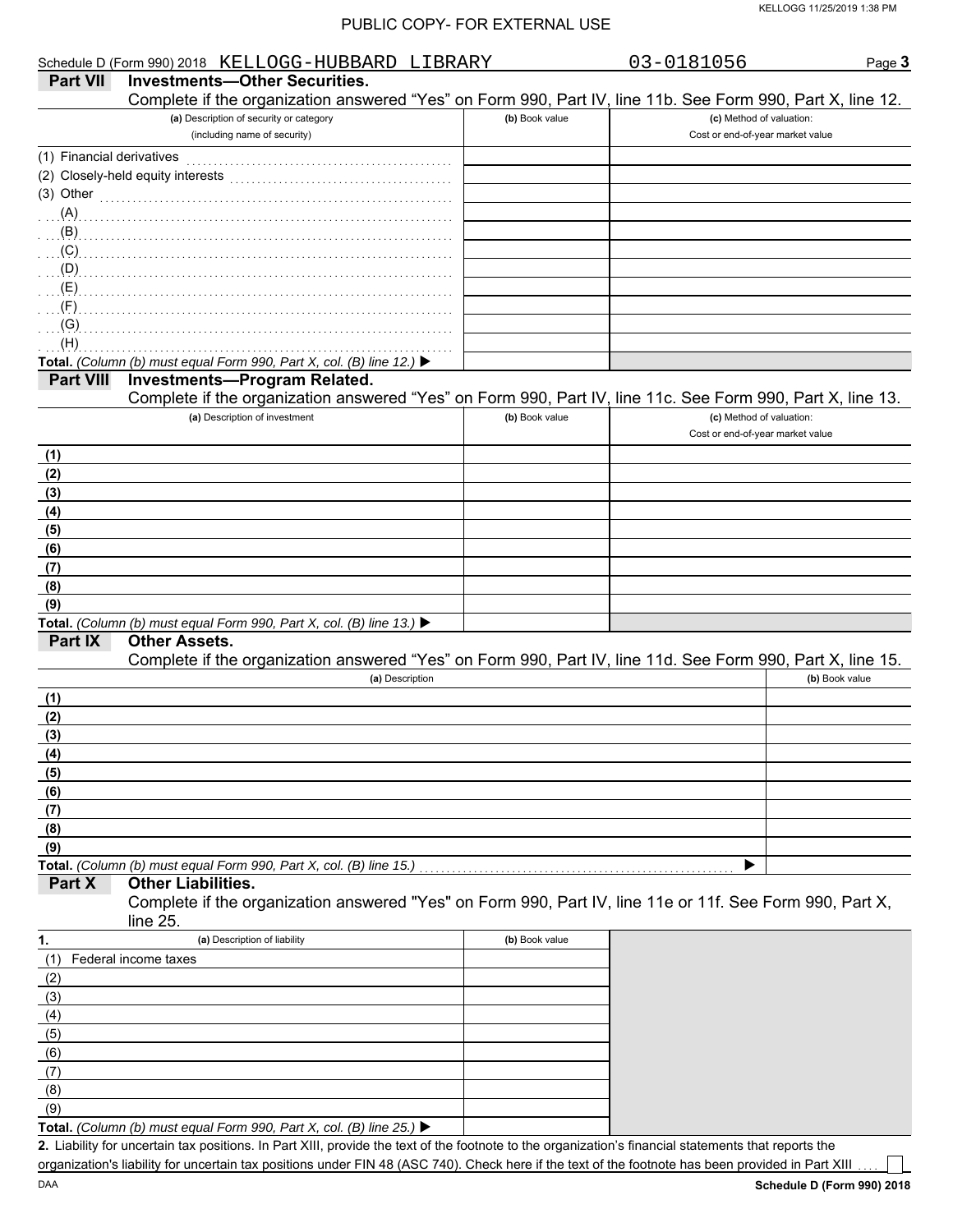|                 | Schedule D (Form 990) 2018 KELLOGG-HUBBARD LIBRARY                                                                                                                                                                                 |                | 03-0181056  | Page 4 |
|-----------------|------------------------------------------------------------------------------------------------------------------------------------------------------------------------------------------------------------------------------------|----------------|-------------|--------|
| <b>Part XI</b>  | Reconciliation of Revenue per Audited Financial Statements With Revenue per Return.                                                                                                                                                |                |             |        |
|                 | Complete if the organization answered "Yes" on Form 990, Part IV, line 12a.                                                                                                                                                        |                |             |        |
|                 | 1 Total revenue, gains, and other support per audited financial statements [111] Total revenues contained and the Total Total Total Total Total Total Total Total Total Total Total Total Total Total Total Total Total Total      |                | $\mathbf 1$ |        |
| $\mathbf{z}$    | Amounts included on line 1 but not on Form 990, Part VIII, line 12:                                                                                                                                                                |                |             |        |
|                 |                                                                                                                                                                                                                                    | 2a             |             |        |
| b               | Donated services and use of facilities [11] contained a service of the service of the service of the service of the service of the service of the service of the service of the service of the service of the service of the s     | 2 <sub>b</sub> |             |        |
| c               | Recoveries of prior year grants [[11] North Marson Recoveries of prior year grants [[11] North Marson Recoveries [[11] North Marson Recoveries [[11] North Marson Recoveries [[11] North Marson Recoveries [[11] North Marson      | 2 <sub>c</sub> |             |        |
| d               |                                                                                                                                                                                                                                    | 2d             |             |        |
| е               | Add lines 2a through 2d [[[[[[[[[[[[[[[[[[[[[[[[]]]]]]]]] Add lines 2a through 2d                                                                                                                                                  |                | 2e          |        |
| 3               |                                                                                                                                                                                                                                    |                | 3           |        |
|                 | Amounts included on Form 990, Part VIII, line 12, but not on line 1:                                                                                                                                                               |                |             |        |
|                 | a Investment expenses not included on Form 990, Part VIII, line 7b                                                                                                                                                                 | 4a             |             |        |
| b               |                                                                                                                                                                                                                                    | 4 <sub>b</sub> |             |        |
|                 | c Add lines 4a and 4b <b>contract and 4b</b> and 4b and 4b and 4b and 4b and 4b and 4b and 4b and 4b and 4b and 4b and 4b and 4b and 4b and 4b and 4b and 4b and 4b and 4b and 4b and 4b and 4b and 4b and 4b and 4b and 4b and 4b |                | 4c          |        |
|                 |                                                                                                                                                                                                                                    |                |             |        |
| <b>Part XII</b> | Reconciliation of Expenses per Audited Financial Statements With Expenses per Return.                                                                                                                                              |                |             |        |
|                 | Complete if the organization answered "Yes" on Form 990, Part IV, line 12a.                                                                                                                                                        |                |             |        |
|                 | 1 Total expenses and losses per audited financial statements [11] [11] Total expenses and losses and losses per audited financial statements [11] Total expenses and losses                                                        |                | $\mathbf 1$ |        |
| 2               | Amounts included on line 1 but not on Form 990, Part IX, line 25:                                                                                                                                                                  |                |             |        |
| a               |                                                                                                                                                                                                                                    | 2a             |             |        |
| b               |                                                                                                                                                                                                                                    | 2 <sub>b</sub> |             |        |
| c               | Other losses <b>contracts on the contract of the contract of the contract of the contract of the contract of the contract of the contract of the contract of the contract of the contract of the contract of the contract of t</b> | 2c             |             |        |
| d               |                                                                                                                                                                                                                                    | 2d             |             |        |
|                 |                                                                                                                                                                                                                                    |                | 2e          |        |
| 3               |                                                                                                                                                                                                                                    |                | 3           |        |
|                 | Amounts included on Form 990, Part IX, line 25, but not on line 1:                                                                                                                                                                 |                |             |        |
|                 | a Investment expenses not included on Form 990, Part VIII, line 7b                                                                                                                                                                 | 4a             |             |        |
|                 |                                                                                                                                                                                                                                    | 4 <sub>b</sub> |             |        |
|                 |                                                                                                                                                                                                                                    |                |             |        |
|                 | c Add lines 4a and 4b                                                                                                                                                                                                              |                | 4c          |        |
|                 | Part XIII Supplemental Information.                                                                                                                                                                                                |                |             |        |
|                 | Provide the descriptions required for Part II, lines 3, 5, and 9; Part III, lines 1a and 4; Part IV, lines 1b and 2b; Part V, line 4; Part X, line                                                                                 |                |             |        |
|                 | 2; Part XI, lines 2d and 4b; and Part XII, lines 2d and 4b. Also complete this part to provide any additional information.                                                                                                         |                |             |        |
|                 |                                                                                                                                                                                                                                    |                |             |        |
|                 | PART V, LINE 4 - INTENDED USES FOR ENDOWMENT FUNDS                                                                                                                                                                                 |                |             |        |
|                 |                                                                                                                                                                                                                                    |                |             |        |
|                 | EARNINGS ON ENDOWMENT FUNDS ARE INTENDED TO BE USED TO SUPPORT THE                                                                                                                                                                 |                |             |        |
|                 |                                                                                                                                                                                                                                    |                |             |        |
|                 | ORGANIZATION'S MISSION.                                                                                                                                                                                                            |                |             |        |
|                 |                                                                                                                                                                                                                                    |                |             |        |
|                 |                                                                                                                                                                                                                                    |                |             |        |
|                 |                                                                                                                                                                                                                                    |                |             |        |
|                 | PART XIII - SUPPLEMENTAL FINANCIAL INFORMATION                                                                                                                                                                                     |                |             |        |
|                 |                                                                                                                                                                                                                                    |                |             |        |
|                 | WE ARE PROUD TO DISPLAY A WONDERFUL SCULPTURE CREATED IN 2016 BY MONTPELIER                                                                                                                                                        |                |             |        |
|                 |                                                                                                                                                                                                                                    |                |             |        |
|                 | ARTIST RYAN MAYS, AND GENEROUSLY COMMISSIONED AND DONATED BY JAY AND                                                                                                                                                               |                |             |        |
|                 |                                                                                                                                                                                                                                    |                |             |        |
|                 | BARBARA WHITE. THE SCULPTURE MAKES FOR A BEAUTIFUL ADDITION TO THE MAIN                                                                                                                                                            |                |             |        |
|                 |                                                                                                                                                                                                                                    |                |             |        |
|                 | STREET ENTRANCE OF THE LIBRARY.                                                                                                                                                                                                    |                |             |        |
|                 |                                                                                                                                                                                                                                    |                |             |        |
|                 |                                                                                                                                                                                                                                    |                |             |        |
|                 |                                                                                                                                                                                                                                    |                |             |        |
|                 |                                                                                                                                                                                                                                    |                |             |        |
|                 |                                                                                                                                                                                                                                    |                |             |        |
|                 |                                                                                                                                                                                                                                    |                |             |        |
|                 |                                                                                                                                                                                                                                    |                |             |        |
|                 |                                                                                                                                                                                                                                    |                |             |        |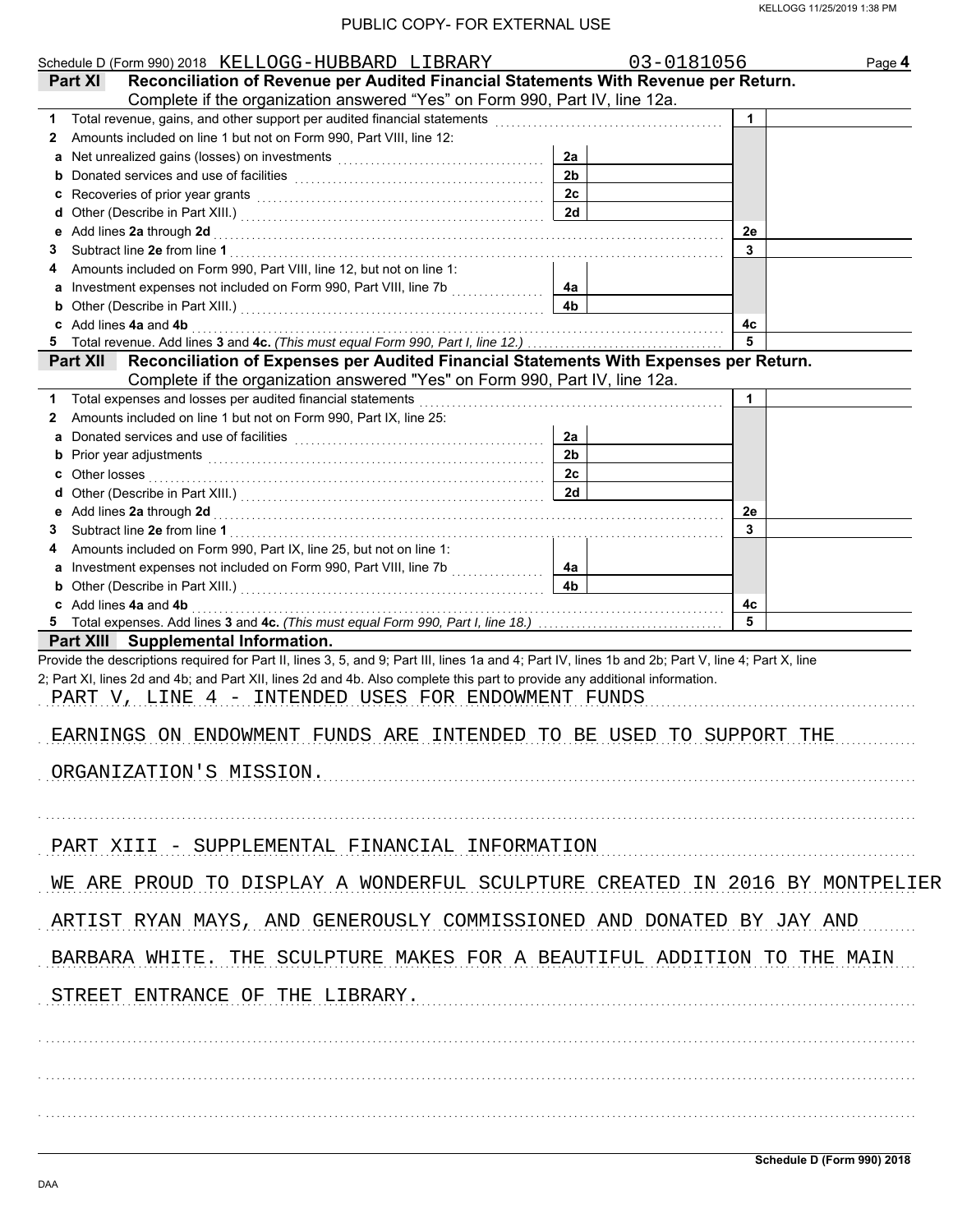|                                                                                                      | 03-0181056 | Page 5 |
|------------------------------------------------------------------------------------------------------|------------|--------|
| Schedule D (Form 990) 2018 KELLOGG-HUBBARD LIBRARY<br>Part XIII Supplemental Information (continued) |            |        |
|                                                                                                      |            |        |
|                                                                                                      |            |        |
|                                                                                                      |            |        |
|                                                                                                      |            |        |
|                                                                                                      |            |        |
|                                                                                                      |            |        |
|                                                                                                      |            |        |
|                                                                                                      |            |        |
|                                                                                                      |            |        |
|                                                                                                      |            |        |
|                                                                                                      |            |        |
|                                                                                                      |            |        |
|                                                                                                      |            |        |
|                                                                                                      |            |        |
|                                                                                                      |            |        |
|                                                                                                      |            |        |
|                                                                                                      |            |        |
|                                                                                                      |            |        |
|                                                                                                      |            |        |
|                                                                                                      |            |        |
|                                                                                                      |            |        |
|                                                                                                      |            |        |
|                                                                                                      |            |        |
|                                                                                                      |            |        |
|                                                                                                      |            |        |
|                                                                                                      |            |        |
|                                                                                                      |            |        |
|                                                                                                      |            |        |
|                                                                                                      |            |        |
|                                                                                                      |            |        |
|                                                                                                      |            |        |
|                                                                                                      |            |        |
|                                                                                                      |            |        |
|                                                                                                      |            |        |
|                                                                                                      |            |        |
|                                                                                                      |            |        |
|                                                                                                      |            |        |
|                                                                                                      |            |        |
|                                                                                                      |            |        |
|                                                                                                      |            |        |
|                                                                                                      |            |        |
|                                                                                                      |            |        |
|                                                                                                      |            |        |
|                                                                                                      |            |        |
|                                                                                                      |            |        |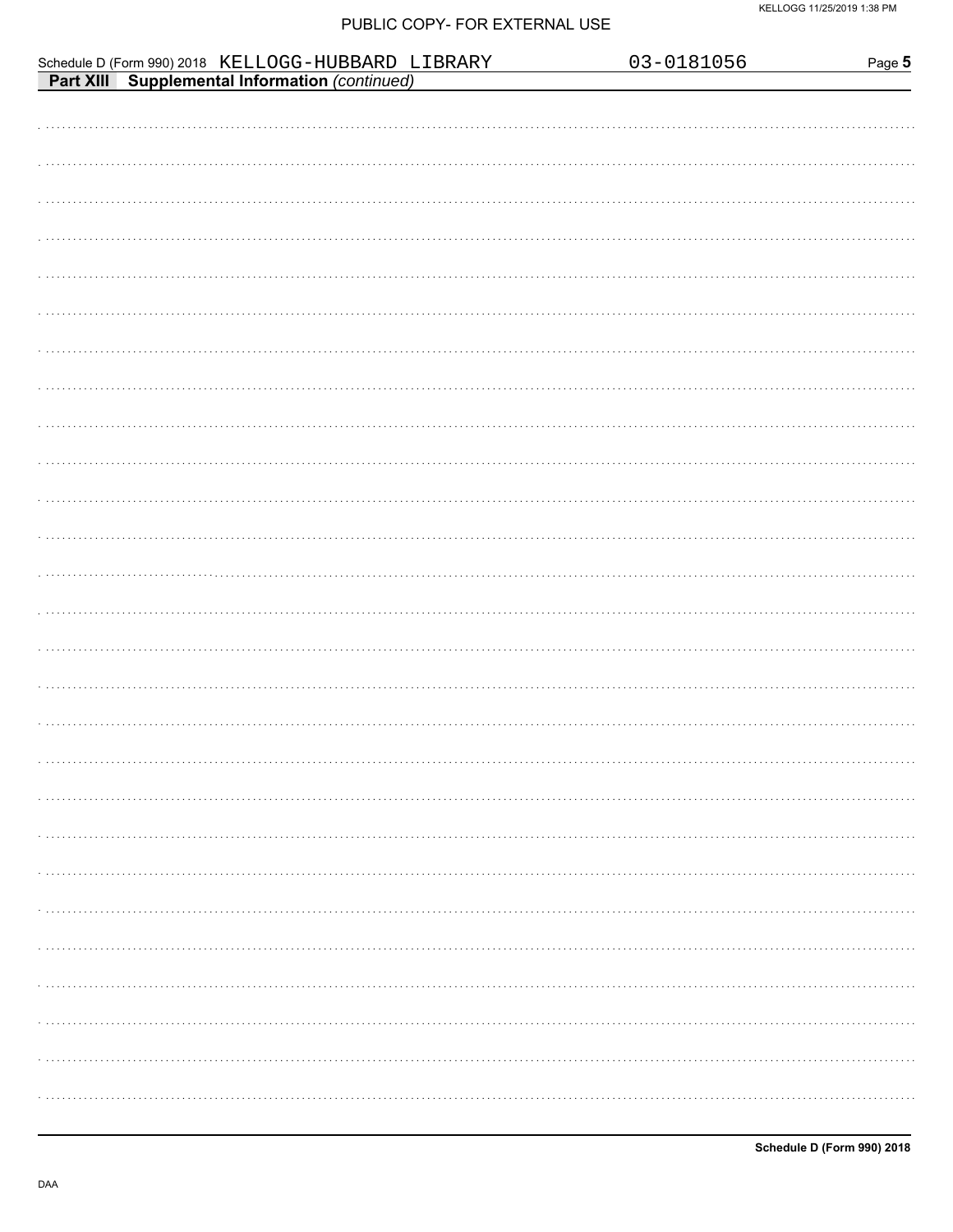| <b>SCHEDULE G</b><br>(Form 990 or 990-EZ) |                                  | <b>Supplemental Information Regarding Fundraising or Gaming Activities</b>                                                            |                                                                                                        |                 |                | Complete if the organization answered "Yes" on Form 990, Part IV, line 17, 18, or 19, or if the |                                       | OMB No. 1545-0047     |
|-------------------------------------------|----------------------------------|---------------------------------------------------------------------------------------------------------------------------------------|--------------------------------------------------------------------------------------------------------|-----------------|----------------|-------------------------------------------------------------------------------------------------|---------------------------------------|-----------------------|
| Department of the Treasury                |                                  |                                                                                                                                       | organization entered more than \$15,000 on Form 990-EZ, line 6a.<br>Attach to Form 990 or Form 990-EZ. |                 |                |                                                                                                 |                                       | <b>Open to Public</b> |
| Internal Revenue Service                  |                                  |                                                                                                                                       |                                                                                                        |                 |                | Go to www.irs.gov/Form990 for instructions and the latest information.                          |                                       | Inspection            |
| Name of the organization                  |                                  |                                                                                                                                       |                                                                                                        |                 |                |                                                                                                 | <b>Employer identification number</b> |                       |
| Part I                                    |                                  | KELLOGG-HUBBARD LIBRARY<br>Fundraising Activities. Complete if the organization answered "Yes" on Form 990, Part IV, line 17.         |                                                                                                        |                 |                |                                                                                                 | 03-0181056                            |                       |
|                                           |                                  | Form 990-EZ filers are not required to complete this part.                                                                            |                                                                                                        |                 |                |                                                                                                 |                                       |                       |
| 1                                         |                                  | Indicate whether the organization raised funds through any of the following activities. Check all that apply.                         |                                                                                                        |                 |                |                                                                                                 |                                       |                       |
| a                                         | Mail solicitations               |                                                                                                                                       | e                                                                                                      |                 |                | Solicitation of non-government grants                                                           |                                       |                       |
| b                                         | Internet and email solicitations |                                                                                                                                       |                                                                                                        |                 |                | Solicitation of government grants                                                               |                                       |                       |
| c                                         | Phone solicitations              |                                                                                                                                       | Special fundraising events                                                                             |                 |                |                                                                                                 |                                       |                       |
|                                           |                                  |                                                                                                                                       | g                                                                                                      |                 |                |                                                                                                 |                                       |                       |
| d                                         | In-person solicitations          | 2a Did the organization have a written or oral agreement with any individual (including officers, directors, trustees,                |                                                                                                        |                 |                |                                                                                                 |                                       |                       |
|                                           |                                  | or key employees listed in Form 990, Part VII) or entity in connection with professional fundraising services?                        |                                                                                                        |                 |                |                                                                                                 |                                       | Yes<br>No             |
|                                           |                                  | b If "Yes," list the 10 highest paid individuals or entities (fundraisers) pursuant to agreements under which the fundraiser is to be |                                                                                                        |                 |                |                                                                                                 |                                       |                       |
|                                           |                                  | compensated at least \$5,000 by the organization.                                                                                     |                                                                                                        | (iii) Did fund- |                |                                                                                                 | (v) Amount paid to                    | (vi) Amount paid to   |
|                                           |                                  | (i) Name and address of individual                                                                                                    |                                                                                                        | custody or      | raiser have    | (iv) Gross receipts                                                                             | (or retained by)                      | (or retained by)      |
|                                           |                                  | or entity (fundraiser)                                                                                                                | (ii) Activity                                                                                          | control of      | contributions? | from activity                                                                                   | fundraiser listed in<br>col. (i)      | organization          |
|                                           |                                  |                                                                                                                                       |                                                                                                        |                 | Yesl No        |                                                                                                 |                                       |                       |
| 1                                         |                                  |                                                                                                                                       |                                                                                                        |                 |                |                                                                                                 |                                       |                       |
|                                           |                                  |                                                                                                                                       |                                                                                                        |                 |                |                                                                                                 |                                       |                       |
| $\mathbf{2}$                              |                                  |                                                                                                                                       |                                                                                                        |                 |                |                                                                                                 |                                       |                       |
|                                           |                                  |                                                                                                                                       |                                                                                                        |                 |                |                                                                                                 |                                       |                       |
|                                           |                                  |                                                                                                                                       |                                                                                                        |                 |                |                                                                                                 |                                       |                       |
| 3                                         |                                  |                                                                                                                                       |                                                                                                        |                 |                |                                                                                                 |                                       |                       |
|                                           |                                  |                                                                                                                                       |                                                                                                        |                 |                |                                                                                                 |                                       |                       |
| 4                                         |                                  |                                                                                                                                       |                                                                                                        |                 |                |                                                                                                 |                                       |                       |
|                                           |                                  |                                                                                                                                       |                                                                                                        |                 |                |                                                                                                 |                                       |                       |
|                                           |                                  |                                                                                                                                       |                                                                                                        |                 |                |                                                                                                 |                                       |                       |
| 5                                         |                                  |                                                                                                                                       |                                                                                                        |                 |                |                                                                                                 |                                       |                       |
|                                           |                                  |                                                                                                                                       |                                                                                                        |                 |                |                                                                                                 |                                       |                       |
|                                           |                                  |                                                                                                                                       |                                                                                                        |                 |                |                                                                                                 |                                       |                       |
|                                           |                                  |                                                                                                                                       |                                                                                                        |                 |                |                                                                                                 |                                       |                       |
|                                           |                                  |                                                                                                                                       |                                                                                                        |                 |                |                                                                                                 |                                       |                       |
| 7                                         |                                  |                                                                                                                                       |                                                                                                        |                 |                |                                                                                                 |                                       |                       |
|                                           |                                  |                                                                                                                                       |                                                                                                        |                 |                |                                                                                                 |                                       |                       |
| 8                                         |                                  |                                                                                                                                       |                                                                                                        |                 |                |                                                                                                 |                                       |                       |
|                                           |                                  |                                                                                                                                       |                                                                                                        |                 |                |                                                                                                 |                                       |                       |
|                                           |                                  |                                                                                                                                       |                                                                                                        |                 |                |                                                                                                 |                                       |                       |
|                                           |                                  |                                                                                                                                       |                                                                                                        |                 |                |                                                                                                 |                                       |                       |
|                                           |                                  |                                                                                                                                       |                                                                                                        |                 |                |                                                                                                 |                                       |                       |
| 10                                        |                                  |                                                                                                                                       |                                                                                                        |                 |                |                                                                                                 |                                       |                       |
|                                           |                                  |                                                                                                                                       |                                                                                                        |                 |                |                                                                                                 |                                       |                       |
|                                           |                                  |                                                                                                                                       |                                                                                                        |                 |                |                                                                                                 |                                       |                       |
| Total                                     |                                  |                                                                                                                                       |                                                                                                        |                 |                |                                                                                                 |                                       |                       |
| 3                                         | registration or licensing.       | List all states in which the organization is registered or licensed to solicit contributions or has been notified it is exempt from   |                                                                                                        |                 |                |                                                                                                 |                                       |                       |
|                                           |                                  |                                                                                                                                       |                                                                                                        |                 |                |                                                                                                 |                                       |                       |
|                                           |                                  |                                                                                                                                       |                                                                                                        |                 |                |                                                                                                 |                                       |                       |
|                                           |                                  |                                                                                                                                       |                                                                                                        |                 |                |                                                                                                 |                                       |                       |
|                                           |                                  |                                                                                                                                       |                                                                                                        |                 |                |                                                                                                 |                                       |                       |
|                                           |                                  |                                                                                                                                       |                                                                                                        |                 |                |                                                                                                 |                                       |                       |

KELLOGG 11/25/2019 1:38 PM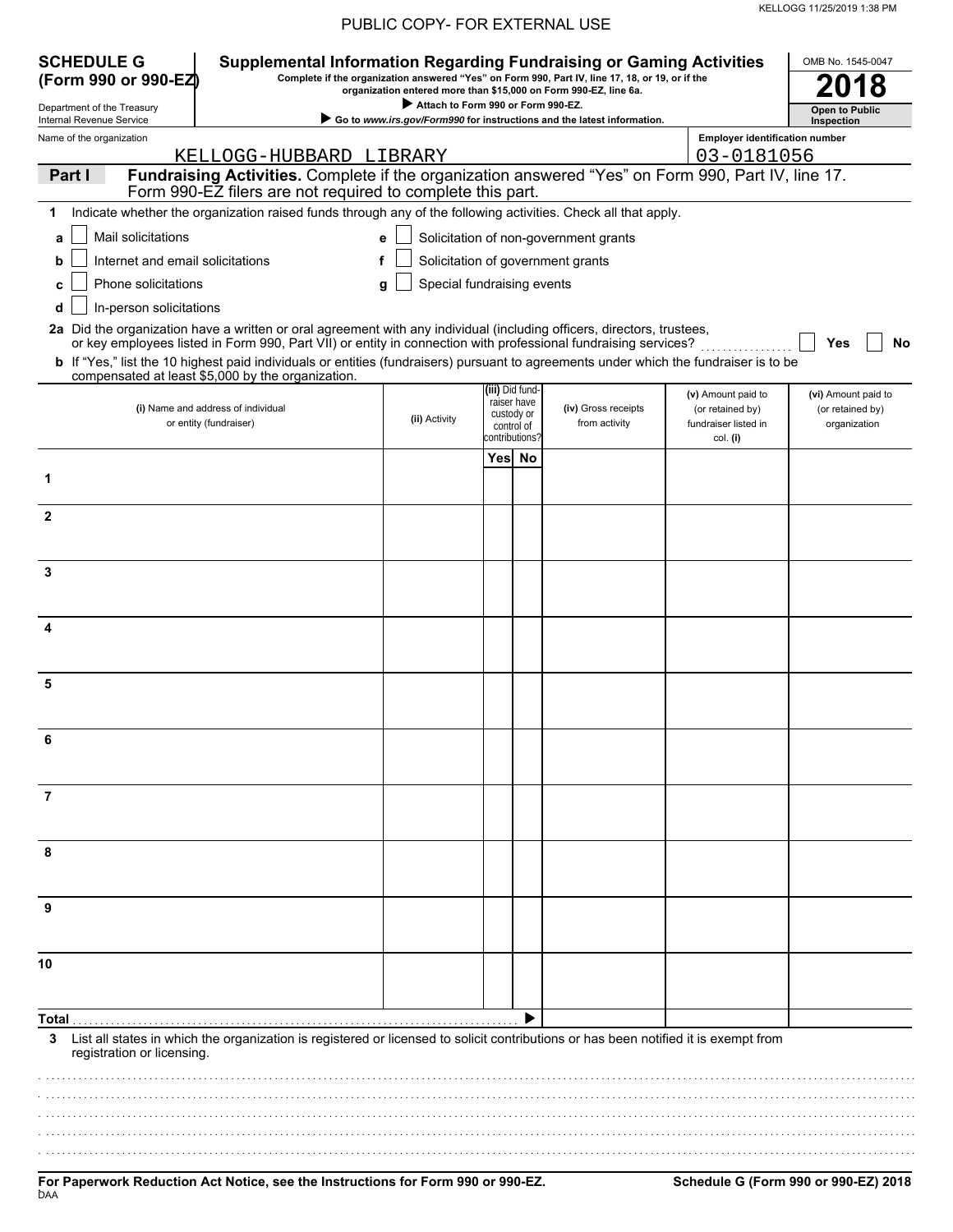| Schedule G (Form 990 or 990-EZ) 2018 | KELLOGG<br>HUBBARD | LIBRARY | 056 | $P$ age $\geq$ |
|--------------------------------------|--------------------|---------|-----|----------------|
|                                      |                    |         |     |                |

| Part II | <b>Fundraising Events.</b> Complete if the organization answered "Yes" on Form 990, Part IV, line 18, or reported more |
|---------|------------------------------------------------------------------------------------------------------------------------|
|         | than \$15,000 of fundraising event contributions and gross income on Form 990-EZ, lines 1 and 6b. List events with     |
|         | gross receipts greater than \$5,000.                                                                                   |

|                 |          |                              | (a) Event $#1$                                                                                                                                                                                                                  | (b) Event $#2$                                   | (c) Other events              |                                                     |
|-----------------|----------|------------------------------|---------------------------------------------------------------------------------------------------------------------------------------------------------------------------------------------------------------------------------|--------------------------------------------------|-------------------------------|-----------------------------------------------------|
|                 |          |                              |                                                                                                                                                                                                                                 |                                                  |                               | (d) Total events                                    |
|                 |          |                              | EVENING AT THE<br>(event type)                                                                                                                                                                                                  | (event type)                                     | <b>NONE</b><br>(total number) | (add col. (a) through<br>col. (c)                   |
|                 |          |                              |                                                                                                                                                                                                                                 |                                                  |                               |                                                     |
| Revenue         |          | 1 Gross receipts             | 37,226                                                                                                                                                                                                                          |                                                  |                               | 37,226                                              |
|                 |          | 2 Less: Contributions        | 16,208                                                                                                                                                                                                                          |                                                  |                               | 16,208                                              |
|                 |          | 3 Gross income (line 1 minus |                                                                                                                                                                                                                                 |                                                  |                               |                                                     |
|                 |          |                              | 21,018                                                                                                                                                                                                                          |                                                  |                               | 21,018                                              |
|                 |          |                              |                                                                                                                                                                                                                                 |                                                  |                               |                                                     |
|                 |          | 4 Cash prizes                |                                                                                                                                                                                                                                 |                                                  |                               |                                                     |
|                 |          |                              |                                                                                                                                                                                                                                 |                                                  |                               |                                                     |
|                 |          | 5 Noncash prizes             |                                                                                                                                                                                                                                 |                                                  |                               |                                                     |
|                 |          | 6 Rent/facility costs        |                                                                                                                                                                                                                                 |                                                  |                               |                                                     |
| Direct Expenses |          |                              |                                                                                                                                                                                                                                 |                                                  |                               |                                                     |
|                 |          | 7 Food and beverages         | 6,367                                                                                                                                                                                                                           |                                                  |                               | 6,367                                               |
|                 |          |                              |                                                                                                                                                                                                                                 |                                                  |                               |                                                     |
|                 |          | 8 Entertainment              | 300                                                                                                                                                                                                                             |                                                  |                               | 300                                                 |
|                 |          | 9 Other direct expenses      | 2,128                                                                                                                                                                                                                           |                                                  |                               | 2,128                                               |
|                 |          |                              |                                                                                                                                                                                                                                 |                                                  |                               |                                                     |
|                 |          |                              | 10 Direct expense summary. Add lines 4 through 9 in column (d) [11] Direct expenses summary. Add lines 4 through 9 in column (d) [11] $\sim$                                                                                    |                                                  |                               |                                                     |
|                 |          |                              |                                                                                                                                                                                                                                 |                                                  |                               | $\frac{8,795}{12,223}$                              |
|                 | Part III |                              | Gaming. Complete if the organization answered "Yes" on Form 990, Part IV, line 19, or reported more                                                                                                                             |                                                  |                               |                                                     |
|                 |          |                              | than \$15,000 on Form 990-EZ, line 6a.                                                                                                                                                                                          |                                                  |                               |                                                     |
|                 |          |                              | (a) Bingo                                                                                                                                                                                                                       | (b) Pull tabs/instant<br>bingo/progressive bingo | (c) Other gaming              | (d) Total gaming (add<br>col. (a) through col. (c)) |
| Revenue         |          |                              |                                                                                                                                                                                                                                 |                                                  |                               |                                                     |
|                 |          | 1 Gross revenue              |                                                                                                                                                                                                                                 |                                                  |                               |                                                     |
|                 |          |                              |                                                                                                                                                                                                                                 |                                                  |                               |                                                     |
|                 |          | 2 Cash prizes                |                                                                                                                                                                                                                                 |                                                  |                               |                                                     |
|                 |          |                              |                                                                                                                                                                                                                                 |                                                  |                               |                                                     |
|                 |          | 3 Noncash prizes             |                                                                                                                                                                                                                                 |                                                  |                               |                                                     |
| Direct Expenses |          | 4 Rent/facility costs        |                                                                                                                                                                                                                                 |                                                  |                               |                                                     |
|                 |          |                              |                                                                                                                                                                                                                                 |                                                  |                               |                                                     |
|                 |          | 5 Other direct expenses      |                                                                                                                                                                                                                                 |                                                  | %                             |                                                     |
|                 |          | 6 Volunteer labor            | Yes<br>%<br>No                                                                                                                                                                                                                  | Yes<br>%<br>.<br>No                              | Yes<br>No.                    |                                                     |
|                 |          |                              |                                                                                                                                                                                                                                 |                                                  |                               |                                                     |
|                 |          |                              | 7 Direct expense summary. Add lines 2 through 5 in column (d)                                                                                                                                                                   |                                                  | ▶                             |                                                     |
|                 |          |                              |                                                                                                                                                                                                                                 |                                                  |                               |                                                     |
|                 |          |                              |                                                                                                                                                                                                                                 |                                                  |                               |                                                     |
| 9               |          |                              | Enter the state(s) in which the organization conducts gaming activities:<br>[[[CONDERET] [[CONDERET PRESENSION CONDUCTS] and which the original which the organization of the original conducts of the original conducts of the |                                                  |                               |                                                     |
|                 |          |                              | a Is the organization licensed to conduct gaming activities in each of these states?                                                                                                                                            |                                                  |                               | Yes<br>No                                           |
|                 |          | b If "No," explain:          |                                                                                                                                                                                                                                 |                                                  |                               |                                                     |
|                 |          |                              |                                                                                                                                                                                                                                 |                                                  |                               |                                                     |
|                 |          |                              |                                                                                                                                                                                                                                 |                                                  |                               |                                                     |
|                 |          |                              | 10a Were any of the organization's gaming licenses revoked, suspended, or terminated during the tax year?                                                                                                                       |                                                  |                               | Yes<br><b>No</b>                                    |
|                 |          | <b>b</b> If "Yes," explain:  |                                                                                                                                                                                                                                 |                                                  |                               |                                                     |
|                 |          |                              |                                                                                                                                                                                                                                 |                                                  |                               |                                                     |
|                 |          |                              |                                                                                                                                                                                                                                 |                                                  |                               |                                                     |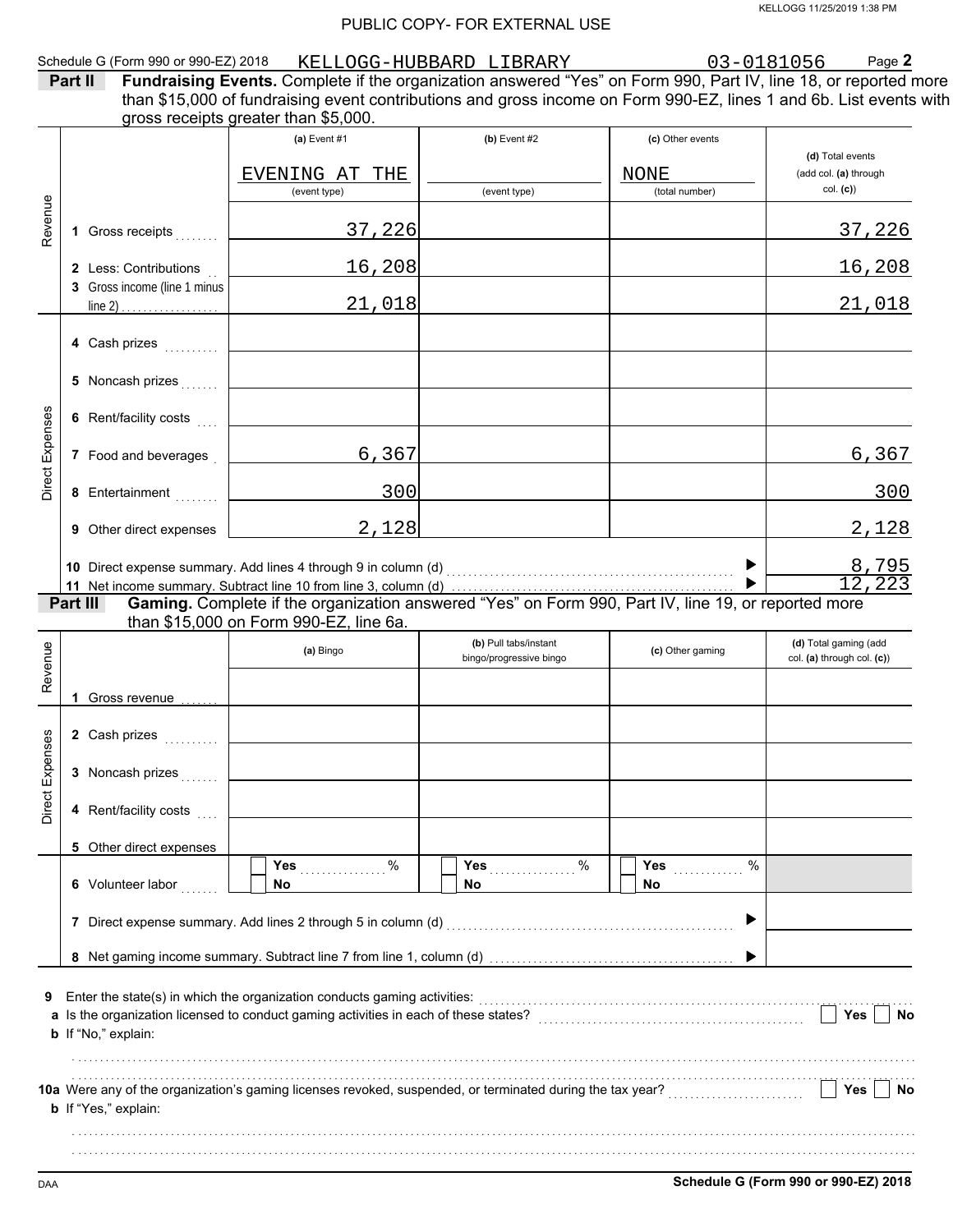|    | Schedule G (Form 990 or 990-EZ) 2018 KELLOGG-HUBBARD LIBRARY                                                                                                                                                                                              | 03-0181056                           | Page 3                  |
|----|-----------------------------------------------------------------------------------------------------------------------------------------------------------------------------------------------------------------------------------------------------------|--------------------------------------|-------------------------|
| 11 |                                                                                                                                                                                                                                                           |                                      | Yes<br>No               |
| 12 | Is the organization a grantor, beneficiary or trustee of a trust, or a member of a partnership or other entity                                                                                                                                            |                                      |                         |
|    |                                                                                                                                                                                                                                                           |                                      | <b>Yes</b><br><b>No</b> |
| 13 | Indicate the percentage of gaming activity conducted in:                                                                                                                                                                                                  |                                      |                         |
| а  | The organization's facility [1, 2010] The organization's facility [1, 2010] The organization's facility [1, 2010] The organization's facility [1, 2010] The organization's facility [1, 2010] The organization of the organiza                            | 13а                                  | %                       |
| b  | An outside facility encourance and account of the contract of the contract of the contract of the contract of the contract of the contract of the contract of the contract of the contract of the contract of the contract of                             | 13 <sub>b</sub>                      | $\%$                    |
| 14 | Enter the name and address of the person who prepares the organization's gaming/special events books and                                                                                                                                                  |                                      |                         |
|    | records:                                                                                                                                                                                                                                                  |                                      |                         |
|    |                                                                                                                                                                                                                                                           |                                      |                         |
|    |                                                                                                                                                                                                                                                           |                                      |                         |
|    |                                                                                                                                                                                                                                                           |                                      |                         |
|    | Address > the communication of the contract of the contract of the contract of the contract of the contract of the contract of the contract of the contract of the contract of the contract of the contract of the contract of                            |                                      |                         |
|    |                                                                                                                                                                                                                                                           |                                      |                         |
|    | <b>15a</b> Does the organization have a contract with a third party from whom the organization receives gaming                                                                                                                                            |                                      |                         |
|    | revenue?                                                                                                                                                                                                                                                  |                                      | Yes<br>No               |
|    |                                                                                                                                                                                                                                                           |                                      |                         |
|    | amount of gaming revenue retained by the third party ▶ \$                                                                                                                                                                                                 |                                      |                         |
| C  | If "Yes," enter name and address of the third party:                                                                                                                                                                                                      |                                      |                         |
|    |                                                                                                                                                                                                                                                           |                                      |                         |
|    |                                                                                                                                                                                                                                                           |                                      |                         |
|    |                                                                                                                                                                                                                                                           |                                      |                         |
|    | Address > medical contract of the contract of the contract of the contract of the contract of the contract of the contract of the contract of the contract of the contract of the contract of the contract of the contract of                             |                                      |                         |
|    |                                                                                                                                                                                                                                                           |                                      |                         |
| 16 | Gaming manager information:                                                                                                                                                                                                                               |                                      |                         |
|    |                                                                                                                                                                                                                                                           |                                      |                         |
|    |                                                                                                                                                                                                                                                           |                                      |                         |
|    |                                                                                                                                                                                                                                                           |                                      |                         |
|    |                                                                                                                                                                                                                                                           |                                      |                         |
|    |                                                                                                                                                                                                                                                           |                                      |                         |
|    | Description of services provided $\blacktriangleright$ [100] contract the contract of the contract of services provided $\blacktriangleright$ [100] contract the contract of the contract of the contract of the contract of the contract of the contract |                                      |                         |
|    |                                                                                                                                                                                                                                                           |                                      |                         |
|    | Director/officer<br>Employee<br>Independent contractor                                                                                                                                                                                                    |                                      |                         |
|    |                                                                                                                                                                                                                                                           |                                      |                         |
| 17 | Mandatory distributions:                                                                                                                                                                                                                                  |                                      |                         |
| a  | Is the organization required under state law to make charitable distributions from the gaming proceeds to                                                                                                                                                 |                                      |                         |
|    |                                                                                                                                                                                                                                                           |                                      | Yes<br>No               |
|    | Enter the amount of distributions required under state law to be distributed to other exempt organizations or                                                                                                                                             |                                      |                         |
|    | spent in the organization's own exempt activities during the tax year $\blacktriangleright$                                                                                                                                                               |                                      |                         |
|    | Supplemental Information. Provide the explanations required by Part I, line 2b, columns (iii) and (v); and<br>Part IV                                                                                                                                     |                                      |                         |
|    | Part III, lines 9, 9b, 10b, 15b, 15c, 16, and 17b, as applicable. Also provide any additional information.                                                                                                                                                |                                      |                         |
|    | See instructions.                                                                                                                                                                                                                                         |                                      |                         |
|    |                                                                                                                                                                                                                                                           |                                      |                         |
|    |                                                                                                                                                                                                                                                           |                                      |                         |
|    |                                                                                                                                                                                                                                                           |                                      |                         |
|    |                                                                                                                                                                                                                                                           |                                      |                         |
|    |                                                                                                                                                                                                                                                           |                                      |                         |
|    |                                                                                                                                                                                                                                                           |                                      |                         |
|    |                                                                                                                                                                                                                                                           |                                      |                         |
|    |                                                                                                                                                                                                                                                           |                                      |                         |
|    |                                                                                                                                                                                                                                                           |                                      |                         |
|    |                                                                                                                                                                                                                                                           |                                      |                         |
|    |                                                                                                                                                                                                                                                           |                                      |                         |
|    |                                                                                                                                                                                                                                                           |                                      |                         |
|    |                                                                                                                                                                                                                                                           |                                      |                         |
|    |                                                                                                                                                                                                                                                           |                                      |                         |
|    |                                                                                                                                                                                                                                                           | Schedule G (Form 990 or 990-EZ) 2018 |                         |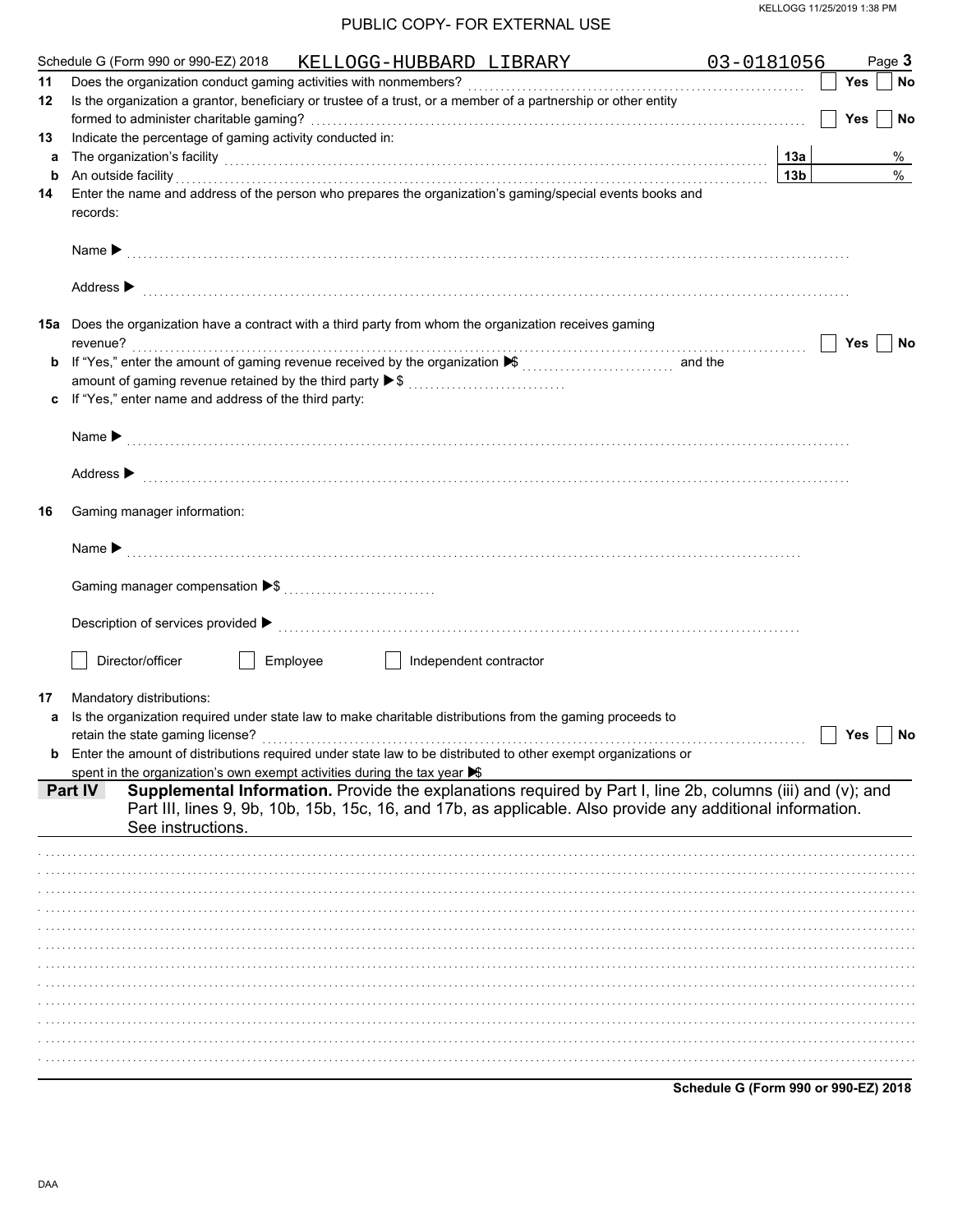**SCHEDULE O** (Form 990 or 990-EZ)

Department of the Treasury

Internal Revenue Service

Complete to provide information for responses to specific questions on Form 990 or 990-EZ or to provide any additional information.

Supplemental Information to Form 990 or 990-EZ

2018 **Open to Public Inspection** 

OMB No. 1545-0047

Attach to Form 990 or 990-EZ. Go to www.irs.gov/Form990 for the latest information.

Name of the organization KELLOGG-HUBBARD LIBRARY **Employer identification number** 03-0181056

FORM 990, PART VI, LINE 11B - ORGANIZATION'S PROCESS TO REVIEW FORM 990 WE DISTRIBUTE THE DRAFT 990'S TO THE FULL BOARD. TRUSTEES HAVE THE OPPORTUNITY TO GIVE FEEDBACK OR ASK QUESTIONS PRIOR TO VOTING TO APPROVE THE 990'S.

FORM 990, PART VI, LINE 12C - ENFORCEMENT OF CONFLICTS POLICY

THE FULL BOARD IS ANNUALLY ASKED TO REVIEW THE CONFLICT OF INTEREST POLICY AND TO SIGN A DOCUMENT ENSURING THAT THEY HAVE READ THE POLICY AND UNDERSTAND THAT THEY NEED TO DISCLOSE ANY CONFLICTS. ALL STAFF MEMBERS ARE ASKED TO READ THE POLICY AND SIGN THE SAME DOCUMENT WHEN THEY ARE HIRED.

FORM 990, PART VI, LINE 15A - COMPENSATION PROCESS FOR TOP OFFICIAL WE HAVE A MANAGEMENT COMPENSATION POLICY THAT OUTLINES THE PROCESS. THE BOARD SETS THE SALARY RANGE AND THE ANNUAL SALARY IS CONNECTED TO A SUCCESSFUL EVALUATION.

FORM 990, PART VI, LINE 19 - GOVERNING DOCUMENTS DISCLOSURE EXPLANATION OUR BYLAWS AND CONFLICT OF INTEREST POLICY ARE BOTH AVAILABLE IN THE POLICIES SECTION OF OUR WEBSITE. OUR FINANCIAL STATEMENTS ARE AVAILABLE IN THE FINANCIAL INFORMATION SECTION OF OUR WEBSITE. WE WOULD ALSO GIVE DOCUMENTS TO MEMBERS OF THE PUBLIC UPON REQUEST.

FORM 990, PART XI, LINE 9 - OTHER CHANGES IN NET ASSETS EXPLANATION SPECIAL EVENT EXPENSE \$ 8,795 SPECIAL EVENT EXPENSE  $\mathbf{s}$  $-8,795$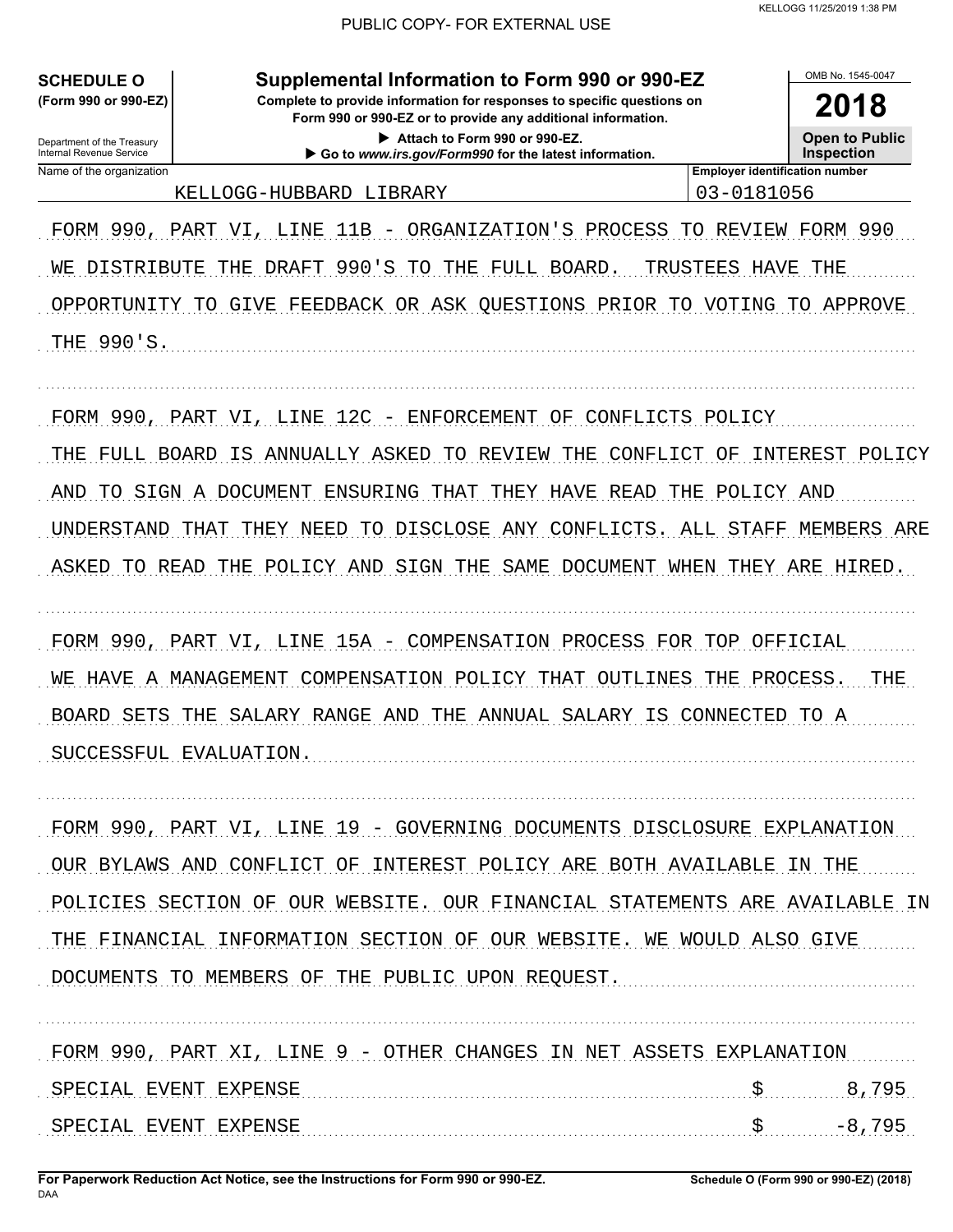|        |                                                                                                                                                                     |                                    |                                            | <u>UDLIU UUF ITI UN LATLINNAL UJL</u>                                                             |                              |                                                         |                    |                   |                                                                                                          |
|--------|---------------------------------------------------------------------------------------------------------------------------------------------------------------------|------------------------------------|--------------------------------------------|---------------------------------------------------------------------------------------------------|------------------------------|---------------------------------------------------------|--------------------|-------------------|----------------------------------------------------------------------------------------------------------|
|        | Form 4562                                                                                                                                                           |                                    |                                            | <b>Depreciation and Amortization</b><br>(Including Information on Listed Property)                |                              |                                                         |                    |                   | OMB No. 1545-0172                                                                                        |
|        |                                                                                                                                                                     |                                    |                                            | Attach to your tax return.                                                                        |                              |                                                         |                    |                   |                                                                                                          |
|        | Department of the Treasury<br>(99)<br>Internal Revenue Service                                                                                                      |                                    |                                            | Go to www.irs.gov/Form4562 for instructions and the latest information.                           |                              |                                                         |                    |                   | Attachmen<br>179<br>Sequence No.                                                                         |
|        | Name(s) shown on return                                                                                                                                             |                                    |                                            |                                                                                                   |                              |                                                         | Identifying number |                   |                                                                                                          |
|        |                                                                                                                                                                     |                                    | KELLOGG-HUBBARD LIBRARY                    |                                                                                                   |                              |                                                         | 03-0181056         |                   |                                                                                                          |
|        | Business or activity to which this form relates                                                                                                                     |                                    |                                            |                                                                                                   |                              |                                                         |                    |                   |                                                                                                          |
|        | INDIRECT DEPRECIATION                                                                                                                                               |                                    |                                            |                                                                                                   |                              |                                                         |                    |                   |                                                                                                          |
|        | Part I                                                                                                                                                              |                                    |                                            | <b>Election To Expense Certain Property Under Section 179</b>                                     |                              |                                                         |                    |                   |                                                                                                          |
|        |                                                                                                                                                                     |                                    |                                            | Note: If you have any listed property, complete Part V before you complete Part I.                |                              |                                                         |                    |                   |                                                                                                          |
| 1      | Maximum amount (see instructions)                                                                                                                                   |                                    |                                            |                                                                                                   |                              |                                                         |                    | 1<br>$\mathbf{2}$ | 1,000,000                                                                                                |
| 2<br>3 | Total cost of section 179 property placed in service (see instructions)<br>Threshold cost of section 179 property before reduction in limitation (see instructions) |                                    |                                            |                                                                                                   |                              |                                                         |                    | 3                 | 2,500,000                                                                                                |
| 4      | Reduction in limitation. Subtract line 3 from line 2. If zero or less, enter -0-                                                                                    |                                    |                                            |                                                                                                   |                              |                                                         |                    | 4                 |                                                                                                          |
| 5      | Dollar limitation for tax year. Subtract line 4 from line 1. If zero or less, enter -0-. If married filing separately, see instructions                             |                                    |                                            |                                                                                                   |                              |                                                         |                    | 5                 |                                                                                                          |
| 6      |                                                                                                                                                                     | (a) Description of property        |                                            |                                                                                                   | (b) Cost (business use only) |                                                         | (c) Elected cost   |                   |                                                                                                          |
|        |                                                                                                                                                                     |                                    |                                            |                                                                                                   |                              |                                                         |                    |                   |                                                                                                          |
|        |                                                                                                                                                                     |                                    |                                            |                                                                                                   |                              |                                                         |                    |                   |                                                                                                          |
| 7      | Listed property. Enter the amount from line 29                                                                                                                      |                                    |                                            |                                                                                                   |                              | $\overline{7}$                                          |                    |                   |                                                                                                          |
| 8      | Total elected cost of section 179 property. Add amounts in column (c), lines 6 and 7                                                                                |                                    |                                            |                                                                                                   |                              | <u> 1986 - Johann Stoff, martin francuski filozof (</u> |                    | 8                 |                                                                                                          |
| 9      | Tentative deduction. Enter the smaller of line 5 or line 8                                                                                                          |                                    |                                            |                                                                                                   |                              |                                                         |                    | 9                 |                                                                                                          |
| 10     | Carryover of disallowed deduction from line 13 of your 2017 Form 4562                                                                                               |                                    |                                            |                                                                                                   |                              |                                                         |                    | 10                |                                                                                                          |
| 11     | Business income limitation. Enter the smaller of business income (not less than zero) or line 5. See instructions                                                   |                                    |                                            |                                                                                                   |                              |                                                         |                    | 11                |                                                                                                          |
| 12     | Section 179 expense deduction. Add lines 9 and 10, but don't enter more than line 11                                                                                |                                    |                                            |                                                                                                   |                              |                                                         |                    | 12                |                                                                                                          |
| 13     | Carryover of disallowed deduction to 2019. Add lines 9 and 10, less line 12                                                                                         |                                    |                                            |                                                                                                   |                              | 13                                                      |                    |                   |                                                                                                          |
|        | Note: Don't use Part II or Part III below for listed property. Instead, use Part V.<br>Part II                                                                      |                                    |                                            |                                                                                                   |                              |                                                         |                    |                   | Special Depreciation Allowance and Other Depreciation (Don't include listed property. See instructions.) |
| 14     | Special depreciation allowance for qualified property (other than listed property) placed in service                                                                |                                    |                                            |                                                                                                   |                              |                                                         |                    |                   |                                                                                                          |
|        | during the tax year. See instructions                                                                                                                               |                                    |                                            |                                                                                                   |                              |                                                         |                    | 14                |                                                                                                          |
| 15     | Property subject to section 168(f)(1) election                                                                                                                      |                                    |                                            |                                                                                                   |                              |                                                         |                    | 15                |                                                                                                          |
| 16     |                                                                                                                                                                     |                                    |                                            |                                                                                                   |                              |                                                         |                    | 16                | 85,471                                                                                                   |
|        | Part III                                                                                                                                                            |                                    |                                            | <b>MACRS Depreciation (Don't include listed property. See instructions.)</b>                      |                              |                                                         |                    |                   |                                                                                                          |
|        |                                                                                                                                                                     |                                    |                                            | <b>Section A</b>                                                                                  |                              |                                                         |                    |                   |                                                                                                          |
| 17     | MACRS deductions for assets placed in service in tax years beginning before 2018                                                                                    |                                    |                                            |                                                                                                   |                              |                                                         |                    | 17                | 0                                                                                                        |
| 18     | If you are electing to group any assets placed in service during the tax year into one or more general asset accounts, check here                                   |                                    |                                            |                                                                                                   |                              |                                                         |                    |                   |                                                                                                          |
|        |                                                                                                                                                                     |                                    |                                            | Section B-Assets Placed in Service During 2018 Tax Year Using the General Depreciation System     |                              |                                                         |                    |                   |                                                                                                          |
|        | (a) Classification of property                                                                                                                                      |                                    | (b) Month and year<br>placed in<br>service | (c) Basis for depreciation<br>(business/investment use<br>only-see instructions)                  | (d) Recovery<br>period       | (e) Convention                                          | (f) Method         |                   | (g) Depreciation deduction                                                                               |
| 19a    | 3-year property                                                                                                                                                     |                                    |                                            |                                                                                                   |                              |                                                         |                    |                   |                                                                                                          |
| b      | 5-year property                                                                                                                                                     |                                    |                                            |                                                                                                   |                              |                                                         |                    |                   |                                                                                                          |
| с      | 7-year property                                                                                                                                                     |                                    |                                            |                                                                                                   |                              |                                                         |                    |                   |                                                                                                          |
| d      | 10-year property                                                                                                                                                    |                                    |                                            |                                                                                                   |                              |                                                         |                    |                   |                                                                                                          |
| е      | 15-year property                                                                                                                                                    |                                    |                                            |                                                                                                   |                              |                                                         |                    |                   |                                                                                                          |
| f      | 20-year property                                                                                                                                                    |                                    |                                            |                                                                                                   |                              |                                                         |                    |                   |                                                                                                          |
| g      | 25-year property                                                                                                                                                    |                                    |                                            |                                                                                                   | 25 yrs.                      |                                                         | S/L                |                   |                                                                                                          |
|        | h Residential rental<br>property                                                                                                                                    |                                    |                                            |                                                                                                   | 27.5 yrs.                    | <b>MM</b><br>MМ                                         | S/L<br>S/L         |                   |                                                                                                          |
| i.     | Nonresidential real                                                                                                                                                 |                                    |                                            |                                                                                                   | 27.5 yrs.<br>39 yrs.         | MМ                                                      | S/L                |                   |                                                                                                          |
|        | property                                                                                                                                                            |                                    |                                            |                                                                                                   |                              | <b>MM</b>                                               | S/L                |                   |                                                                                                          |
|        |                                                                                                                                                                     |                                    |                                            | Section C-Assets Placed in Service During 2018 Tax Year Using the Alternative Depreciation System |                              |                                                         |                    |                   |                                                                                                          |
| 20a    | Class life                                                                                                                                                          |                                    |                                            |                                                                                                   |                              |                                                         | S/L                |                   |                                                                                                          |
| b      | 12-year                                                                                                                                                             |                                    |                                            |                                                                                                   | 12 yrs.                      |                                                         | S/L                |                   |                                                                                                          |
| C      | 30-year                                                                                                                                                             |                                    |                                            |                                                                                                   | 30 yrs.                      | MМ                                                      | S/L                |                   |                                                                                                          |
| d      | 40-year                                                                                                                                                             |                                    |                                            |                                                                                                   | 40 yrs.                      | MМ                                                      | S/L                |                   |                                                                                                          |
|        | Part IV                                                                                                                                                             | <b>Summary (See instructions.)</b> |                                            |                                                                                                   |                              |                                                         |                    |                   |                                                                                                          |
| 21     | Listed property. Enter amount from line 28                                                                                                                          |                                    |                                            |                                                                                                   |                              |                                                         |                    | 21                |                                                                                                          |
| 22     | Total. Add amounts from line 12, lines 14 through 17, lines 19 and 20 in column (g), and line 21. Enter                                                             |                                    |                                            |                                                                                                   |                              |                                                         |                    |                   |                                                                                                          |
|        | here and on the appropriate lines of your return. Partnerships and S corporations—see instructions                                                                  |                                    |                                            |                                                                                                   |                              |                                                         |                    | 22                | 85,471                                                                                                   |
| 23     | For assets shown above and placed in service during the current year, enter the                                                                                     |                                    |                                            |                                                                                                   |                              | 23                                                      |                    |                   |                                                                                                          |
|        | For Paperwork Reduction Act Notice, see separate instructions.                                                                                                      |                                    |                                            |                                                                                                   |                              |                                                         |                    |                   | Form 4562 (2018)                                                                                         |
| DAA    |                                                                                                                                                                     |                                    |                                            |                                                                                                   |                              |                                                         |                    |                   | THERE ARE NO AMOUNTS FOR PAGE 2                                                                          |

KELLOGG 11/25/2019 1:38 PM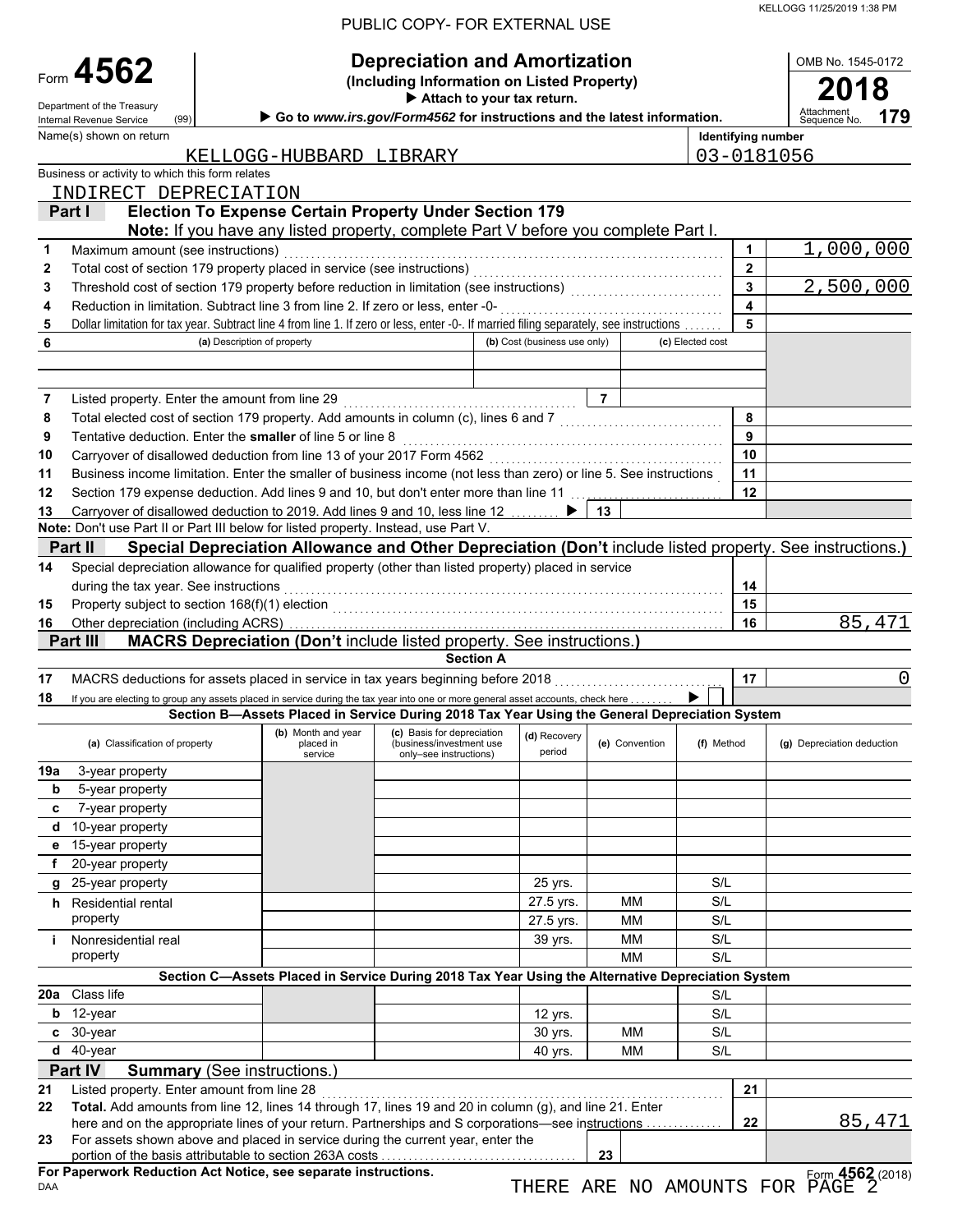|  | Form 990 |
|--|----------|
|--|----------|

Name | כ ב / ט כ / ט ס | אווטוופ | ס ב / ט כ | ס ב / ס ב / ס ב / ס ב / ס ב / ס ב / ס ב / ס ב / ס ב / ס ב / ס ב<br>Taxpayer Identification Number **Two Year Comparison Report**<br> **Drips are beginning** 07/01/18 , ending 06/30/19 **2017 & 2018** For calendar year 2018, or tax year beginning  $\left( \frac{07}{01}/18 \right)$ , ending  $\left. \frac{06}{30}/19 \right.$ 

|                                | KELLOGG-HUBBARD LIBRARY                                                                                                                                                                                                             |              |                           |           |                      | 03-0181056         |
|--------------------------------|-------------------------------------------------------------------------------------------------------------------------------------------------------------------------------------------------------------------------------------|--------------|---------------------------|-----------|----------------------|--------------------|
|                                |                                                                                                                                                                                                                                     |              | 2017                      | 2018      |                      | <b>Differences</b> |
|                                | 1. Contributions, gifts, grants                                                                                                                                                                                                     | $\mathbf{1}$ | 160,138                   |           | 381,712              | 221,574            |
|                                |                                                                                                                                                                                                                                     | 2.           |                           |           |                      |                    |
|                                | 3. Government contributions and grants                                                                                                                                                                                              | 3.           | 467,022                   |           | 476,667              | 9,645              |
| $\bullet$<br>Б                 |                                                                                                                                                                                                                                     | 4.           | 70,114                    |           | 70,678               | 564                |
| $\mathbf{C}$<br>$\pmb{\omega}$ | 5. Investment income                                                                                                                                                                                                                | 5.           | 126,321                   |           | 118,678              | $-7,643$           |
| >                              | 6. Proceeds from tax exempt bonds                                                                                                                                                                                                   | 6.           |                           |           |                      |                    |
| Φ<br>œ                         | 7. Net gain or (loss) from sale of assets other than inventory                                                                                                                                                                      | 7.           | $-2,007$                  |           | $-92$                | <u>1,915</u>       |
|                                | 8. Net income or (loss) from fundraising events                                                                                                                                                                                     | 8.           | 10,919                    |           | 12,223               | 1,304              |
|                                | 9. Net income or (loss) from gaming                                                                                                                                                                                                 | 9.           |                           |           |                      |                    |
|                                |                                                                                                                                                                                                                                     | 10.          |                           |           |                      |                    |
|                                | 11. Other revenue <b>construction</b> of the contract of the construction of the construction of the construction of the construction of the construction of the construction of the construction of the construction of the constr | 11.          |                           |           |                      |                    |
|                                | 12. Total revenue. Add lines 1 through 11                                                                                                                                                                                           | 12.          | 832,507                   | 1,059,866 |                      | 227,359            |
|                                | 13. Grants and similar amounts paid                                                                                                                                                                                                 | 13.          |                           |           |                      |                    |
|                                | 14. Benefits paid to or for members                                                                                                                                                                                                 | 14.          |                           |           |                      |                    |
| ဖာ<br>Φ                        | 15. Compensation of officers, directors, trustees, etc.                                                                                                                                                                             | 15.          | 84,833                    |           | 78,288               | $-6,545$           |
| $\mathbf{C}$                   | 16. Salaries, other compensation, and employee benefits                                                                                                                                                                             | 16.          | 580,813                   |           | $\overline{576,863}$ | $-3,950$           |
| Ф                              | 17. Professional fundraising fees                                                                                                                                                                                                   | 17.          | 7,969                     |           |                      | $-7,969$           |
| $\times$                       | 18. Other professional fees                                                                                                                                                                                                         | 18.          | 25,479                    |           | 36,723               | 11,244             |
| ш                              | 19. Occupancy, rent, utilities, and maintenance                                                                                                                                                                                     | 19.          | 136,482                   |           | 161,303              | 24,821             |
|                                |                                                                                                                                                                                                                                     | 20.          | 81,382                    |           | 85,471               | 4,089              |
|                                | 21. Other expenses                                                                                                                                                                                                                  | 21.          | 90,990                    |           | 67,407               | $-23,583$          |
|                                | 22. Total expenses. Add lines 13 through 21                                                                                                                                                                                         | 22.          | 1,007,948                 | 1,006,055 |                      | $-1,893$           |
|                                | 23. Excess or (Deficit). Subtract line 22 from line 12                                                                                                                                                                              | 23.          | $-175,441$                |           | 53,811               | 229,252            |
|                                | 24. Total exempt revenue                                                                                                                                                                                                            | 24.          | 832,507                   | 1,059,866 |                      | 227,359            |
|                                | 25. Total unrelated revenue                                                                                                                                                                                                         | 25.          |                           |           |                      |                    |
|                                | 26. Total excludable revenue                                                                                                                                                                                                        | 26.          | 205,347                   |           | 201,487              | $-3,860$           |
|                                | 27. Total assets                                                                                                                                                                                                                    | 27.          | $\overline{6}$ , 480, 444 | 6,830,916 |                      | 350, 472           |
|                                | 28. Total liabilities                                                                                                                                                                                                               | 28.          | 167,014                   |           | 173,672              | 6,658              |
|                                | 29. Retained earnings                                                                                                                                                                                                               | 29.          | 6,313,430                 | 6,657,244 |                      | 343,814            |
| Other Information              | 30. Number of voting members of governing body                                                                                                                                                                                      | 30.          | 14                        | 12        |                      |                    |
|                                | 31. Number of independent voting members of governing body                                                                                                                                                                          | 31.          | 14                        | 12        |                      |                    |
|                                | 32. Number of employees                                                                                                                                                                                                             | 32.          | 39                        | 41        |                      |                    |
|                                | 33. Number of volunteers                                                                                                                                                                                                            | 33.          | 94                        | 97        |                      |                    |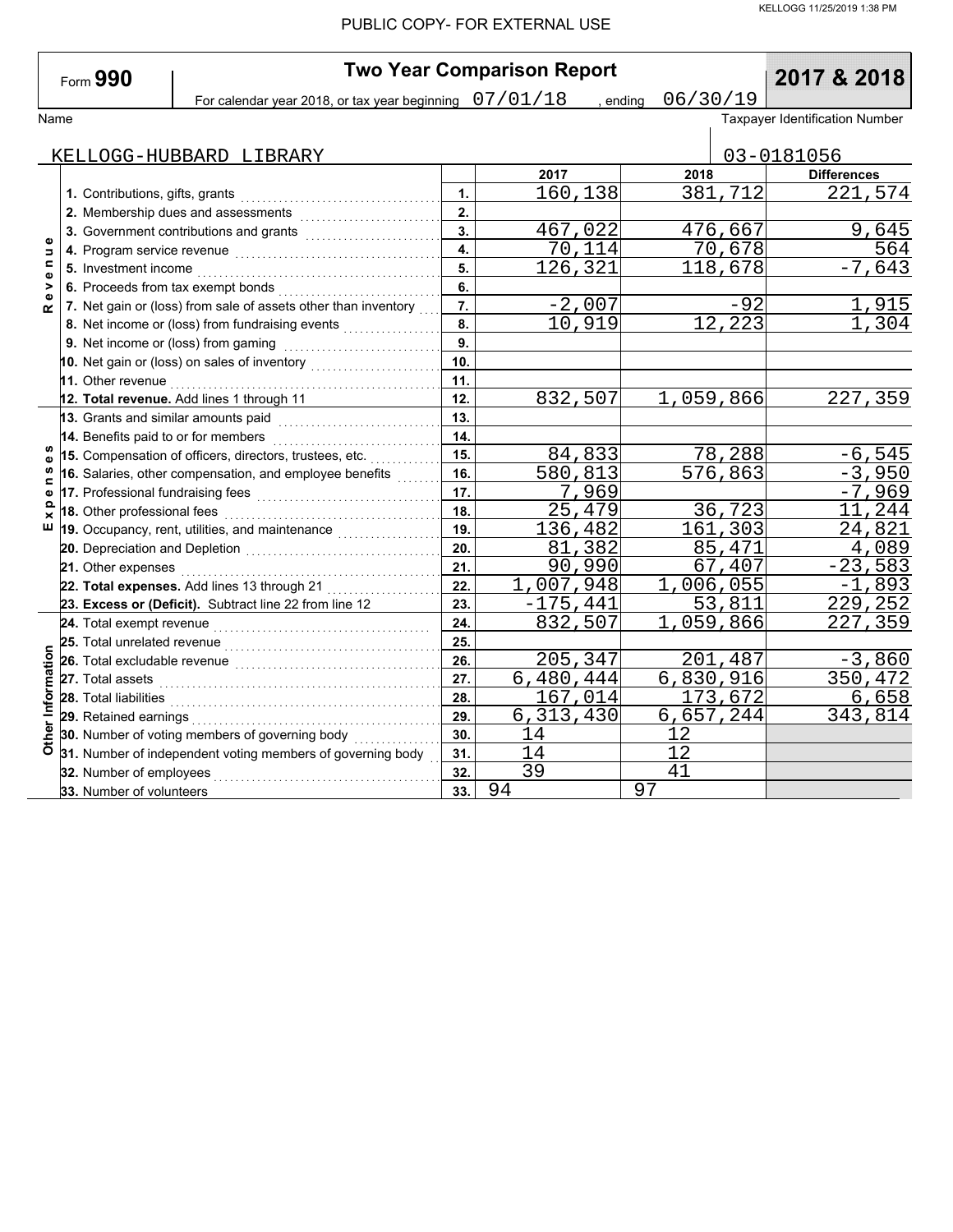# **990 Tax Return History 2018**

#### KELLOGG-HUBBARD LIBRARY

|                                                                                                                                                                                                                                    | 2014      | 2015       | 2016        | 2017       | 2018      | 2019 |
|------------------------------------------------------------------------------------------------------------------------------------------------------------------------------------------------------------------------------------|-----------|------------|-------------|------------|-----------|------|
| Contributions, gifts, grants                                                                                                                                                                                                       | 596,761   | 618,024    | 623,931     | 627,160    | 858,379   |      |
|                                                                                                                                                                                                                                    |           |            |             |            |           |      |
| Program service revenue                                                                                                                                                                                                            | 78,838    | 84,849     | 72,715      | 70,114     | 70,678    |      |
| Capital gain or loss                                                                                                                                                                                                               | 200, 544  | -9,519     | $-38$       | $-2,007$   | $-92$     |      |
| Investment income                                                                                                                                                                                                                  | 146,603   | 105,267    | 122,705     | 126,321    | 118,678   |      |
| Fundraising revenue (income/loss) __                                                                                                                                                                                               |           |            |             | 10,919     | 12,223    |      |
| Gaming revenue (income/loss)                                                                                                                                                                                                       |           |            |             |            |           |      |
|                                                                                                                                                                                                                                    | 1,083     |            |             |            |           |      |
| Total revenue March March 1999                                                                                                                                                                                                     | 1,023,829 | 798,621    | 819,313     | 832,507    | 1,059,866 |      |
|                                                                                                                                                                                                                                    |           |            |             |            |           |      |
| Benefits paid to or for members  ______                                                                                                                                                                                            |           |            |             |            |           |      |
| Compensation of officers, etc.                                                                                                                                                                                                     | 48,155    | 80,599     | 85,083      | 84,833     | 78,288    |      |
|                                                                                                                                                                                                                                    | 504,922   | 550,607    | 564,763     | 580,813    | 576,863   |      |
|                                                                                                                                                                                                                                    | 35, 424   | 17,763     | 35,660      | 33,448     | 36,723    |      |
|                                                                                                                                                                                                                                    | 144,408   | 145,198    | 119,374     | 136,482    | 161,303   |      |
| Depreciation and depletion                                                                                                                                                                                                         | 74,233    | 75,550     | 77,779      | 81,382     | 85,471    |      |
|                                                                                                                                                                                                                                    | 111,680   | 103,789    | 93,195      | 90,990     | 67,407    |      |
| Total expenses <b>Manual</b> State State State State State State State State State State State State State State State State State State State State State State State State State State State State State State State State State | 918,822   | 973,506    | 975,854     | 1,007,948  | 1,006,055 |      |
| Excess or (Deficit)                                                                                                                                                                                                                | 105,007   | $-174,885$ | $-156, 541$ | $-175,441$ | 53,811    |      |
|                                                                                                                                                                                                                                    |           |            |             |            |           |      |
| Total exempt revenue                                                                                                                                                                                                               | 1,023,829 | 798,621    | 819, 313    | 832,507    | 1,059,866 |      |
|                                                                                                                                                                                                                                    |           |            |             |            |           |      |
| Total excludable revenue                                                                                                                                                                                                           | 427,068   | 180,597    | 195,382     | 205,347    | 201,487   |      |
|                                                                                                                                                                                                                                    | 6,495,446 | 6,471,991  | 6,477,880   | 6,480,444  | 6,830,916 |      |
|                                                                                                                                                                                                                                    | 161,811   | 196,585    | 172,391     | 167,014    | 173,672   |      |
| Net Fund Balances                                                                                                                                                                                                                  | 6,333,635 | 6,275,406  | 6,305,489   | 6,313,430  | 6,657,244 |      |

Employer Identification Number

03-0181056

 $\vert$ Form 990

Name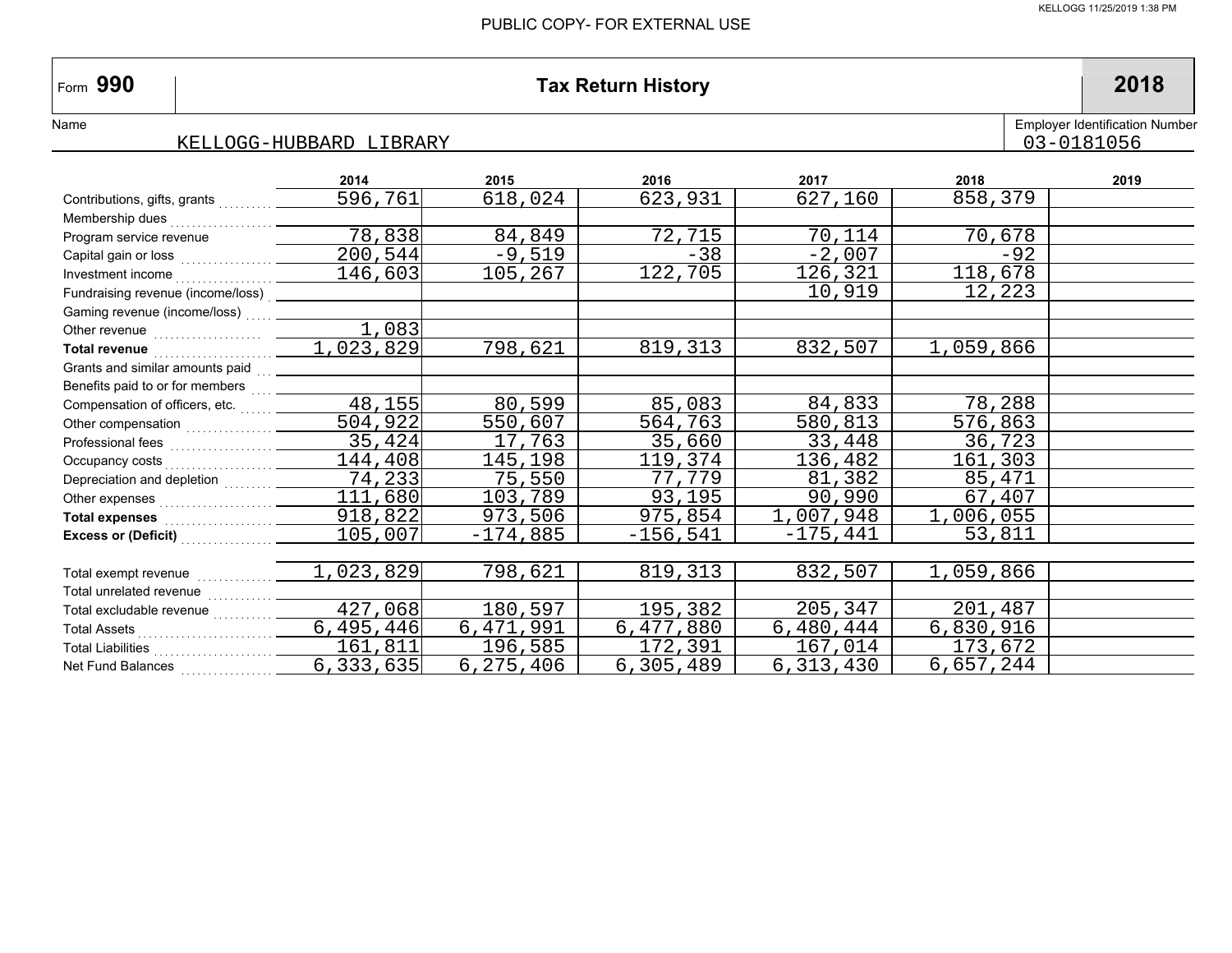#### KELLOGG KELLOGG-HUBBARD LIBRARY COPY- FOR EXTERNAL USE 11/25/2019 1:37 PM 03-0181056 **Federal Asset Report** form **990, Page 1** PUBLIC COPY- FOR EXTERNAL USE

| Asset    | Description                                | Date<br>In Service | Cost             | % | Bus Sec<br>179 Bonus for Depr | Basis            | PerConv Meth                | Prior            | Current                          |
|----------|--------------------------------------------|--------------------|------------------|---|-------------------------------|------------------|-----------------------------|------------------|----------------------------------|
|          | <b>Other Depreciation:</b>                 |                    |                  |   |                               |                  |                             |                  |                                  |
|          | Library Addition                           | 5/01/01            | 2,563,452        |   |                               | 2,563,452        | 40<br>MO S/L                | 1,100,148        | 64,086                           |
| 2        | <b>Building Costs</b>                      | 11/13/01           | 9,315            |   |                               | 9.315            | 40 MO S/L                   | 3,881            | 233                              |
| 3        | Marble - Restoration of Bathroom           | 4/23/02            | 4,140            |   |                               |                  | 4,140 40 MO S/L             | 1,682            | 103                              |
| 4        | Landscaping                                | 8/09/02            | 3,996            |   |                               |                  | 3,996 15 MO S/L             | 3,996            | $\overline{0}$                   |
| 5        | <b>Building Costs</b>                      | 11/01/02           | 5,100            |   |                               | 5,100 40         | MO S/L                      | 1,998            | 127                              |
| 6<br>7   | Elevator Escape Hatch<br>Renovations - CIP | 4/30/08<br>1/01/11 | 4,975<br>2,391   |   |                               | 4,975<br>2,391   | 40 MO S/L<br>40 MO S/L      | 1,275<br>389     | 124<br>59                        |
| 9        | Table                                      | 2/20/02            | 802              |   |                               | 802              | $10$ MO S/L                 | 802              | $\mathbf{0}$                     |
| 15       | AV Storage Cabinet                         | 6/19/03            | 1,960            |   |                               | 1,960            | 7<br>MO S/L                 | 1,960            | $\boldsymbol{0}$                 |
| 16       | Furniture                                  | 5/01/01            | 37,617           |   |                               | 37,617           | 10<br>MO S/L                | 37,617           | $\boldsymbol{0}$                 |
| 18       | Furniture                                  | 10/10/01           | 2,270            |   |                               | 2,270            | $10$ MO S/L                 | 2,270            | $\boldsymbol{0}$                 |
| 22       | Sewer Pump                                 | 12/13/06           | 2,203            |   |                               | 2,203            | 5 MO S/L                    | 2,203            | $\boldsymbol{0}$                 |
| 23       | <b>Expansion Tank for Heating System</b>   | 10/31/07           | 2,311            |   |                               | 2,311            | 5<br>MO S/L                 | 2,311            | $\boldsymbol{0}$                 |
| 26       | <b>Bookshelves</b>                         | 5/31/05            | 3,000            |   |                               | 3,000            | 7 MO S/L                    | 3,000            | $\boldsymbol{0}$                 |
| 28       | 3 Computer - IMLS Grant                    | 10/31/08           | 5,196            |   |                               | 5,196            | MO S/L<br>3                 | 5,196            | $\boldsymbol{0}$                 |
| 29<br>30 | <b>Bookshelves</b><br>Phone System         | 3/31/09<br>5/20/09 | 4,138<br>5,533   |   |                               | 4,138<br>5,533   | MO S/L<br>7<br>7 MO S/L     | 4,138<br>5,533   | $\boldsymbol{0}$<br>$\mathbf{0}$ |
| 31       | Water Pressure Reducer                     | 5/21/09            | 3,820            |   |                               | 3,820            | 15 MO S/L                   | 2,334            | 255                              |
| 32       | File Server                                | 11/19/09           | 2,340            |   |                               | 2,340            | 3 MO S/L                    | 2,340            | $\bf{0}$                         |
| 33       | New Computers                              | 8/03/10            | 10,335           |   |                               | 10,335           | $3$ MO S/L                  | 10,335           | $\mathbf{0}$                     |
| 34       | Compressor Rooftop HVAV Unit               | 5/11/11            | 2,450            |   |                               | 2,450            | 10 MO S/L                   | 1,756            | 245                              |
| 35       | Hot Water Tank                             | 11/04/11           | 2,718            |   |                               | 2,718            | 15 MO S/L                   | 1,208            | 181                              |
| 36       | Security System Upgrade                    | 11/01/12           | 2,090            |   |                               | 2,090            | 10<br>MO S/L                | 1,184            | 209                              |
| 37       | Automatic ADA Door                         | 8/01/12            | 4,638            |   |                               | 4,638            | MO S/L<br>7                 | 3,920            | 663                              |
| 38       | Fiber Cable                                | 12/31/12           | 4,582            |   |                               | 4.582            | $20$ MO S/L                 | 1,260            | 229                              |
| 39       | <b>Outdoor Building Sign</b>               | 6/15/13            | 2,300            |   |                               | 2,300            | $10$ MO S/L                 | 1,169            | 230                              |
| 40<br>41 | Front Door Restoration (Wanamaker)         | 6/30/13<br>4/25/14 | 4,396<br>3,752   |   |                               | 3,752            | 4,396 10 MO S/L<br>5 MO S/L | 2,198<br>3,126   | 440<br>626                       |
| 42       | Copier<br><b>Fiber Connect Wiring</b>      | 7/26/13            | 1,110            |   |                               |                  | $1,110$ 10 MO S/L           | 546              | 111                              |
| 43       | Fiber Connect Equipment                    | 10/31/13           | 1,906            |   |                               |                  | $1,906$ 10 MO S/L           | 889              | 191                              |
| 44       | District Heat                              | 10/08/14           | 115,931          |   |                               | 115,931          | 20<br>MO S/L                | 21,737           | 5,797                            |
| 46       | Mouse Sculpture                            | 6/30/16            | 11,571           |   |                               | 11,571           | $0 -$<br>Memo               | $\overline{0}$   | $\overline{0}$                   |
| 47       | Phone System                               | 7/20/16            | 6,706            |   |                               | 6,706            | 10 MO S/L                   | 1,285            | 671                              |
| 48       | <b>Exterior Woodwork</b>                   | 11/29/16           | 31,169           |   |                               | 31,169           | $10$ MO S/L                 | 4,935            | 3,117                            |
| 49       | Heating System Upgrade                     | 10/01/16           | 27,911           |   |                               | 27,911           | 20 MO S/L                   | 2,442            | 1,396                            |
| 50       | Video Security System                      | 3/12/18            | 9,893            |   |                               | 9,893            | 5 MO S/L                    | 660              | 1,978                            |
| 51       | Server                                     | 3/23/18            | 4,314            |   |                               | 4,314            | 5 MO S/L                    | 216              | 863                              |
| 52<br>53 | Interior Solar Shades<br>Accessible Doors  | 2/22/18<br>8/31/17 | 2,188<br>11,423  |   |                               | 2,188<br>11,423  | $10$ MO S/L<br>$10$ MO S/L  | 73<br>952        | 219<br>1,142                     |
| 54       | Children's Library Mural                   | 11/03/17           | 3,000            |   |                               | 3,000            | 10<br>MO S/L                | 200              | 300                              |
| 55       | Walkways & Patios                          | 6/14/18            | 7,759            |   |                               | 7.759            | -15<br>MO S/L               | 43               | 517                              |
| 56       | WHITE'S LANDSCAPING PROJECT-W/ 7/24/18     |                    | 4,970            |   |                               | 4.970            | 20<br>MO S/L                | $\overline{0}$   | 228                              |
| 57       | <b>ELECTICAL WORK</b>                      | 11/30/18           | 18,332           |   |                               | 18,332           | 40<br>MO S/L                | $\theta$         | 267                              |
| 58       | <b>PUMP</b>                                | 12/14/18           | 2,374            |   |                               | 2,374            | 10 MO S/L                   | $\boldsymbol{0}$ | 138                              |
| 61       | HEATING CONTROLS                           | 11/16/18           | 24,900           |   |                               |                  | 24,900 20 MO S/L            | $\boldsymbol{0}$ | 726                              |
|          | <b>Total Other Depreciation</b>            |                    | 2,987,277        |   |                               | 2,987,277        |                             | 1,243,207        | 85,471                           |
|          |                                            |                    |                  |   |                               |                  |                             |                  |                                  |
|          | <b>Total ACRS and Other Depreciation</b>   |                    | 2,987,277        |   |                               | 2,987,277        |                             | 1,243,207        | 85,471                           |
|          | <b>Grand Totals</b>                        |                    | 2,987,277        |   |                               | 2,987,277        |                             | 1,243,207        | 85,471                           |
|          | <b>Less: Dispositions and Transfers</b>    |                    | 0                |   |                               | $\overline{0}$   |                             | $\bf{0}$         |                                  |
|          | <b>Less: Start-up/Org Expense</b>          |                    | $\boldsymbol{0}$ |   |                               | $\boldsymbol{0}$ |                             | $\boldsymbol{0}$ | $\boldsymbol{0}$                 |
|          | <b>Net Grand Totals</b>                    |                    | 2,987,277        |   |                               | 2,987,277        |                             | 1,243,207        | 85,471                           |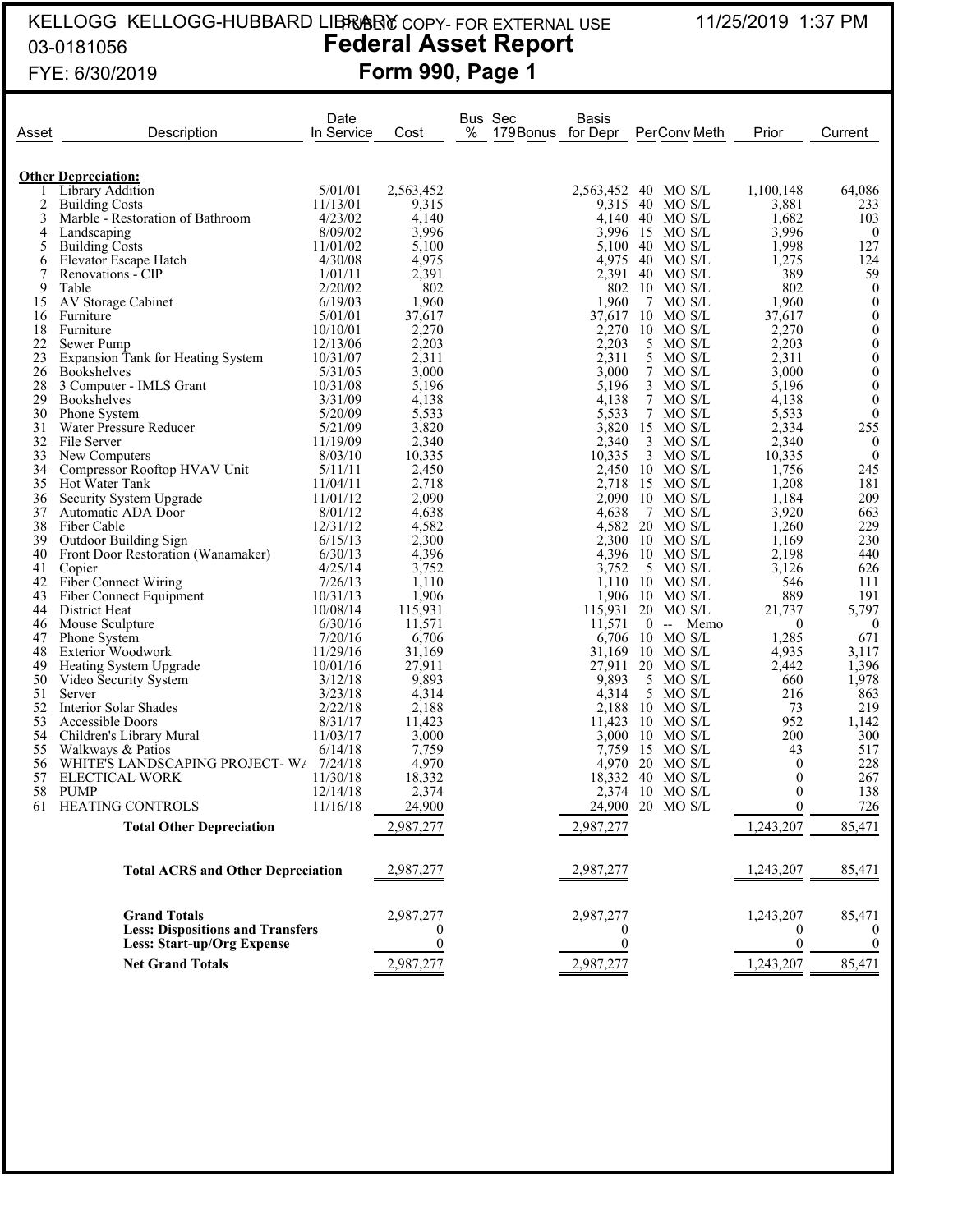## KELLOGG KELLOGG-HUBBARD LIBRARY03-0181056FYE: 6/30/2019

#### 11/25/2019 1:37 PM **Tax Asset Detail 7/01/18 - 6/30/19** Page 1 PUBLIC COPY- FOR EXTERNAL USE

11/25/2019 1:37 PM

| Asset           | d | <b>Property Description</b>              | Date In<br>Service  | Tax<br>Cost           | Sec 179 Exp<br>Current $= c$ | Tax<br>Bonus Amt | Tax Prior<br>Depreciation | <b>Tax Current</b><br>Depreciation | Tax<br>End Depr      | Tax Net<br><b>Book Value</b> | Tax<br>Method | Tax<br>Period  |
|-----------------|---|------------------------------------------|---------------------|-----------------------|------------------------------|------------------|---------------------------|------------------------------------|----------------------|------------------------------|---------------|----------------|
|                 |   | <b>Library Addition</b>                  | 5/01/01             | 2,563,452.05          | 0.00                         | 0.00             | 1,100,148.15              | 64,086.30                          | 1,164,234.45         | 1,399,217.60 S/L             |               | 40.00          |
| $\overline{2}$  |   | <b>Building Costs</b>                    | 11/13/01            | 9,315.00              | 0.00                         | 0.00             | 3,881.33                  | 232.88                             | 4,114.21             | 5,200.79                     | S/L           | 40.00          |
| $\mathfrak{Z}$  |   | Marble - Restoration of Bathroom         | 4/23/02             | 4,140.00              | 0.00                         | 0.00             | 1,681.88                  | 103.50                             | 1,785.38             | 2,354.62 S/L                 |               | 40.00          |
| $\overline{4}$  |   | Landscaping                              | 8/09/02             | 3,996.00              | 0.00                         | 0.00             | 3,996.00                  | $0.00\,$                           | 3,996.00             | 0.00                         | S/L           | 15.00          |
| 5               |   | <b>Building Costs</b>                    | 11/01/02            | 5,100.00              | 0.00                         | 0.00             | 1,997.50                  | 127.50                             | 2,125.00             | 2,975.00                     | S/L           | 40.00          |
| 6               |   | Elevator Escape Hatch                    | 4/30/08             | 4,975.00              | 0.00                         | 0.00             | 1,274.89                  | 124.38                             | 1,399.27             | 3,575.73                     | S/L           | 40.00          |
| 7               |   | Renovations - CIP                        | 1/01/11             | 2,391.23              | 0.00                         | 0.00             | 388.57                    | 59.78                              | 448.35               | 1,942.88                     | S/L           | 40.00          |
| 9               |   | Table                                    | 2/20/02             | 801.60                | 0.00                         | 0.00             | 801.60                    | 0.00                               | 801.60               | 0.00 S/L                     |               | 10.00          |
| 15              |   | AV Storage Cabinet                       | 6/19/03             | 1.959.97              | 0.00                         | 0.00             | 1,959.97                  | 0.00                               | 1,959.97             | 0.00                         | S/L           | 7.00           |
| 16              |   | Furniture                                | 5/01/01             | 37,616.99             | 0.00                         | 0.00             | 37,616.99                 | 0.00                               | 37,616.99            | 0.00 S/L                     |               | 10.00          |
| 18              |   | Furniture                                | 10/10/01            | 2,270.00              | 0.00                         | 0.00             | 2,270.00                  | 0.00                               | 2,270.00             | 0.00                         | S/L           | 10.00          |
| 22              |   | Sewer Pump                               | 12/13/06            | 2,203.00              | 0.00                         | 0.00             | 2,203.00                  | 0.00                               | 2,203.00             | 0.00                         | S/L           | 5.00           |
| 23              |   | <b>Expansion Tank for Heating System</b> | 10/31/07            | 2,311.00              | 0.00                         | 0.00             | 2,311.00                  | 0.00                               | 2,311.00             | 0.00                         | S/L           | 5.00           |
| 26              |   | <b>Bookshelves</b>                       | 5/31/05             | 3,000.00              | 0.00                         | 0.00             | 3,000.00                  | 0.00                               | 3,000.00             | 0.00                         | S/L           | 7.00           |
| 28              |   | 3 Computer - IMLS Grant                  | 10/31/08            | 5,196.00              | 0.00                         | 0.00             | 5,196.00                  | 0.00                               | 5,196.00             | 0.00                         | S/L           | 3.00           |
| 29              |   | <b>Bookshelves</b>                       | 3/31/09             | 4.137.59              | 0.00                         | 0.00             | 4,137.59                  | 0.00                               | 4,137.59             | 0.00                         | S/L           | 7.00           |
| 30              |   | Phone System                             | 5/20/09             | 5,533.20              | 0.00                         | 0.00             | 5,533.20                  | 0.00                               | 5,533.20             | 0.00 S/L                     |               | 7.00           |
| 31              |   | Water Pressure Reducer                   | 5/21/09             | 3,820.00              | 0.00                         | 0.00             | 2,334.47                  | 254.67                             | 2,589.14             | 1,230.86 S/L                 |               | 15.00          |
| 32              |   | File Server                              | 11/19/09            | 2,340.00              | 0.00                         | 0.00             | 2,340.00                  | 0.00                               | 2,340.00             | $0.00\,$                     | S/L           | 3.00           |
| 33              |   | New Computers                            | 8/03/10             | 10,335.00             | 0.00                         | 0.00             | 10,335.00                 | 0.00                               | 10,335.00            | 0.00                         | S/L           | 3.00           |
| 34              |   | Compressor Rooftop HVAV Unit             | 5/11/11             | 2,450.00              | 0.00                         | 0.00             | 1,755.83                  | 245.00                             | 2,000.83             | 449.17                       | S/L           | 10.00          |
| 35              |   | Hot Water Tank                           | 11/04/11            | 2,718.42              | 0.00                         | 0.00             | 1,208.19                  | 181.23                             | 1,389.42             | 1.329.00                     | S/L           | 15.00          |
| $\overline{36}$ |   | Security System Upgrade                  | 11/01/12            | 2,090.00              | 0.00                         | 0.00             | 1,184.33                  | 209.00                             | 1,393.33             | 696.67                       | S/L           | 10.00          |
| 37              |   | Automatic ADA Door                       | 8/01/12             | 4,637.74              | 0.00                         | 0.00             | 3,919.98                  | 662.53                             | 4,582.51             | 55.23                        | S/L           | 7.00           |
| 38              |   | Fiber Cable                              | 12/31/12            | 4,582.27              | 0.00                         | 0.00             | 1,260.11                  | 229.11                             | 1,489.22             | 3,093.05                     | S/L           | 20.00          |
| 39              |   | Outdoor Building Sign                    | 6/15/13             | 2,300.00              | 0.00                         | 0.00             | 1,169.17                  | 230.00                             | 1,399.17             | 900.83                       | S/L           | 10.00          |
| 40              |   | Front Door Restoration (Wanamake)        | 6/30/13             | 4,395.85              | 0.00                         | 0.00             | 2,197.95                  | 439.59                             | 2,637.54             | 1,758.31                     | S/L           | 10.00          |
| 41              |   | Copier                                   | 4/25/14             | 3,751.58              | 0.00                         | 0.00             | 3,126.33                  | 625.25                             | 3,751.58             | 0.00 S/L                     |               | 5.00           |
| 42              |   | <b>Fiber Connect Wiring</b>              | 7/26/13             | 1.110.00              | 0.00                         | 0.00             | 545.75                    | 111.00                             | 656.75               | 453.25                       | S/L           | 10.00          |
| 43              |   | Fiber Connect Equipment                  | 10/31/13            | 1,906.00              | 0.00                         | 0.00             | 889.47                    | 190.60                             | 1,080.07             | 825.93                       | S/L           | 10.00          |
| 44              |   | District Heat                            | 10/08/14            | 115,930.65            | 0.00                         | 0.00             | 21,736.99                 | 5,796.53                           | 27,533.52            | 88,397.13                    | S/L           | 20.00          |
| 46              |   | Mouse Sculpture                          | 6/30/16             | 11,571.01             | 0.00                         | 0.00             | 0.00                      | 0.00                               | 0.00                 | 11,571.01                    | Memo          | 0.00           |
| 47<br>48        |   | Phone System<br><b>Exterior Woodwork</b> | 7/20/16<br>11/29/16 | 6,705.95<br>31,168.51 | 0.00<br>0.00                 | 0.00<br>0.00     | 1,285.31<br>4,935.01      | 670.60                             | 1,955.91<br>8,051.86 | 4,750.04                     | S/L<br>S/L    | 10.00<br>10.00 |
| 49              |   |                                          | 10/01/16            | 27.911.09             | 0.00                         | 0.00             | 2,442.22                  | 3,116.85<br>1,395.55               | 3,837.77             | 23,116.65<br>$24,073.32$ S/L |               | 20.00          |
| 50              |   | Heating System Upgrade                   | 3/12/18             | 9,893.00              | 0.00                         | 0.00             | 659.53                    | 1,978.60                           | 2,638.13             | 7,254.87                     | S/L           | 5.00           |
| 51              |   | Video Security System<br>Server          | 3/23/18             | 4,314.00              | 0.00                         | 0.00             | 215.70                    | 862.80                             | 1,078.50             | 3,235.50 S/L                 |               | 5.00           |
| 52              |   | <b>Interior Solar Shades</b>             | 2/22/18             | 2,188.00              | 0.00                         | 0.00             | 72.93                     | 218.80                             | 291.73               | 1,896.27                     | S/L           | 10.00          |
| 53              |   | Accessible Doors                         | 8/31/17             | 11,422.62             | 0.00                         | 0.00             | 951.89                    | 1,142.26                           | 2,094.15             | 9,328.47 S/L                 |               | 10.00          |
| 54              |   | Children's Library Mural                 | 11/03/17            | 3.000.00              | 0.00                         | 0.00             | 200.00                    | 300.00                             | 500.00               | 2.500.00                     | S/L           | 10.00          |
| 55              |   | Walkways & Patios                        | 6/14/18             | 7,759.00              | 0.00                         | 0.00             | 43.11                     | 517.27                             | 560.38               | 7,198.62                     | S/L           | 15.00          |
| 56              |   | WHITE'S LANDSCAPING PROJE                | 7/24/18             | 4,970.00              | 0.00c                        | 0.00             | 0.00                      | 227.79                             | 227.79               | 4,742.21                     | S/L           | 20.00          |
| 57              |   | ELECTICAL WORK                           | 11/30/18            | 18,332.29             | 0.00c                        | 0.00             | 0.00                      | 267.35                             | 267.35               | 18,064.94                    | S/L           | 40.00          |
| 58              |   | <b>PUMP</b>                              | 12/14/18            | 2,373.50              | 0.00c                        | 0.00             | 0.00                      | 138.45                             | 138.45               | 2,235.05                     | S/L           | 10.00          |
| 61              |   | <b>HEATING CONTROLS</b>                  | 11/16/18            | 24,900.00             | 0.00c                        | 0.00             | 0.00                      | 726.25                             | 726.25               | 24,173.75                    | S/L           | 20.00          |
|                 |   |                                          |                     |                       |                              |                  |                           |                                    |                      |                              |               |                |
|                 |   |                                          | <b>Grand Total</b>  | 2,987,275.11          | 0.00c                        | 0.00             | 1,243,206.94              | 85,471.42                          | 1,328,678.36         | 1,658,596.75                 |               |                |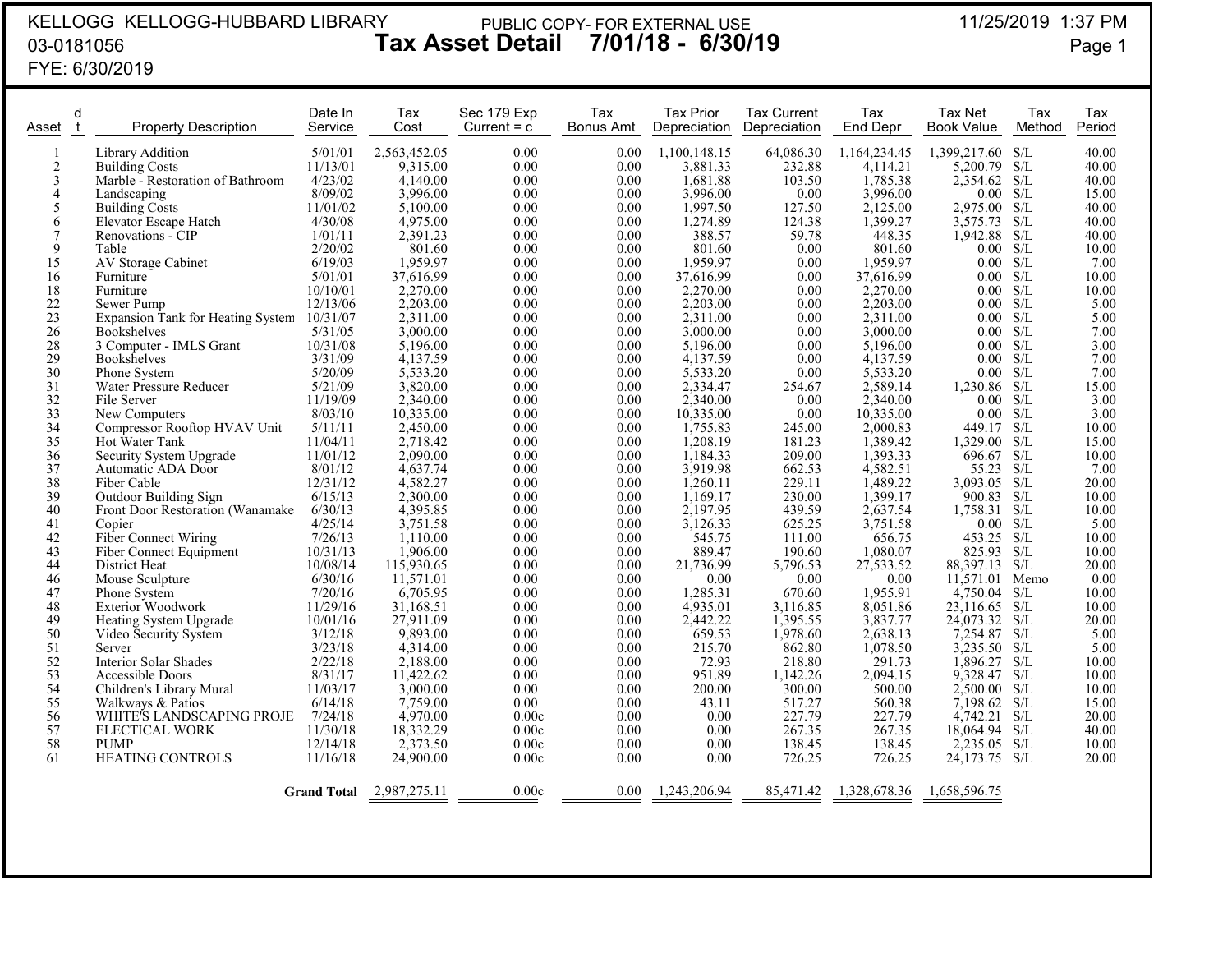## **Tax-Exempt Interest on Investments**

| Description            |         |                 |      |      |                                                      |                                       |
|------------------------|---------|-----------------|------|------|------------------------------------------------------|---------------------------------------|
|                        | Amount  | <b>Business</b> | Code | Code | Unrelated Exclusion Postal Acquired after<br>6/30/75 | <b>InState</b><br>Muni $(\$$ or $%$ ) |
| INTEREST AND DIVIDENDS |         |                 |      |      |                                                      |                                       |
|                        | 118,678 |                 | 14   |      |                                                      |                                       |
| TOTAL                  | 118,678 |                 |      |      |                                                      |                                       |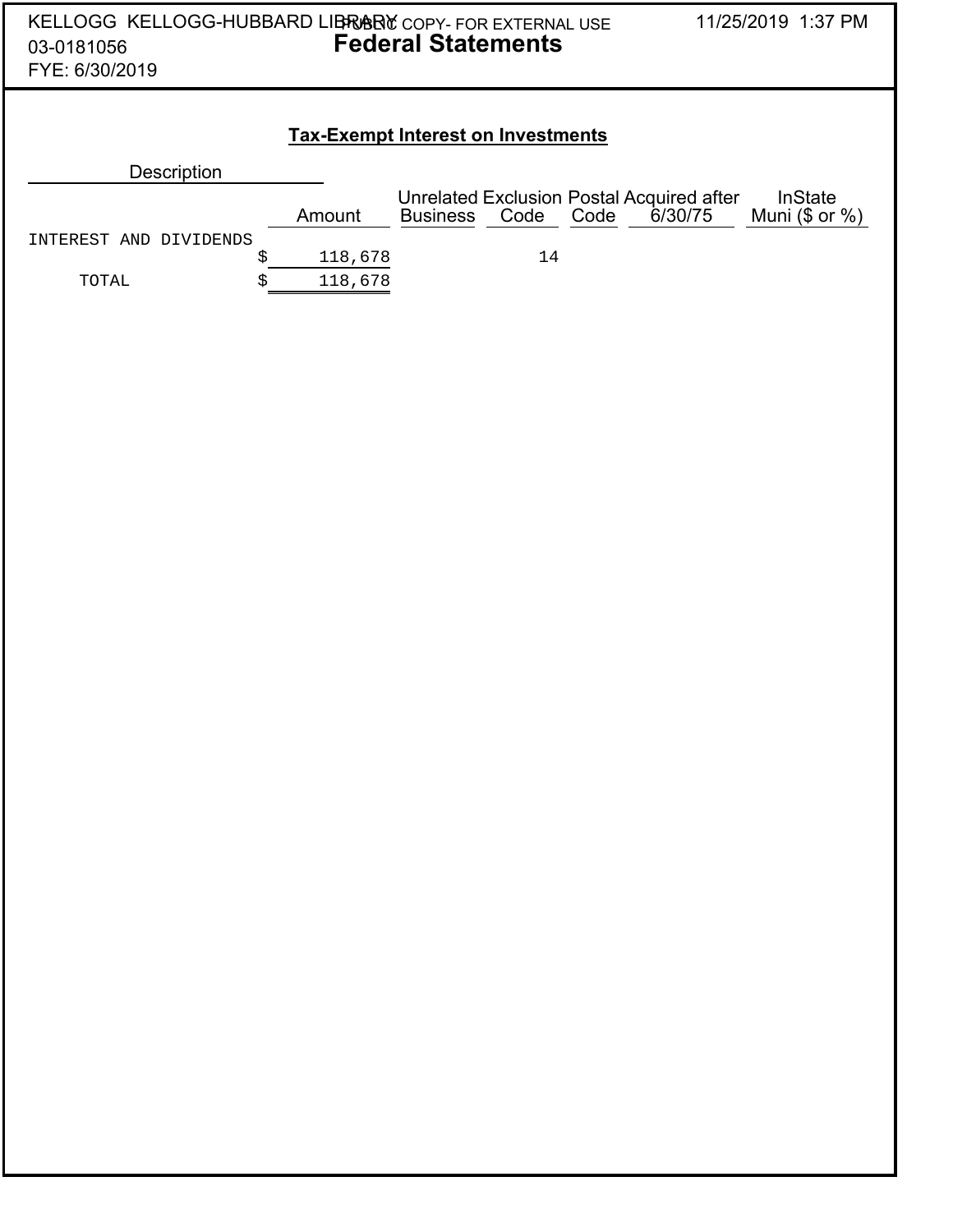## Y PUBLIC COPY- FOR EXTERNAL USE 11/25/2019 1:37 PM **Federal Statements**

## **Form 990, Part IX, Line 11g - Other Fees for Service (Non-employee)**

| <b>Description</b>      | Total<br><b>Expenses</b> |        | Program<br>Service |        | Management &<br>General |       | Fund<br>Raising |     |
|-------------------------|--------------------------|--------|--------------------|--------|-------------------------|-------|-----------------|-----|
| PAYROLL PROCESSING FEES |                          | 2,506  |                    |        |                         | 2,506 |                 |     |
| COURIER SERVICE         |                          | 1,230  |                    | 1,230  |                         |       |                 |     |
| GRAPHIC DESIGN          |                          | 5,020  |                    | 3,592  |                         | 830   |                 | 598 |
| PROGRAM PRESENTERS      |                          | 5,996  |                    | 5,996  |                         |       |                 |     |
| TOTAL                   |                          | 14,752 |                    | 10,818 |                         | 3,336 |                 | 598 |